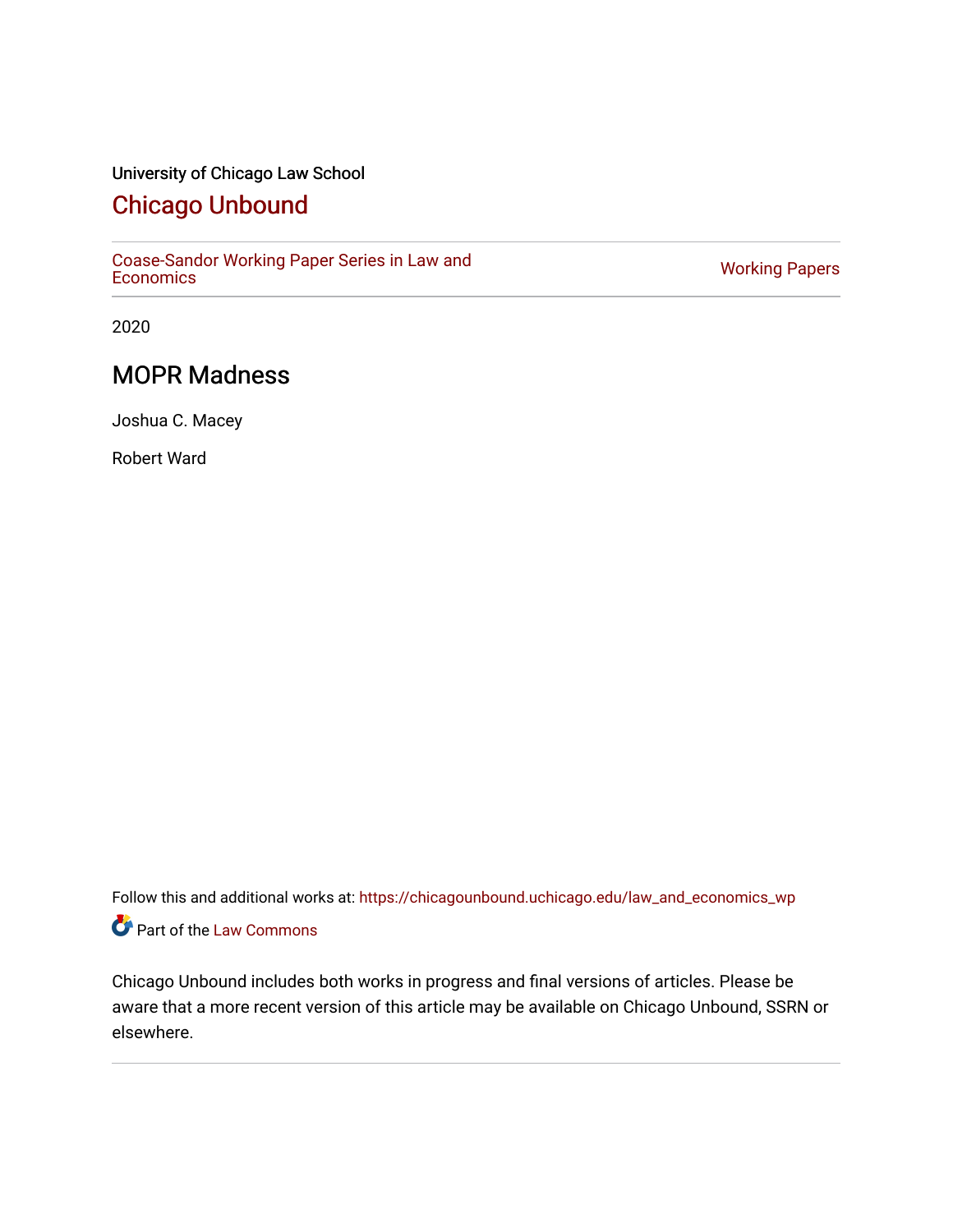### *Joshua C. Macey & Robert Ward*

**Synopsis**: Five years ago, in his piece on capacity markets, Jay Morrison discussed what he then viewed as the anticompetitive and arbitrary aspects of FERC's shifting Minimum Offer Price Rules (MOPR) and their interference with private ordering and state policymaking. MOPRs allow administrative bodies, rather than market participants, to determine the minimum price per kilowatt that generators can submit as capacity market bids. Since then, energy regulators have extended MOPRs to an increasing number of market participants, and critiques of these rules have reached a fever pitch. To say that the latest permutation of price mitigation promotes a cure worse than the disease suggests that the latest iterations of the MOPR rule is curing anything at all.

Given the controversy MOPRs have generated, it is worth considering what distortions, if any, MOPRs remedy. The standard defense of MOPRs is that they enable perfectly competitive markets that match physical power flows to system needs. At different points in the past fifteen years, FERC has suggested that MOPRs mitigate buyer market power, counteract price suppression, and ensure resource adequacy. Yet on closer inspection, none of these justifications withstands scrutiny. As this Article shows, buyer market power is the only market failure for which MOPRs might be an appropriate remedy. That is because buyer market power creates a market for lemons problem because it threatens to drive independent power producers out of wholesale markets. But even that remains merely a theoretical problem, since FERC has never explained why buyer market power distorts wholesale electricity markets or offered proof that net buyers are exploiting their market power. The reality is thus that MOPRs constitute a step backwards towards the old practice of administrative pricing. In attempting to create ideally competitive markets, FERC has developed a resource procurement process that favors incumbent merchant generators and harms investor-owned utilities, member-owned cooperatives, and state-supported resources.

It is ironic, then, that a market intervention that was designed to support competition is now preventing resources from competing with each other. A superior approach is to break up vertically integrated electric utilities and prohibit the types of contracts that facilitate market power abuses. Alternatively, FERC could bring aggressive enforcement actions against buyers that manipulate electricity markets.

| $\mathbf{I}$ . |                                                                |  |
|----------------|----------------------------------------------------------------|--|
| II.            |                                                                |  |
|                |                                                                |  |
|                | B. The Origins of Buyer-Side Market Power Mitigation Rules  11 |  |
| III.           | The History of Buyer-Side Market Power Mitigation Rules  13    |  |
|                |                                                                |  |
|                |                                                                |  |
|                |                                                                |  |
|                |                                                                |  |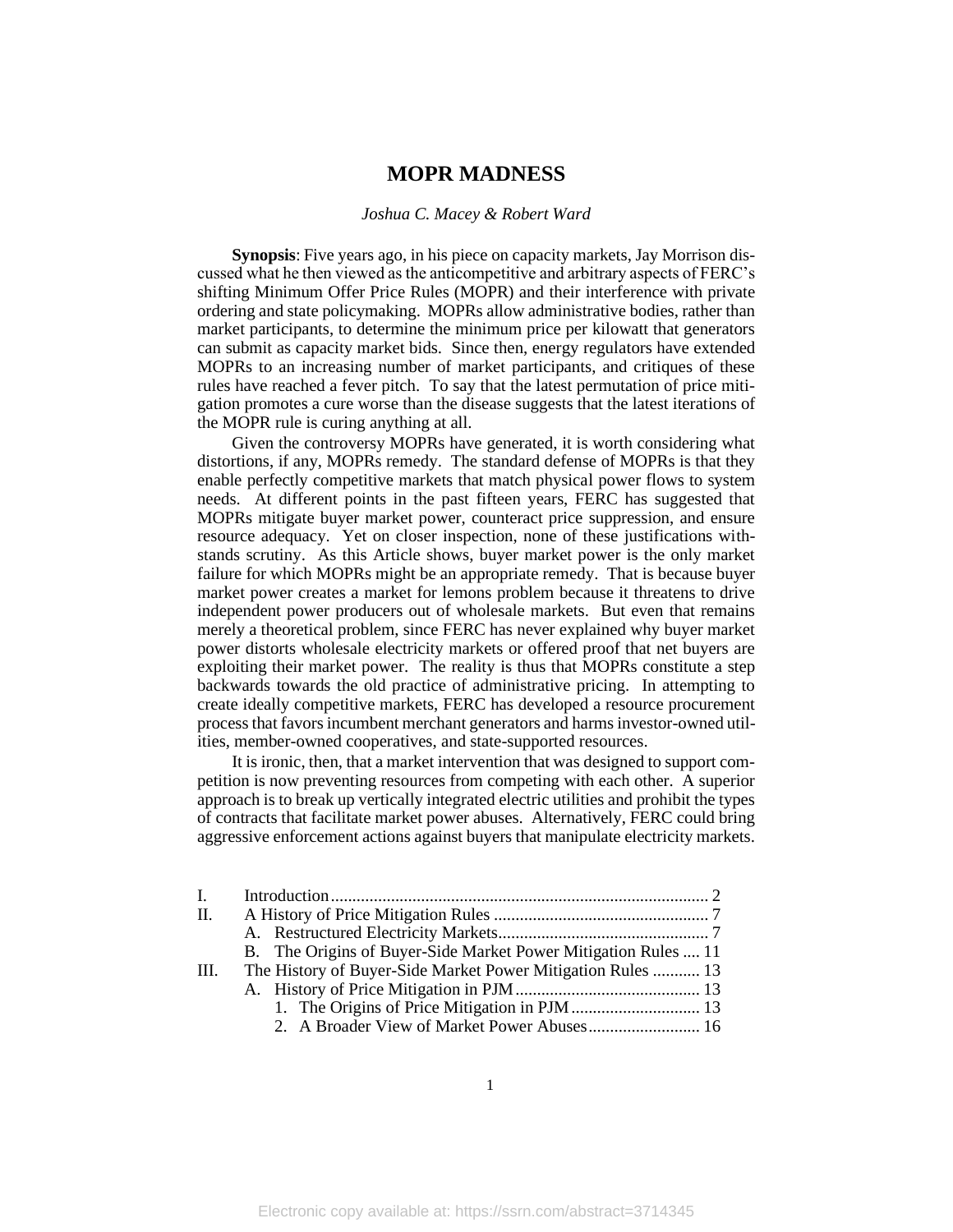|             |                | Eliminating PJM's Net Short Requirement  16<br>a.          |  |
|-------------|----------------|------------------------------------------------------------|--|
|             |                | $\mathbf{b}$ .                                             |  |
|             |                | $\mathbf{c}$ .                                             |  |
|             |                | Extending the MOPR to State-Subsidized Resources  21<br>d. |  |
|             |                | Cumulative Effects of PJM's 2011 Changes 21<br>$e_{-}$     |  |
|             |                | 3.                                                         |  |
|             | <b>B.</b>      |                                                            |  |
|             |                | $1_{-}$                                                    |  |
|             |                |                                                            |  |
|             |                | 3. Abandoning the Market Power Justification  30           |  |
|             | $C_{\cdot}$    |                                                            |  |
|             |                | 1                                                          |  |
|             |                | 2. Buyer-Side Market Power and Price Suppression 33        |  |
|             |                |                                                            |  |
| IV.         |                |                                                            |  |
|             | А.             |                                                            |  |
|             | B.             |                                                            |  |
|             | $C_{\cdot}$    |                                                            |  |
|             | D.             |                                                            |  |
|             | $E_{\cdot}$    |                                                            |  |
|             | $F_{\cdot}$    |                                                            |  |
| $V_{\cdot}$ |                |                                                            |  |
|             | A.             |                                                            |  |
|             | <b>B.</b>      | The Unit-Specific Exemption Has Been Used Rarely  47       |  |
|             | C.             | The Unit-Specific Exemption Has Entrenched Administrative  |  |
|             |                |                                                            |  |
|             |                |                                                            |  |
|             |                |                                                            |  |
|             |                |                                                            |  |
| VI.         |                |                                                            |  |
|             | $\mathsf{A}$ . | State Subsides Do Not Undermine Capacity Markets  51       |  |
|             | Β.             | Buyer Market Power Can Harm Capacity Markets  53           |  |
| VII.        |                |                                                            |  |

# I. INTRODUCTION

Five years ago, Jay Morrison wrote in these pages that "buyer-side market power mitigation mechanisms"—a controversial policy in which administrative bodies, rather than market participants, determine the minimum price per kilowatt that generators can submit in capacity markets<sup>1</sup>—"are incapable of accomplishing the goals for which they were adopted."<sup>2</sup> Since then, a number of prominent voices in the energy community have joined Morrison's critique, including at least three

<sup>1</sup>*. See*, *e.g.*, Catherine Morehouse, *PJM MOPR Could Cost Market Consumers up to \$2.6B Annually, Report Finds*, UTIL. DIVE (May 19, 2020), https://www.utilitydive.com/news/pjm-mopr-could-cost-market-consumers-up-to-26b-annually-report-finds/578183/.

<sup>2.</sup> Jay Morrison, *Capacity Markets: A Path Back to Resource Adequacy*, 37 ENERGY L. J. 1, 5 (2016).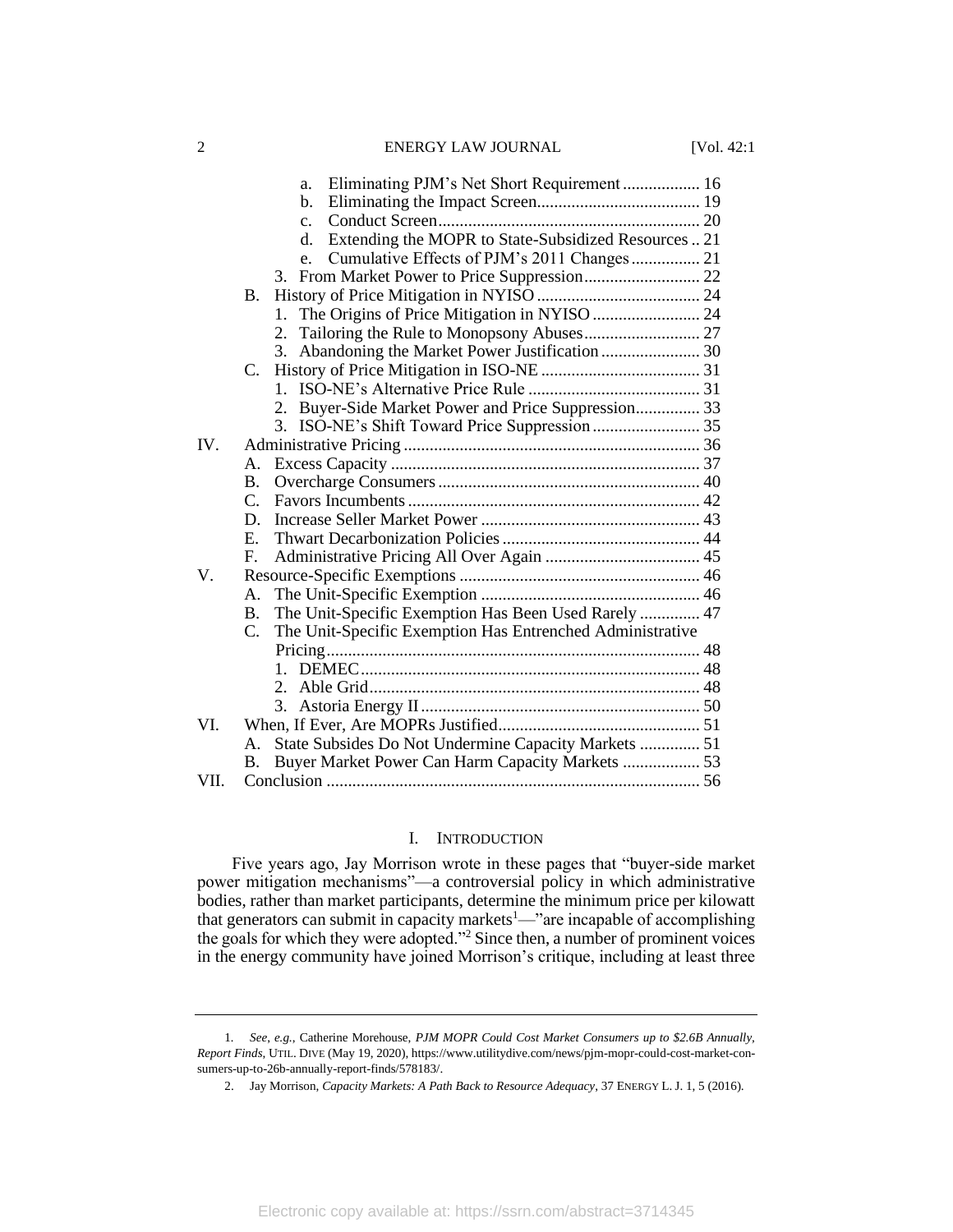FERC Commissioners,<sup>3</sup> multiple state public utility commissions,<sup>4</sup> legal and economic scholars who study electricity markets,<sup>5</sup> and even grid operators charged with implementing price mitigation rules.<sup>6</sup> Recent MOPR reforms are expected to cost consumers billions, keep unneeded generation in the market, and impede state decarbonization efforts.<sup>7</sup> And this opposition to MOPRs seems to have had an effect, as Chairman Richard Glick recently acknowledged that "[t]here's recognition that the MOPR process in general is just not sustainable."<sup>8</sup>

But given the strong opposition MOPRs have inspired, it is important to understand why this administrative intervention was initially developed and how it expanded during its short and controversial life. The standard defense of MOPRs is that they allow capital to compete in precisely engineered markets that match

We are at the mercy of a regional capacity market that is driving investment in more natural gas and fossil fuel power plants that we don't want and we don't need. . . . This is forcing us to take a serious look at the cost and benefits of participating in the ISO New England markets.

5*. See*, *e.g.*, Danny Cullenward & Shelley Welton, *The Quiet Undoing: How Regional Electricity Market Reforms Threaten State Clean Energy Goals*, YALE J. ON REGULATION (Nov. 8, 2019), https://www.yalejreg.com/bulletin/the-quiet-undoing-how-regional-electricity-market-reforms-threaten-stateclean-energy-goals/ (arguing that MOPRs "present a serious threat to states' autonomy over their energy mix"); *see also* Sylwia Bialek & Burcin Unel, *Efficiency in Wholesale Electricity Markets: On the Role of Externalities and Subsidies*, CESifo Working Paper No. 8673, at 27 (Nov. 2020), https://papers.ssrn.com/sol3/Delivery.cfm/8673.pdf?abstractid=3727748&mirid=1 (arguing that "generation subsidies do not lead to price suppression in the capacity markets" and that MOPRs "are not supported by economic theory"); Michael Goggin & Rob Gramlich, *A Moving Target: An Update on the Consumer Impacts of FERC Interference with State Policies in the PJM Region*, Grid Strategies, LLC, 2-3, 5-6, 8-9 (May 2020), https://gridprogress.files.wordpress.com/2020/05/a-moving-target-paper.pdf (projecting the costs of MOPR reforms in PJM); *Comments of the Institute for Policy Integrity at New York University School of Law re: Cricket Valley Energy Ctr. v. N.Y. Indep. Sys. Operator, Inc.*, FERC Docket No. EL21-7-000, 10 (Nov. 18, 2020) ("Not only is evidence of capacity market price suppression absent from the Complaint, our own analysis of mechanisms underlying electricity markets identifies affirmative evidence that the effects of state policies play out in *energy* markets rather than putting downward pressure on capacity prices.") (emphasis in original).

6*. See*, *e.g.*, *Request for Rehearing and Request for Clarification of PJM Interconnection, L.L.C. re: Calpine Corp. v. PJM Interconnection, L.L.C. Decision*, FERC Docket Nos. ER18-1314-000, 4 (Jan. 21, 2020) (PJM, the grid operator charged with serving sixty-five million Mid-Atlantic electricity consumers, complaining that the December 2019 MOPR reform in its region "may have paradoxically unintended consequences over time and may result in less economic efficiency").

7*. See infra* Part III. *See also* Morehouse, *supra* note 1.

8. Arianna Skibell, *FERC: Glick Unveils Environmental Justice, Climate Plans*, E&E NEWS (Feb. 12, 2021), https://www.eenews.net/stories/1063725039.

<sup>3.</sup> For example, in December 2019, FERC Commissioner Richard Glick wrote that an intervention that was ostensibly designed to support competitive electricity markets would "[d]ramatically increas[e] the price of capacity . . . and slow[] the region's transition to a clean energy future." Glick was writing about a controversial policy called a "minimum offer price rule" (MOPR). Dissenting from an earlier MOPR Order, Commissioner LaFleur wrote that the Commission's proposal would enact "the most sweeping changes to the PJM capacity construct since the market's inception more than a decade ago." *Calpine Corp. v. PJM Interconnection, L.L.C.*, 163 F.E.R.C. ¶ 61,236 (2018) (June 2018 Order). And Chairman Bay registered his concern a year earlier. See *New York State Pub. Serv. Comm'n v. New York Indep. Sys. Operator, Inc.,* 158 F.E.R.C. ¶ 61,137 (Comm'r Bay, concurring) (2017).

<sup>4</sup>*. See*, *e.g.*, Catherine Morehouse, *Ditching PJM Capacity Market Could Cost New Jersey \$386M Through 2022, Market Monitor Finds*, UTIL. DIVE (May 15, 2020), https://www.utilitydive.com/news/ditchingpjm-capacity-market-could-cost-new-jersey-386m-through-2022-mark/577998/ (discussing opposition to the PJM capacity market reforms in New Jersey, Illinois, and Maryland); *see also* Patrick Skahill, *CT Taking 'A Serious Look' at Exiting Regional Power Market*, THE CT MIRROR: ENV'T (Jan. 16, 2020), https://ctmirror.org/2020/01/16/conn-taking-a-serious-look-at-exiting-regional-power-market/ (quoting Katie Dykes, the Connecticut Commissioner of Energy and Environmental Protection, saying: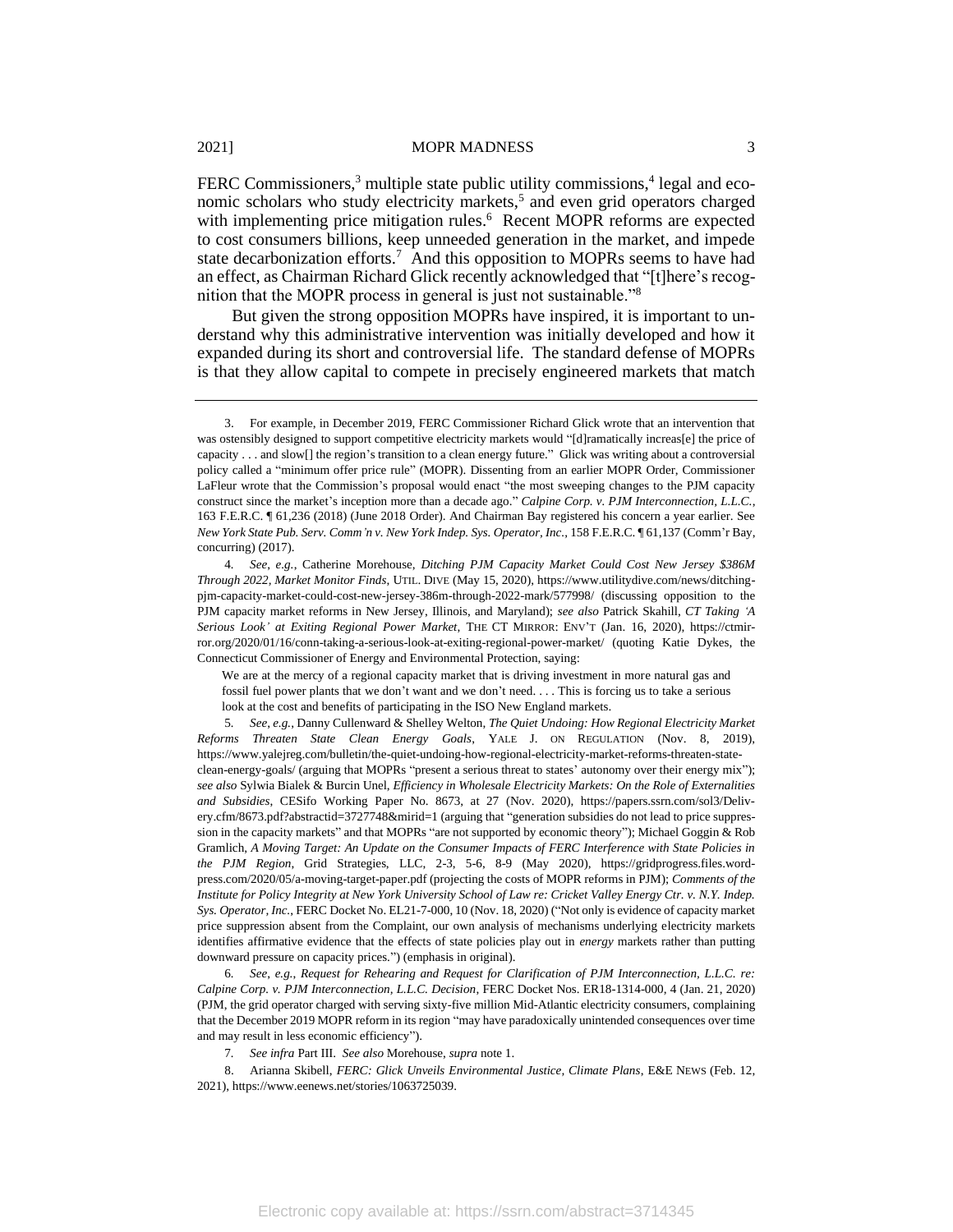physical power flows to system needs.<sup>9</sup> Buyer-side market power mitigation rules emerged, as the name implies, to prevent net buyers from abusing their market power.<sup>10</sup>

Since 2006, price mitigation rules have expanded both in scope and in restrictiveness, applying to ever-more resources and granting energy regulators evermore control over the terms and conditions of capacity market participation. This transformation occurred in three stages. First, in the mid-2000s, FERC and grid operators created offer floors to prevent net buyers of capacity from manipulating capacity markets, though the Commission did not explain why buyer market power was a problem or offer proof that buyers were abusing their market power.<sup>11</sup> Second, in 2011, electricity regulators eliminated screens that ensured that price floors applied only to resources that had both the incentive and the ability to manipulate capacity markets.<sup>12</sup> In that period, FERC continued to cite buyer market power to justify price mitigation rules, though the Commission never explained the connection between state subsidies and buyer market power.<sup>13</sup> Third, by 2018, buyer-side market power mitigation became something of a misnomer. Recent capacity market reforms treat all revenue that does not originate in FERCregulated wholesale markets as problematic. At this point, FERC largely abandoned the buyer market power justification and began to argue that MOPRs maintain ideally competitive markets.

The history of MOPRs, in other words, is a story of administrative creep. Early MOPRs claimed to protect competitive electricity markets, and they did so by administratively pricing bids submitted by net buyers of capacity.<sup>14</sup> Today's MOPRs also claim to protect competitive electricity markets, and they do so by

10. Net buyers are firms that both buy and sell electricity in wholesale markets, but that purchase more electricity than they sell. Net buyers have an incentive to offer to sell capacity at a loss because doing so can reduce the price they pay for capacity. To date, buyer-side market mitigation rules have only been used in capacity markets. However, as discussed in Part IV, *infra*, the type of market manipulation to which FERC has responded can also occur in energy markets. *See PJM Interconnection, L.L.C.*, 135 F.E.R.C. ¶ 61,022 at PP 75- 76, 86, 88-90 (2011).

11*. PJM Interconnection, L.L.C.*, 117 F.E.R.C. ¶ 61,331 at PP 1, 105, 140-41 (2006) (approving PJM's MOPR); *Devon Power, L.L.C.*, 115 F.E.R.C. ¶ 61,340, at P 1 (2006) (approving ISO-NE's alternative price rule); *N.Y. Indep. Sys. Operator, Inc.*, 122 F.E.R.C.¶ 61,211, at P 1 (approving NYISO's net buyer mitigation rules).

12*. N.Y. Indep. Sys. Operator, Inc.*, 122 F.E.R.C ¶ 61,211, at PP 64-70 (discussing these changes that occurred in 2008 in NYISO).

13. Part I, *supra*, explains how states can, in certain limited circumstances, act as net buyers of capacity. *See also* Delia Patterson & Harvey Reiter, *Chasing the Uncatchable: Why Trying to Fix Mandatory Capacity Markets is Like Trying to Win a Game of Whack-a-Mole*, STINSON LLP 2 (June 2016), https://www.stinson.com/assets/htmldocuments/Chasing%20the%20Uncatchable.pdf.

14*. See* Joshua C. Macey & Jackson Salovaara, *Rate Regulation Redux*, 168 UNIV. PA. L. REV. 1181, 1189 n.39, 1244-45, 1249 (2020) (discussing that other elements of wholesale electricity markets contain elements of administrative pricing); William Boyd, *Ways of Price Marking and the Challenge of Market Governance in U.S. Energy Law*, 105 MINN. L. REV. 739, 799-801, 800 n.285 (2020); Joshua C. Macey, *Zombie Energy Laws*, 73 VANDERBILT L. REV. 1077, 1095-96, 1105, 1118-19 (2020).

<sup>9</sup>*. N.Y. Indep. Sys. Operator, Inc.*, 122 F.E.R.C. ¶ 61,211 at PP 103-106 (2008). S*ee also, e.g.*, *id*. at P 103:

Markets require appropriate price signals to alert investors when increased entry is needed. By allowing net buyers to artificially depress prices, these necessary price signals may never be seen. While a strategy of investing in uneconomic entry and offering it into the capacity market at a low or zero price may seem to be good for customers in the short-run, it can inhibit new entry, and thereby raise price and harm reliability, in the long-run.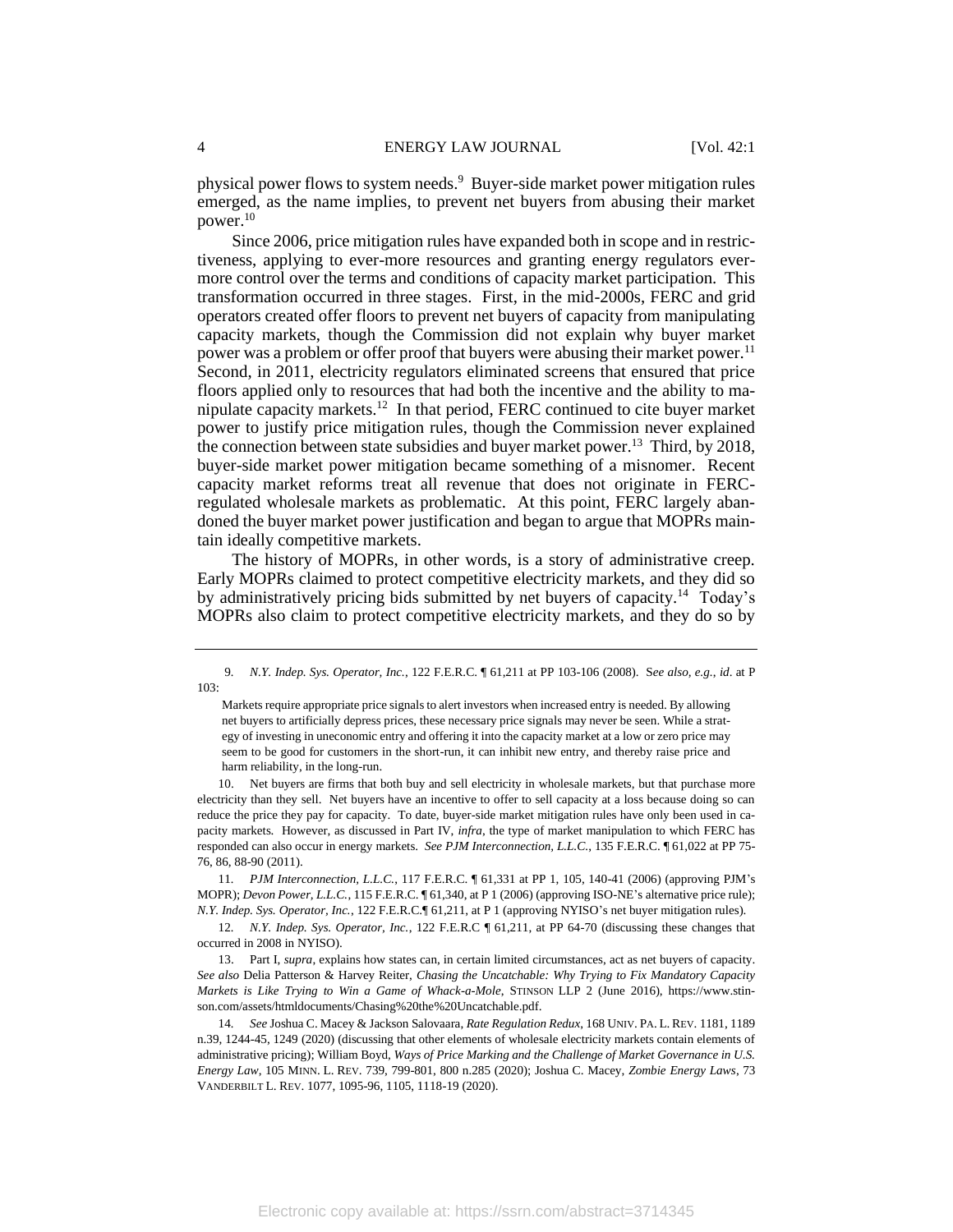administratively repricing a significant percentage of resources that participate in east coast electricity markets.

MOPRs have had the opposite of their intended effect. FERC created MOPRs to facilitate the development of precisely engineered markets that match physical power flows to system needs in a competitive procurement process. Yet modern MOPRs disincentivize innovation, force consumers to pay for capacity they do not need, reduce generators' incentive to compete for cheaper labor and more favorable financing, and freeze in a region's generation mix years in advance.<sup>15</sup>

Given the outrage prompted by recent MOPR reforms, it is worth considering when, if ever, generator bidding strategies pose a threat to restructured electricity markets.<sup>16</sup> Despite its increasingly aggressive use of MOPRs, FERC has never provided a plausible account of why certain resources should be mitigated. Granted, the Commission has asserted that both buyer market power and state subsidies undermine competitive markets and threaten resource adequacy, but it has not explained how this distortion occurs.<sup>17</sup> To evaluate the legitimacy of price mitigation rules, it is therefore important to develop an account of why and in what ways buyer market power and state subsidies do (or do not) distort competitive electricity markets.

<sup>15.</sup> We are not the first to critique recent MOPR reforms or to trace the history of buyer side market power mitigation rules. Others have argued that MOPRs raise costs and lead to unjust and unreasonable prices. To date, commentators have focused on the undesirable *effects* of MOPRs—that they are anticompetitive, raise costs, encourage excess capacity to remain in the market, and lead to rates that are both arbitrary and capricious as well as unjust and unreasonable. However, while we share these concerns, our focus in this Article is not on the problems MOPRs generate, but rather on whether MOPRs have any justification at all and when—if ever— MOPRs are resolving a market failure. *See infra* Parts III-IV; *see also* Morrison, *supra* note 2, at 9-11, 21-22, 27-43 (tracing much of the same MOPR history and arguing (correctly, in our view) that centralized capacity constructs and MOPRs are ill-equipped to meet resource adequacy goals); Patterson & Reiter, *supra* note 13, at 4 (arguing that MOPRs are anticompetitive); Harvey Reiter, Jonathan Schneider, & Abraham Silverman, *Restoring Consensus and Balance to FERC's Market Policies*, 1 E.B.A. BRIEF 16, 16 (Fall 2020), https://www.ebanet.org/assets/1/6/EBA\_Brief\_-\_Volume\_1\_Issue\_2.pdf (proposing that FERC focus on "two core fundamentals: (1) respect for competitive resource adequacy markets (as opposed to the chase for an elusive perfect market); and (2) respect for state demands for a greener grid"); Todd S. Aagaard & Andrew N. Kleit, *A Road Paved with Good Intentions?: FERC's Illegal War on State Electricity Subsidies*, 33 ELEC.J. 1, 3-4, 6-7 (2020) (arguing that MOPR reforms lead to unjust and unreasonable rates); Richard B. Miller, Neil H. Butterklee, & Margaret Comes, *"Buyer-Side" Mitigation in Organized Capacity Markets: Time for a Change?*, 33 ENERGY L.J. 449, 450 (2012) (arguing that "FERC should not intervene in capacity markets in order to establish what it believes to be a just and reasonable rate").

<sup>16.</sup> "Restructured electricity markets" are markets in which service is provided through open competition among electric utilities and their competitors. Throughout the nineteenth century, electricity needs were historically met by vertically integrated utilities that provided generation, transmission, and distribution services. *See*  U.S. GOV'T ACCOUNTABILITY OFFICE, RESTRUCTURED ELECTRICITY MARKETS: THREE STATES' EXPERIENCES IN ADDING GENERATING CAPACITY 1, 5 (May 2002), https://www.gao.gov/products/gao-02-427.

<sup>17.</sup> Today, it seems that FERC is trying to promote an idealized vision of markets in which suppliers compete free of outside influence, though historically, FERC has been more accommodating of state resource goals. If this is indeed FERC's goal, it is a quixotic vision that fails on its own terms. Wholesale electricity markets are highly regulated constructs that provide a structural advantage to certain resources. For more details, see the work of Jacob Mays, who has written extensively on this issue. *See*, *e.g.*, Jacob Mays, David P. Morton & Richard P. O'Neill, *Asymmetric Risk and Fuel Neutrality in Capacity Markets*, 4 NATURE ENERGY 948, 948- 54 (2019), https://papers.ssrn.com/sol3/papers.cfm?abstract\_id=3330932; Jacob Mays, *Missing Incentives for Flexibility in Wholesale Electricity Markets*, 149 ENERGY POLICY 1, 2-4 (2021), https://papers.ssrn.com/sol3/papers.cfm?abstract\_id=3623962.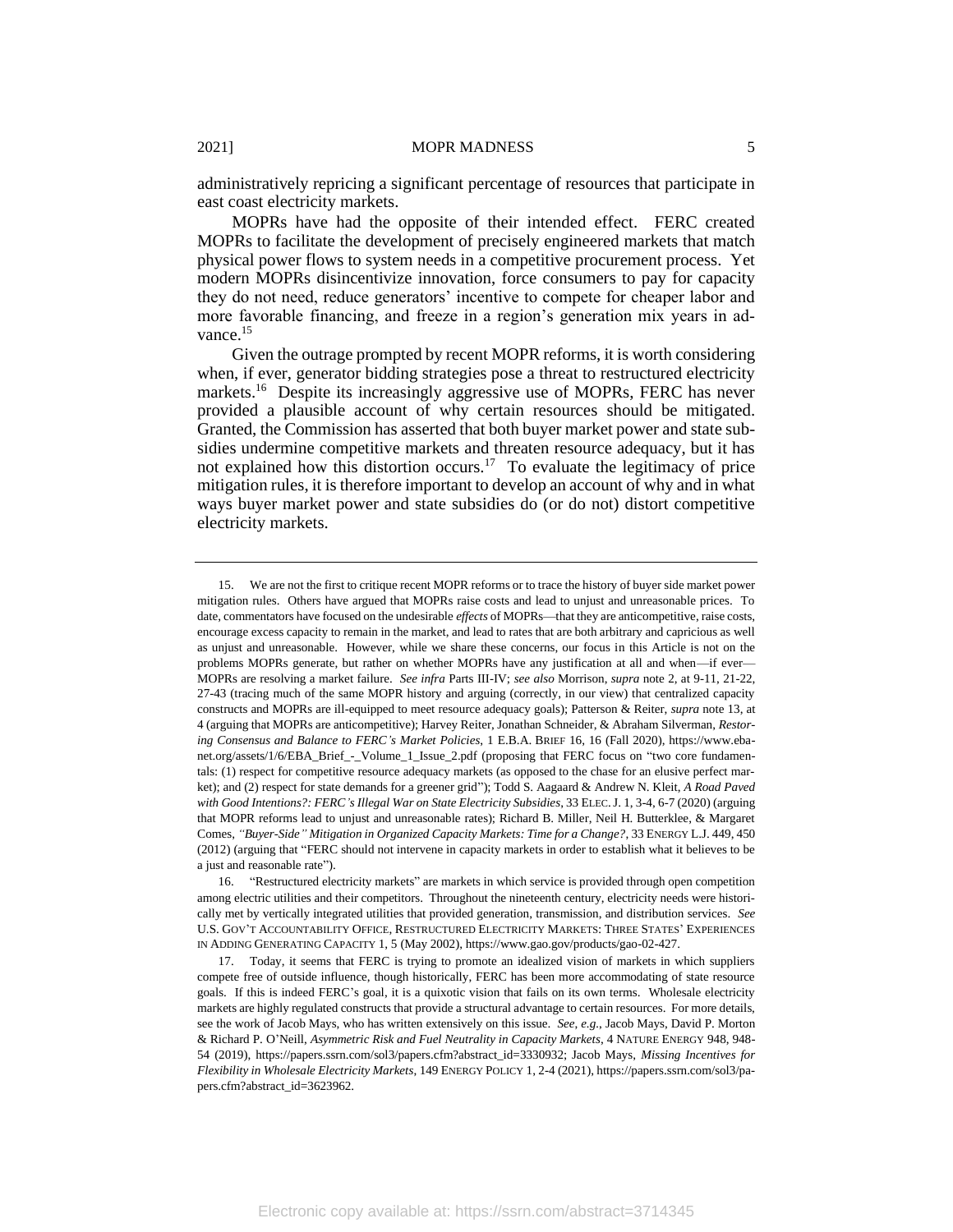#### 6 ENERGY LAW JOURNAL [Vol. 42:1

That is the task this Article takes up. The history of price mitigation in east coast electricity markets presents an opportunity to study (a) when, if ever, price suppression distorts competitive electricity markets, (b) why buyer market power poses challenges for restructured electricity markets, and (c) how state and federal policies should (or should not) be permitted to interact with each other.

Price suppression, caused by vertically integrated utilities that possess market power, does distort competitive electricity markets, but it does so for one—and only one—reason: because it gives vertically integrated utilities the ability, in theory, to engage in predatory pricing.<sup>18</sup> The real concern is that the threat of future market manipulation could prevent independent power producers from entering the market because they know that net buyers will continue to suppress the market clearing price, such that their competitors cannot earn a profit from wholesale market revenues.<sup>19</sup> This is a classic market for lemons problem in which a market failure (here, buyer market power) drives high-quality suppliers to exit the market.<sup>20</sup> But whether, and to what extent, this type of behavior is occurring remains an open question, since FERC has never provided any evidence that net buyers are engaging in predatory pricing.<sup>21</sup>

State subsidies do not distort markets in the same way. When a generator receives a payment for providing a service that the state values, it is able to sell electricity and a capacity at a lower price. Assuming the subsidized resource is not a vertically integrated utility, it has no incentive to submit a bid that will not permit it to recover its costs because it does not stand to benefit from selling electricity or capacity at a  $loss.<sup>22</sup>$  Thus, unlike price suppression caused by predatory pricing strategies, state subsidies do not threaten to drive independent power producers out of wholesale electricity markets. They simply generate a price signal that affects suppliers' behavior. Wholesale markets can easily accommodate such policies.

Buyer-side market power mitigation rules should therefore be used rarely, if ever, and only to mitigate buyer market power. FERC should be cautious about

<sup>18.</sup> While there is a rich literature on seller market power in wholesale electricity markets, less has been written on buyer market power. *See* David B. Spence, *Can Law Manage Competitive Energy Markets?*, 93 CORNELL L. REV. 765, 789-94 (2008); David B. Spence, *Naïve Energy Markets*, 92 NOTRE DAME L. REV. 973, 977 (2017); David B. Spence & Robert Prentice, *The Transformation of American Energy Markets and the Problem of Market Power*, 53 B.C.L. Rev. 131, 132-33 (2012) (arguing that the securities model is inappropriate for market power abuses in energy markets). *See also* William Boyd, *Public Utility and the Low-Carbon Future*, 61 U.C.L.A. L. REV. 1614, 1617-20 (2014).

<sup>19</sup>*. See infra* Part IV*. See also* Boyd*, supra* note 18, at 1667-69; Michael Milligan et al., *Marginal Cost Pricing in a World without Perfect Competition: Implications for Electricity Markets with High Shares of Low Marginal Cost Resources,* NAT'L RENEWABLE ENERGY LAB. OF THE U.S. DEP'T OF ENERGY: TECH. REPORT NREL/TP-6A20-69076, at v-vi (Dec. 2017), https://www.nrel.gov/docs/fy18osti/69076.pdf.

<sup>20</sup>*. See* George A. Akerlof, *The Market for "Lemons": Quality Uncertainty and the Market Mechanism*, 84 Q. J. ECONOMICS. 488, 488 (1970).

<sup>21</sup>*. See infra* Part II. *See also* Morrison, *supra* note 2, at 31-34.

<sup>22.</sup> This assumes that the subsidized resource is not a vertically integrated utility. A vertically integrated utility has an incentive to submit below-cost bids, but that has nothing to do with the state subsidy. The utility's incentive is to drive its competitors to exit the market so that it can use its monopoly over transmission and distribution to expand its market share in markets for electricity and capacity. *See* Macey & Salovaara, *supra* note 14, at 1240-41; U.S. FED. TRADE COMM'N, COMPETITION AND CONSUMER PROTECTION PERSPECTIVES ON ELECTRIC POWER REGULATORY REFORM (July 2000), https://www.ftc.gov/reports/competition-consumer-protection-perspectives-electric-power-regulatory-reform.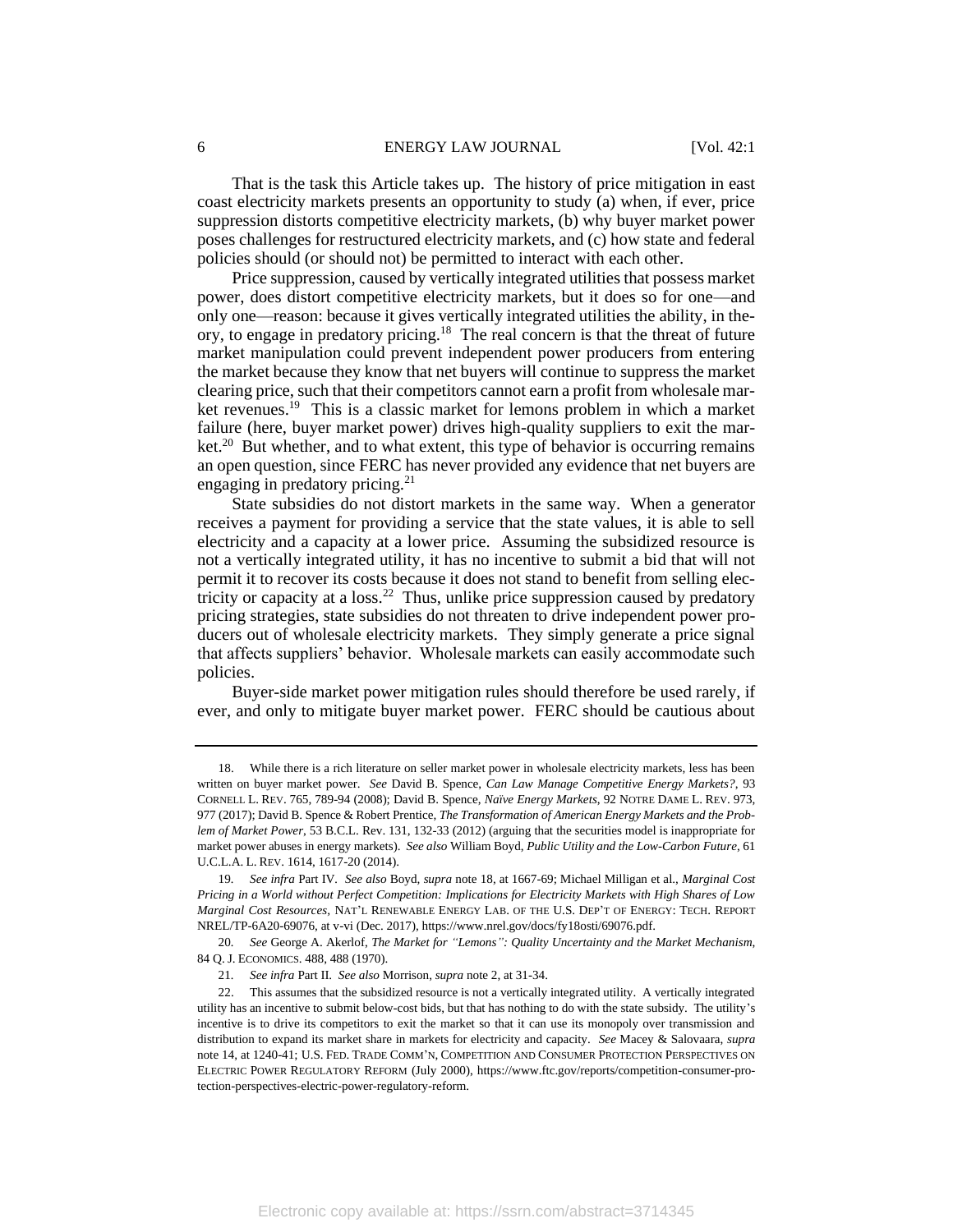imposing a system of administrative pricing to mitigate what remains an entirely theoretical problem. And, given the many problems associated with MOPRs, net buyers that are exercising market power should be broken up and prohibited from entering into the types of contracts that facilitate market power abuses.<sup>23</sup> In addition, rather than determine by regulatory fiat which resources are able to participate in capacity markets, FERC should instead bring enforcement actions against electric suppliers that abuse their market power. A second-best solution would be to scale back MOPRs so that they apply only to firms that have both the incentive and ability to abuse their market power, as was the case in the mid-2000s.

This Article proceeds in five parts. Part II provides background on electricity markets. Part III traces the history of buyer-side market power mitigation rules in east coast electricity markets. It shows how rules that were originally intended to protect markets from buyer market power have evolved into a system of administrative pricing in markets that are designed to determine resource entry and exit. It also describes the narrow circumstances in which states are capable of manipulating capacity market prices. Part IV explains how price mitigation rules are generating unnecessary costs, leading to oversupply, and impeding state decarbonization efforts. Part V responds to FERC's arguments about why MOPRs do not in fact prevent all resources from selling electricity at their preferred prices. Part VI argues that buyer market power poses a distinct market for lemons problem, that preventing net buyers from abusing their market power is the only legitimate justification for price mitigation rules and explains how recent decisions to expand price mitigation rules exceed FERC's delegated authority.

# II. A HISTORY OF PRICE MITIGATION RULES

FERC has always thought of price mitigation as a tool that can encourage the development of competitive electricity markets. However, when FERC, PJM, and ISO-NE first developed these rules in 2006, they argued that buyer market power—and only buyer market power—was what distorted wholesale markets, though neither the Commission nor the grid operators explained why buyer market power presented an existential threat to competitive electricity markets.<sup>24</sup> Today, however, the three east coast grid operators treat price suppression as inherently problematic—regardless of whether it was caused by market manipulation or by state subsidies. This Part first explains why price mitigation rules emerged and how they function. The next Part describes the history of price mitigation rules in PJM, NYISO, and ISO-NE.

# *A. Restructured Electricity Markets*

In the United States, policymakers have traditionally treated the generation, transmission, and distribution of electricity as a natural monopoly. Regulators granted utilities exclusive franchises and instructed them to provide nondiscriminatory service at regulated rates. In the latter half of the twentieth century, state

<sup>23.</sup> Our concern is with large distribution utilities that are in a position to exercise market power, not with small government utilities or rural co-ops.

<sup>24</sup>*. PJM Interconnection, LLC*, 117 F.E.R.C. ¶ 61,331, at PP 3, 23 (2006); *Devon Power LLC*, 115 F.E.R.C. ¶ 61, 340, at PP 27, 45, 83, 121-123, 135-137, 145-147 (2006). *See also N.Y. Indep. Sys. Operator, Inc.*, 122 F.E.R.C.  $\P$  61,211, at P 1 (NYISO followed suit in 2008).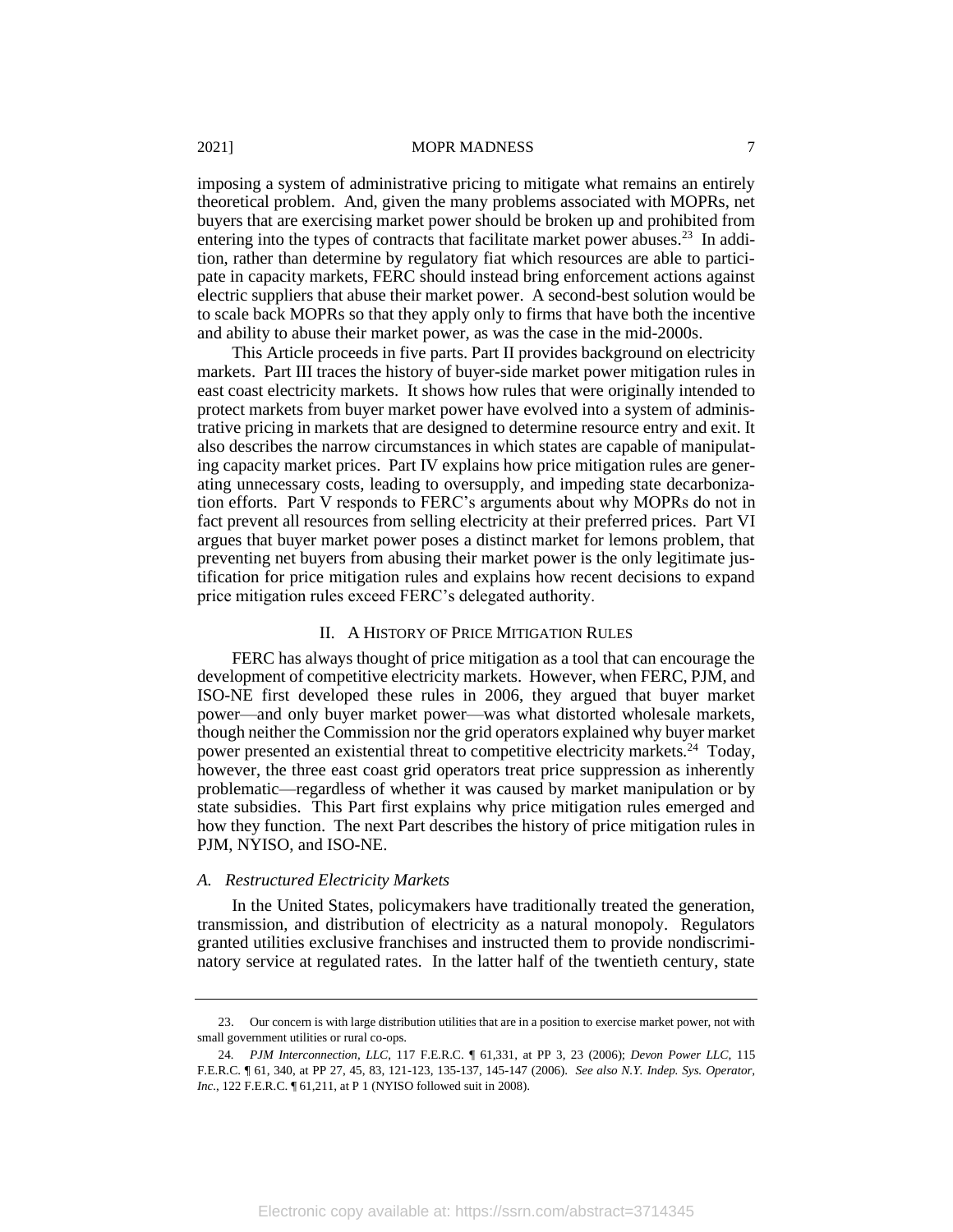and federal policymakers in much of the country engaged in a concerted effort to expose generators to market forces.<sup>25</sup>

By the mid-2000s, however, just as market participants were adjusting to a restructured electricity sector, regulators became concerned that competitive markets were not creating a strong enough price signal.<sup>26</sup> They worried that not enough new generation was being built to meet demand.<sup>27</sup> Regulators and grid operators felt that they needed to develop additional revenue sources to incentivize construction of new generation. PJM, NYISO, and ISO-NE created capacity markets to meet the expected revenue shortfall in their regions.<sup>28</sup>

Capacity markets compensate generators for being available to provide electricity.<sup>29</sup> This contrasts with energy markets, which compensate generators for selling electricity.<sup>30</sup> In energy markets, grid operators determine how much electricity is needed to meet demand, and they dispatch the generators that are able to meet that demand at least cost.<sup>31</sup> If, for example, four generators each offer to sell 100 MWh of electricity and only 300 MWh are needed to meet demand, the grid operator will dispatch the three generators that submit the lowest bids. Each generator is paid the price offered by the highest bidder to clear. Thus, if one generator offers to sell 100 MWh for \$200, another for \$400, another for \$1,000, and another for \$2,000, and only three generators are needed to meet demand in that period, then the first three generators will clear the market. The three generators that clear the energy auction will each receive  $$1,000$  for selling 100 MWh of electricity.<sup>32</sup> The generator that offered to sell 100 MWh of electricity for \$2,000 will not be paid and will not provide electricity in that time period.

<sup>25.</sup> These changes can be traced to a rich scholarly debate critiquing rate regulation. *See* Harvey Averch & Leland L. Johnson, *Behavior of the Firm Under Regulatory Constraint*, 52 AM. ECON.REV. 1052, 1052 (1962); William J. Baumol & Alvin K. Klevorick, *Input Choices and Rate-of-Return Regulation: An Overview of the Discussion*, 1 BELL J. ECON. & MGMT. SCI. 162, 163 (1970); Alvin K. Klevorick, *The Behavior of a Firm Subject to Stochastic Regulatory Review*, 4 BELL J. ECON. MGMT. SCI. 57, 60-68 (1973); Paul L. Joskow, *The Determination of the Allowed Rate of Return in a Formal Regulatory Hearing*, 3 BELL J. ECON. & MGMT. SCI. 632, 633- 34 (1972) (describing the challenges public utilities commissioners face in determining a proper rate of return in light of informational asymmetries). For an excellent history of restructuring, *see also* Harvey L. Reiter, *Competition and Access to the Bottleneck: The Scope of Contract Carrier Regulation Under the Federal Power and Natural Gas Acts*, 18 LAND & WATER L. REV. 1, 1-3 (1983); Macey & Salovaara, *supra* note 14, at 1194-1203.

<sup>26.</sup> Peter Cramton & Steven Stoft, *The Convergence of Market Designs for Adequate Generating Capacity with Special Attention to the CAISO's Resource Adequacy Problem*, WHITE PAPER FOR THE ELEC. OVERSIGHT BD. 43-46, 60-61 (Apr. 25, 2006), http://www.cramton.umd.edu/papers2005-2009/cramton-stoft-market-designfor-resource-adequacy.pdf.

<sup>27</sup>*. Id*. at 31-39.

<sup>28.</sup> 117 F.E.R.C. ¶ 61,331 at PP 12, 14-19; 115 F.E.R.C. ¶ 61,340, at PP 1-2.

<sup>29.</sup> Sylwia Bialek & Burcin Unel, *Capacity Markets and Externalities: Avoiding Unnecessary and Problematic Reforms*, INST. FOR POLICY INTEGRITY N.Y. UNIV. SCH. L.: ELEC. POLICY INSIGHTS, at 4 (Apr. 2018), https://policyintegrity.org/files/publications/Capacity\_Markets\_and\_Externalities\_Report.pdf.

<sup>30</sup>*. Id*. at 3-4.

<sup>31</sup>*. Id.*

<sup>32.</sup> Bialek & Unel, *supra* note 29, at 4-6; *see also* INDEP. SYS. OPERATOR N.E., DAY-AHEAD AND REAL-TIME ENERGY MARKETS (2021), https://www.iso-ne.com/markets-operations/markets/da-rt-energy-markets/ (noting that, in reality, there are day-ahead markets and real-time energy markets (markets that allow resources to buy and sell electricity in real time), where most resources submit bids a day in advance).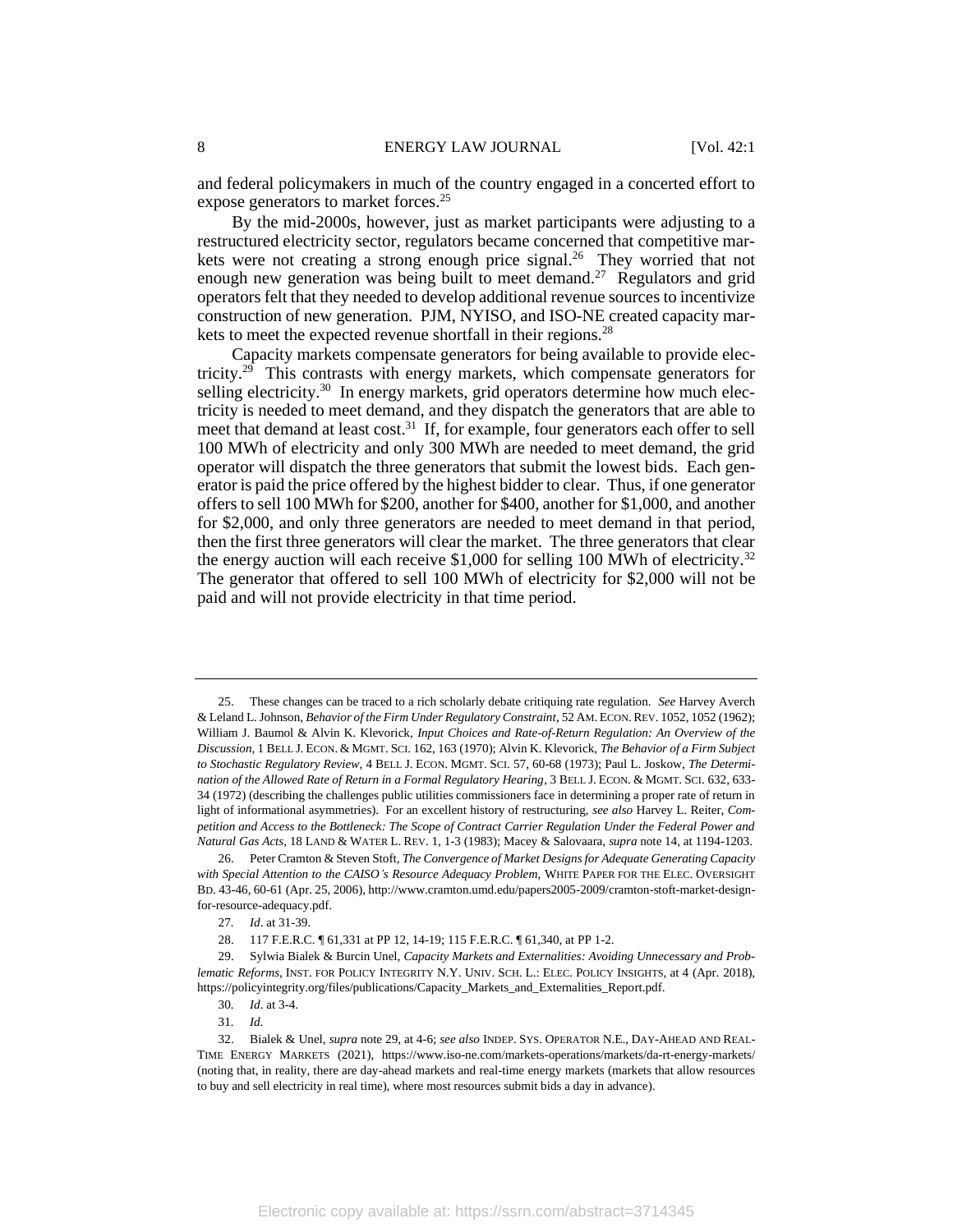Generators in energy markets typically will bid their marginal costs of production.<sup>33</sup> If a generator offers to sell electricity for less than its marginal costs, it risks being dispatched when the costs of generating electricity exceed the revenue it receives from the energy market. $34$  If it offers to provide electricity for more than its marginal costs, it risks not being dispatched at times when the clearing price is high enough for the generator to make a profit selling electricity.<sup>35</sup>

In theory, energy markets can create an adequate incentive for new generators to enter the market when they are needed.<sup>36</sup> Although most generators have an incentive to bid their marginal costs, that does not apply to peaking plants (also known as "peakers"), which operate when demand is high.<sup>37</sup> These plants generally have high operating costs and operate only a few hours a day. In some cases, they operate only a few times a year.<sup>38</sup> Since peakers provide electricity when supply is scarce, they can submit above-marginal-cost bids.<sup>39</sup> Peakers are not concerned that they will be displaced by power plants with more expensive operating costs, because there are few, if any, other generators in the market that could displace them.<sup>40</sup> They can therefore set the market clearing price, which creates an incentive to submit very high bids. $41$  The revenue generated in those periods is theoretically sufficient to induce market entry.

However, peakers can also exercise market power. The ability to drive energy prices to very high levels can—and has—led market participants to devise strategies to manipulate energy market prices. $42$  To prevent peakers from manipulating energy markets, every grid operator in the United States has implemented offer caps to limit the price at which generators can offer to sell electricity in energy markets.<sup>43</sup> In that way, offer caps limit the ability of peakers to raise prices during scarcity conditions and thus disincentivize manipulative behavior.

But offer caps introduce inefficiencies of their own. In limiting the amount of money that generators can earn in energy markets, offer caps can prevent

37. Bethel Afework et al., *Peaking Power*, ENERGY EDUC. ENCYCLOPEDIA (Sept. 2018), https://energyeducation.ca/encyclopedia/Peaking\_power; Hogan, *supra* note 41, at 2-6.

39. Milligan, *supra* note 19, at 24-25.

40. Peter Cramton, *Electricity Market Design*, 33 OXFORD REV. ECON. POL'Y 589, 597 (2017).

42*. See* Richard A. Oppel Jr. & Jeff Gerth, *Enron Forced Up California Prices, Documents Show*, N.Y. TIMES (May 7, 2002) ("Electricity traders at Enron drove up prices during the California power crisis through questionable techniques that company lawyers said 'may have contributed' to severe power shortages.").

<sup>33.</sup> Marginal costs are the costs a firm incurs for producing one additional unit of a product or service. In electricity, those costs consist primarily of operating costs and fuel costs. OFFICE OF ELEC. DELIVERY & ENERGY RELIABILITY, U.S. DEP'T OF ENERGY, *United States Electricity Industry Primer*, (July 2015), https://www.energy.gov/sites/prod/files/2015/12/f28/united-states-electricity-industry-primer.pdf.

<sup>34.</sup> Milligan et al., *supra* note 19, at 23-25..

<sup>35.</sup> Bialek & Unel, *supra* note 29, at 4 n.11.

<sup>36.</sup> Paul L. Joskow, *Capacity Payments in Imperfect Electricity Markets: Need and Design*, 16 UTIL. POLICY 159, 159-60, 159 n.1 (2008); William W. Hogan, *On an "Energy Only" Electricity Market Design for Resource Adequacy*, SCHOLARS OF HARVARD (Sept. 23, 2005) (unpublished manuscript), https://scholar.harvard.edu/whogan/files/hogan\_energy\_only\_092305.pdf.

<sup>38.</sup> Bialek & Unel, *supra* note 29, at 4-5.

<sup>41</sup>*. Id*.

<sup>43</sup>*. See, e.g.*, PJM, ENERGY OFFER VERIFICATION FAQ, https://www.pjm.com/-/media/markets-ops/energy/energy-offer-verification/offer-verification-faqs.ashx?la=en (describing PJM's process for complying with FERC Order 831's offer cap requirements); 16 TEX. ADMIN. CODE § 25.505(g)(6) (setting ERCOT's systemwide offer cap at \$9,000/MWh).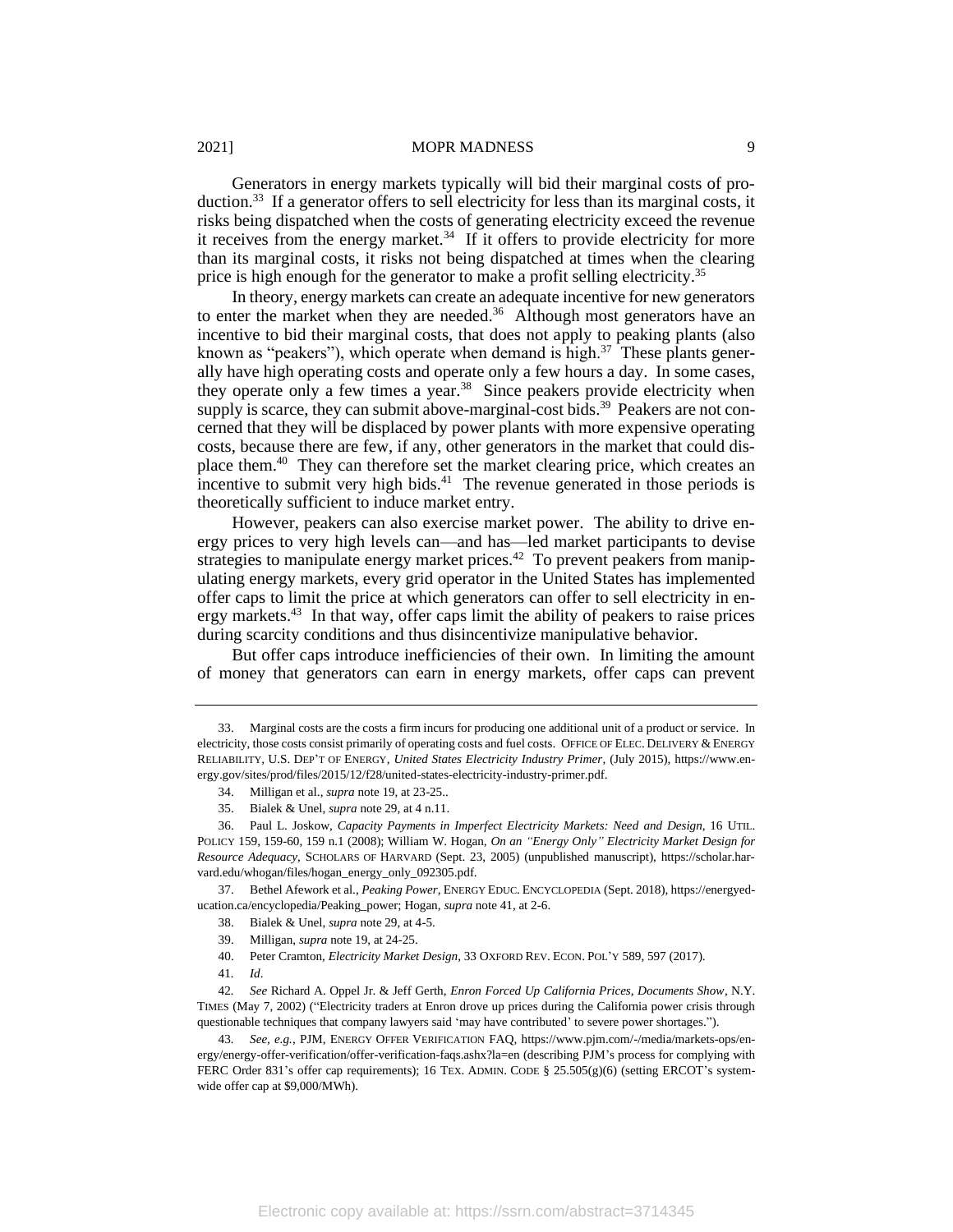generators from recovering their fixed and capital costs and deter prospective generators from building new power plants.<sup>44</sup> Offer caps can therefore prevent generators that are needed to meet demand from entering the market.<sup>45</sup> This is known as the "missing money problem."<sup>46</sup>

In the early 2000s, PJM, ISO-NE, and NYISO had all implemented offer caps.<sup>47</sup> At the same time, they all feared that not enough capacity was expected to enter the market to meet future demand.<sup>48</sup> FERC and the east coast grid operators developed capacity markets to provide additional revenue that was needed to encourage the construction of new generation.<sup>49</sup> By compensating generators for being available to provide electricity, capacity markets provide revenue to generators that can commit to supplying electricity—regardless of whether the generator clears the market and actually sells electricity.<sup>50</sup> In that way, capacity markets ensure that there is enough supply to meet a region's demand for electricity.<sup>51</sup>

In a capacity market, a grid operator determines how much capacity is needed to meet peak demand over a period of time and selects the lowest-cost bidders that are able to meet that demand.<sup>52</sup> As in energy markets, each generator that clears a capacity auction receives the same compensation for the capacity it provides.<sup>53</sup> For example, if a region needs 300 MW of power, and if four 100 MW generators each offer to sell their capacity to the region, then the three least expensive bids will clear the capacity auction and the fourth will not.<sup>54</sup> Thus, if one generator

49*. See* 117 F.E.R.C. ¶ 61,331, at PP 1-3; 115 F.E.R.C. ¶ 61,340, at PP 1-15; *New York Independent System Operator, Inc.*, 103 F.E.R.C. ¶ 61,201 at PP 1–10 (2003).

Resource%20Adequacy,grid%20reliability%20if%20shortfalls%20occur (last visited Mar. 3, 2021).

52. PJM, UNDERSTANDING THE DIFFERENCE BETWEEN PJM'S MARKETS, (Mar. 6, 2019) https://learn.pjm.com/-/media/about-pjm/newsroom/fact-sheets/understanding-the-difference-between-pjmsmarkets-fact-sheet.ashx.

53*. See* PJM MANUAL 18: PJM CAPACITY MARKET (May 28, 2020), https://www.pjm.com/~/media/documents/manuals/m18.ashx.

<sup>44.</sup> David Newbery, *Missing Money and Missing Markets: Reliability, Capacity Auctions and Interconnectors 3,* ENERGY POL'Y RESEARCH GRP., (Working Paper No. 1508) (2015), https://www.eprg.group.cam.ac.uk/wp-content/uploads/2015/03/1508\_updated-July-20151.pdf.

<sup>45</sup>*. Id.*

<sup>46.</sup> James Bushnell, Michaela Flagg & Erin Mansur, *Capacity Markets at a Crossroads*, (Working Paper No. 278) (2017), https://hepg.hks.harvard.edu/files/hepg/files/wp278updated.pdf.

<sup>47.</sup> Final Rulemaking, *Offer Caps in Markets Operated by Regional Transmission Organizations and Independent System Operators*, 81 Fed. Reg. 87,770 (2016) (codified at 18 C.F.R. pt. 35) (describing offer caps in all six RTOs/ISOs).

<sup>48.</sup> 117 F.E.R.C. ¶ 61,331, at PP 3-4 (describing conditions that led to development of PJM's Reliability Pricing Model, including that "the addition of new generating units to the system will lag dramatically behind the anticipated growth in demand").

<sup>50.</sup> Bushnell, *supra* note 46, at 28.

<sup>51.</sup> Other areas of the country do not use capacity markets. *See, e.g.* ERCOT, RESOURCE ADEQUACY, http://www.ercot.com/gridinfo/resource#:~:text=RA%20in%20Texas-

<sup>54.</sup> In reality, capacity markets are more complicated than the examples above. They generally compensate generators for providing an amount of capacity per day while also "derating" capacity such that a generator's capacity payment reflects the frequency with which it is available to meet peak demand. *See*, *e.g.* PJM RELIABILITY PRICING MODEL RESULTS, https://www.pjm.com/-/media/markets-ops/rpm/rpm-auctioninfo/2021-2022/2021-2022-base-residual-auction-report.ashx (PJM BRA Results); ISO-NE FORWARD CAPACITY AUCTION RESULTS, https://www.iso-ne.com/static-assets/documents/2018/05/fca-results-report.pdf (ISO-NE FCA Results); NYISO INSTALLED CAPACITY AUCTIONS RESULTS, http://icap.nyiso.com/ucap/public/auc\_view\_monthly\_detail.do (NYISO).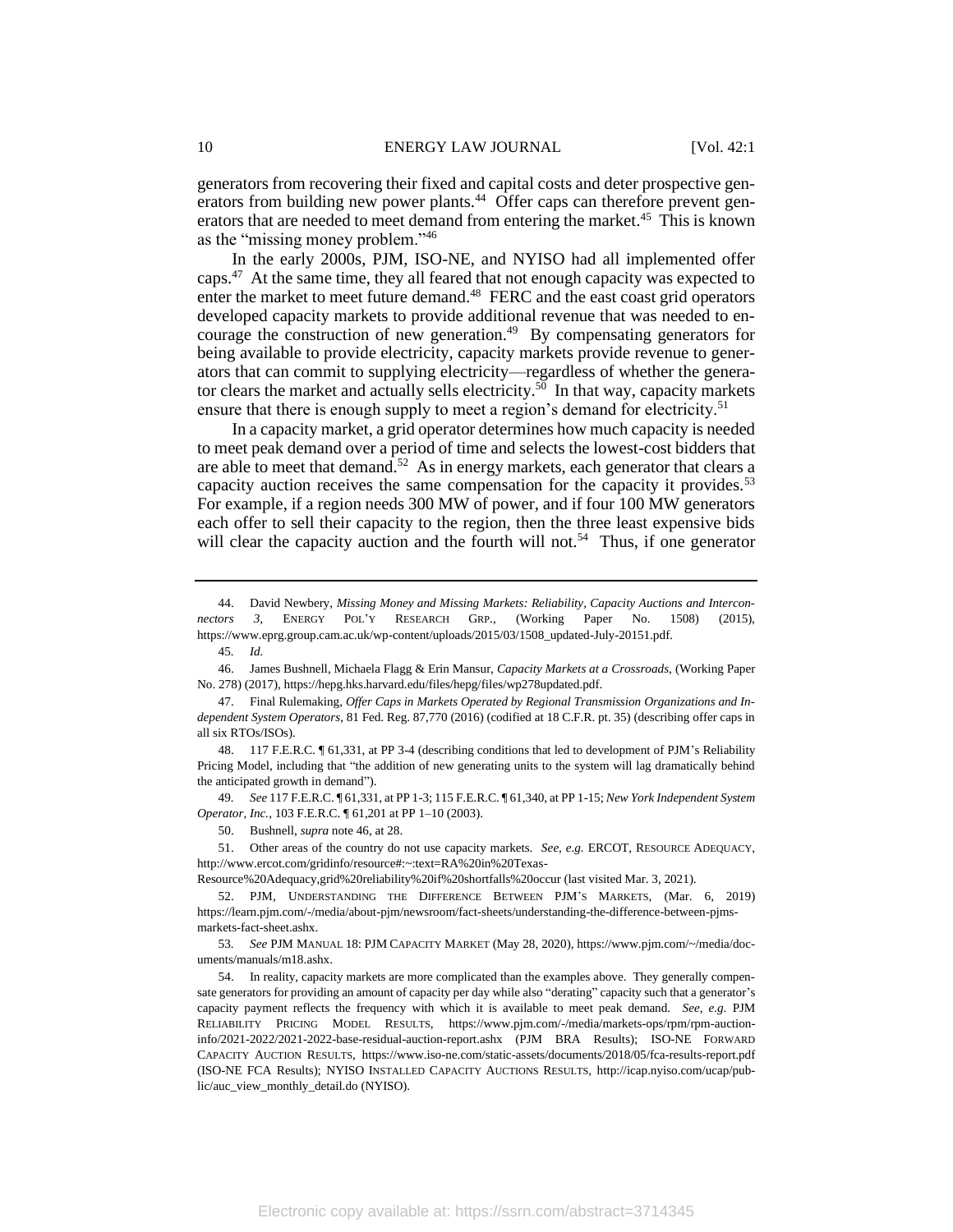offers to sell 100 MW of capacity for \$100, another for \$1,000, another for \$10,000, and another for \$20,000, then the first three generators clear the auction. Each is paid \$10,000. The fourth generator does not clear and need not participate in the region's energy market during the capacity commitment period. As in energy markets, generators typically will not have an incentive to submit below-cost capacity bids. If a generator submits a below-cost bid, it risks being forced to operate even if it would lose money doing so. An above-cost bid risks not clearing an auction even when it would be profitable for the generator to operate.

# *B. The Origins of Buyer-Side Market Power Mitigation Rules*

But capacity markets, like energy markets, are vulnerable to market power abuses. Load Serving Entities (LSEs), which purchase electricity from generators and transport it to consumers,<sup>55</sup> have an incentive to submit artificially low capacity bids. Generators that are owned by LSEs can offset the losses their generators incur *selling* capacity in the form of lower prices their distribution assets *pay* for capacity.<sup>56</sup> A below-cost bid will displace a more expensive offer that would have been needed to meet the region's capacity needs.<sup>57</sup> Since the higher-cost bid no longer clears the capacity auction, it no longer sets the clearing price. That, in turn, drives the capacity price down. Since all generators that clear capacity auctions are paid the same price for capacity, below-cost bids that are at the margin reduce the revenue all generators receive from capacity markets and, in that way, reduce the price that the LSE is required to pay for capacity. Preventing this type of market manipulation was the sole purpose of buyer-side market power mitigation rules in the mid-2000s.<sup>58</sup>

Unlike independent power producers, LSEs have both the incentive and the ability to submit below-cost capacity bids. Imagine if, in the example above, a fifth 100 MW generator enters the market and is owned by the LSE that is required to purchase capacity from the capacity auction. Imagine, too, that this generator needs \$15,000 from the capacity market to cover its costs. If it bids \$15,000, it will not clear the market because the \$100, \$1,000, and \$10,000 generators will provide all the capacity that the region needs. If, however, the generator offers to provide capacity for \$0, it will clear the market. The generator will incur a \$15,000 loss, but the generator's \$0 bid will save the LSE \$27,000. That is because the generator's \$0 bid means that the \$10,000 generator is no longer needed. The LSE's generator, the \$100 generator, and the \$1,000 generator can provide all the capacity the region needs. As a result, the LSE's decision to submit a below-cost bid means that the \$1,000 generator—not the \$10,000 generator—will set the clearing price. Without its artificially low bid, the LSE would have paid \$30,000 for capacity. The LSE's below-cost bid means it has to pay only \$3,000. The

<sup>55.</sup> New Jersey Bd. Pub. Util. v. FERC, 744 F.3d 74, 82 (3d Cir. 2014).

<sup>56</sup>*. Id.* at 101. *See also* 117 F.E.R.C. ¶ 61,331, at P 104 (stating that PJM's MOPR is a "reasonable method of assuring that net buyers do not exercise monopsony power by seeking to lower prices through self-supply"); 115 F.E.R.C. ¶ 61,340, at P 113 (finding that ISO-NE's APR will address incentives that new self-supplied capacity may have to depress the auction price).

<sup>57.</sup> This is only the case if the generator that submitted a below-cost bid would not have cleared the capacity auction if it had submitted a bid that reflected its actual costs.

<sup>58</sup>*. See Devon Power LLC*, 115 F.E.R.C. ¶ 61,340; *see also PJM Interconnection LLC*, 117 F.E.R.C. ¶ 61,331.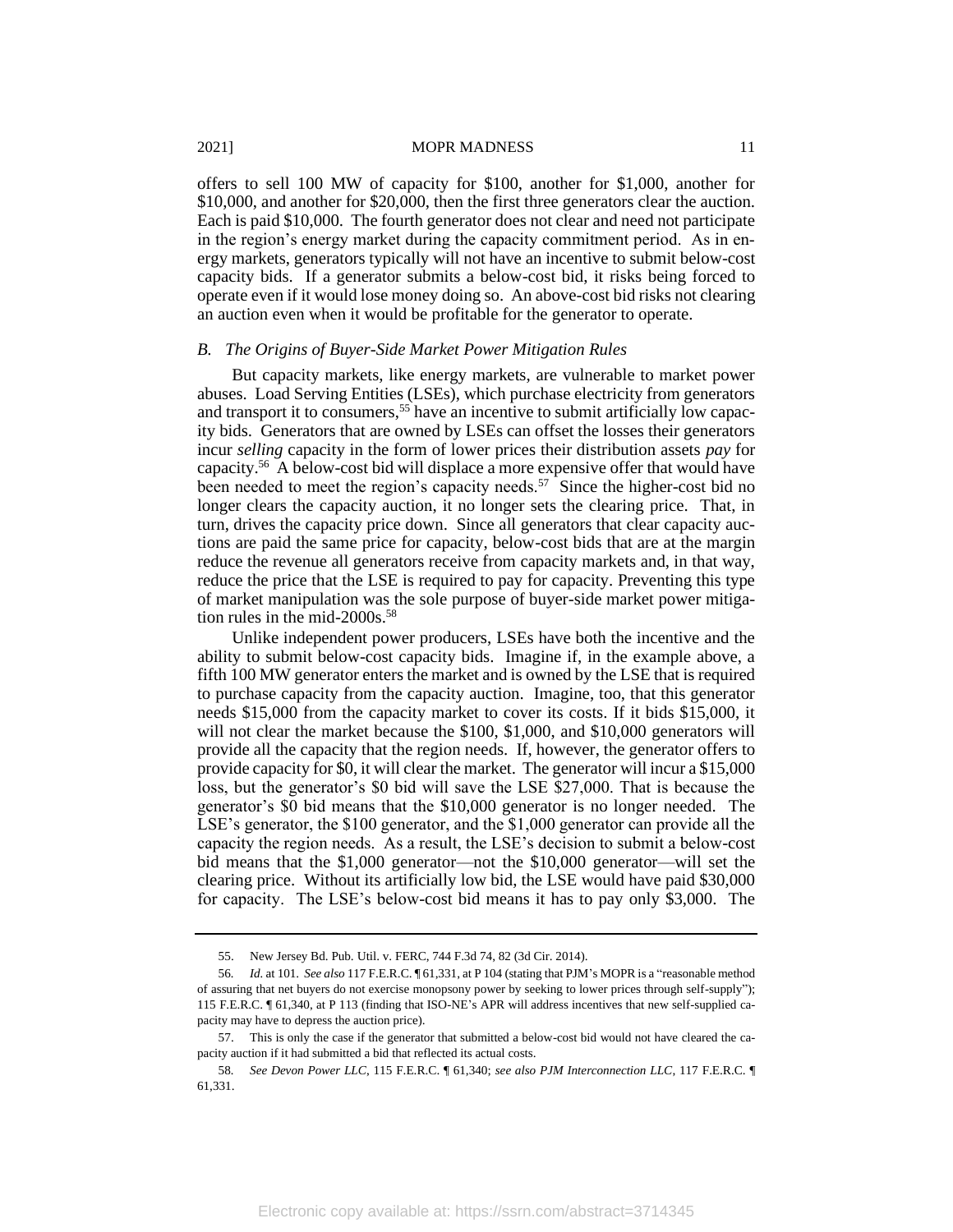\$27,000 it saves by suppressing the price it pays for capacity offsets the \$14,000 its generator incurs by selling capacity at a loss. Note, though, that the LSE's bid also means that every other generator that clears the capacity auction receives \$1,000 instead of \$10,000. As a result, the LSE's price-suppressive bid will reduce the incentive for new generators to enter the market.<sup>59</sup>

Still, when FERC and grid operators developed price mitigation rules in 2006, they seem to have done so to prevent net buyers from engaging in this type of behavior. For example, in the Order approving ISO-NE's capacity market, FERC expressed concern that net buyers would "artificially suppress the auction's clearing price below the price needed to elicit new entry when new entry is needed." $\overline{60}$  Similarly, in approving the New York City capacity market, <sup>61</sup> FERC noted that a net buyer could "reduce the market price for capacity and lower the net buyer's total capacity bill."<sup>62</sup> The Commission further explained that, "[i]f the newly added capacity represents only a portion of the net buyer's total capacity needs, the reduction in the buyer's total capacity bill caused by the lower prices could more than offset the loss on the newly added capacity investment."<sup>63</sup>

FERC also suggested that buyer market power could create resource adequacy problems. Despite the fact that buyer market power will never lead to a revenue shortfall,<sup>64</sup> FERC worried that such "artificially depressed prices"<sup>65</sup> would hinder the ability of the capacity market to send "appropriate price signals to alert investors when increased entry is needed"<sup>66</sup> and deny market participants a "reasonable opportunity to recover the costs of needed investment."<sup>67</sup>

FERC has never provided proof that net buyers are engaging in this type of predation. It is therefore an open question if net buyers are manipulating capacity market prices, or if this problem is purely theoretical. Still, despite being undertheorized, the Commission's primary concern was initially that net buyers would manipulate capacity markets in order to reduce their own costs and, in that way,

<sup>59.</sup> When he was a judge on the First Circuit, Justice Breyer expressed concern that aggressive prohibitions on predatory pricing would create more problems than they would solve. *See* Barry Wright Corp. v. ITT Grinnell Corp., 724 F.2d 227, 234 (1st Cir. 1983) ("The antitrust laws very rarely reject such beneficial 'birds in hand' [an immediate price cut] for the sake of more speculative 'birds in the bush'" [preventing exit and thus preventing increases in price in the future].). Justice Breyer has found support among some prominent antitrust scholars. *See, e.g*. Einer Elhauge, *Why Above-Cost Price Cuts To Drive Out Entrants Are Not Predatory - and the Implications for Defining Costs and Market Power*, 112 YALE L.J. 681 (2003). However, Aaron Edlin has offered a powerful critique of this view, showing that "there is no bird in hand because entry cannot be presumed." *See* Aaron Edlin, *A New Theory of Predatory Pricing, in* RESEARCH HANDBOOK ON THE ECONOMICS OF ANTITRUST LAW, (Einer Elhauge ed., 2012). Edlin asks why an "entrant [that] anticipates being outcompeted or predated post entry would ever . . . enter." *Id.* at 8. Based on that observation, he concludes that the "'bird in hand' view presumes entry, and thus is just as speculative a proposition as the fear of high prices post exit." *Id.*

<sup>60.</sup> 115 F.E.R.C. ¶ 61,340, at P 115.

<sup>61.</sup> 122 F.E.R.C. ¶ 61,211, at P 101.

<sup>62</sup>*. Id*.

<sup>63</sup>*. Id.*

<sup>64</sup>*. See infra* Part IV.

<sup>65.</sup> 122 F.E.R.C. ¶ 61,211, at P 103.

<sup>66</sup>*. Id.*

<sup>67</sup>*. Id.* at P 105.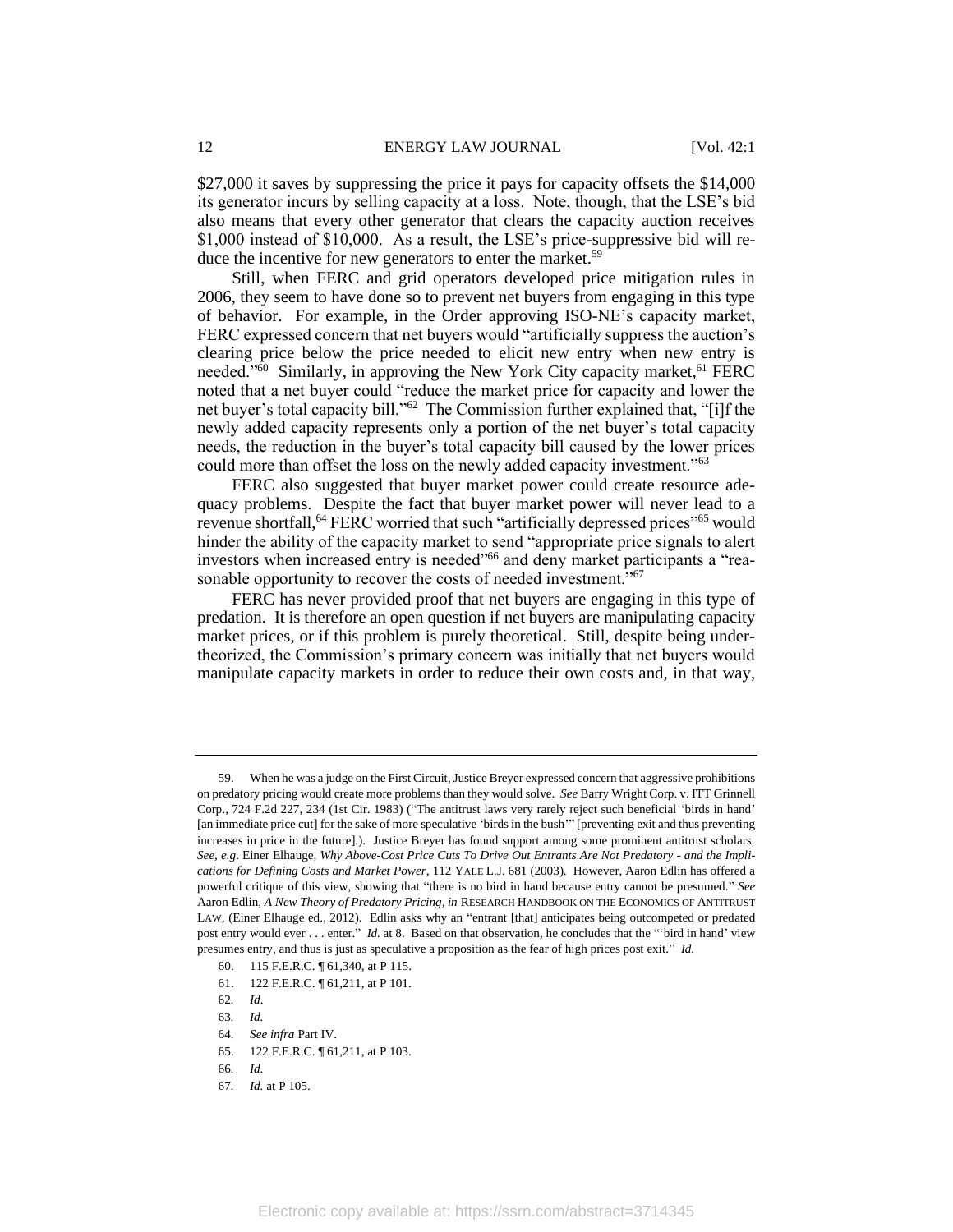prevent the capacity market from providing sufficient revenue to induce the requisite level of market entry.<sup>68</sup>

# III. THE HISTORY OF BUYER-SIDE MARKET POWER MITIGATION RULES

Although the specifics of buyer-side market power mitigation rules vary by region,<sup>69</sup> they generally set a floor below which resources subject to mitigation cannot offer to sell capacity. For example, if, in the example above, the LSE's generator had been subjected to a \$15,000 price floor, it would have been unable to submit a below-cost bid that suppressed the price of capacity. In that way, price floors prevent net buyers from submitting below-cost bids.<sup>70</sup>

Though similar in many respects, the three eastern RTOs that have adopted buyer-side market power mitigation rules have relied on slightly different approaches since they first began mitigating capacity market bids in the mid-2000s. Despite these differences, all three initially focused on buyer market power, and all three have since begun to focus on promoting ideally competitive markets by mitigating offers from any resource that receives out-of-market support. This Part traces the history of buyer-side market power mitigation rules in PJM, NYISO, and ISO-NE.

# *A. History of Price Mitigation in PJM*

PJM adopted a minimum offer price rule (MOPR) in 2006 to curb buyer market power abuses. Then, in 2011, FERC expanded PJM's MOPR to include resources that receive state subsidies. At the time, the Commission continued to defend price mitigation on the ground that it would curb market power abuses. By 2017, FERC had abandoned the market power justification altogether and began arguing that price suppression is inherently problematic. The Commission did not, however, explain how price suppression distorts the PJM capacity market.

# 1. The Origins of Price Mitigation in PJM

PJM implemented its MOPR in 2006 when it first created a capacity market. Specifically, PJM adopted a Reliability Pricing Model, which is PJM's name for

<sup>68</sup>*.* 115 F.E.R.C. ¶ 61,340 at PP 28, 71, 113 (approving settlement agreement establishing the Forward Capacity Market (FCM) with an Alternative Price Rule (APR) to address market power held by buyers); 122 F.E.R.C ¶ 61,211 at P 100 (accepting, subject to conditions, NYISO proposal for buyer-side mitigation in order to prevent uneconomic entry that would reduce prices in the New York City capacity market below just and reasonable levels); 117 F.E.R.C. ¶ 61,331, at PP 7, 104 (approving settlement concerning PJM's Reliability Pricing Model (RPM) and Minimum Offer Price Rule (MOPR) as a reasonable method of assuring that net buyers do not exercise monopsony power); *PJM Interconnection, L.L.C.*, 128 F.E.R.C.¶ 61,157, at P 91 (2009) ("The lower prices that would result under MPC's proposal would undermine the market's ability to attract needed investment over time. Although capacity prices might be lower in the short run, in the long run, such a strategy will not attract sufficient private investment to maintain reliability. The MOPR is the mechanism that restricts the ability of an LSE from using its position as dominant buyer in the market to suppress market clearing prices for at-risk investors, and is analogous to the way market power mitigation rules restrict dominant at-risk investors from using their market position to raise market clearing prices by creating an artificial scarcity. The MOPR does not punish load, but maintains a role for private investment so that investment risk will not be shifted to captive customers over time.").

<sup>69.</sup> Note that ISO-NE did initially adopted a clearing price reset mechanism, not a price floor. *See infra* Part I.B.

<sup>70</sup>*. PJM Interconnection, LLC*, 117 F.E.R.C. ¶ 61,331, at P 103.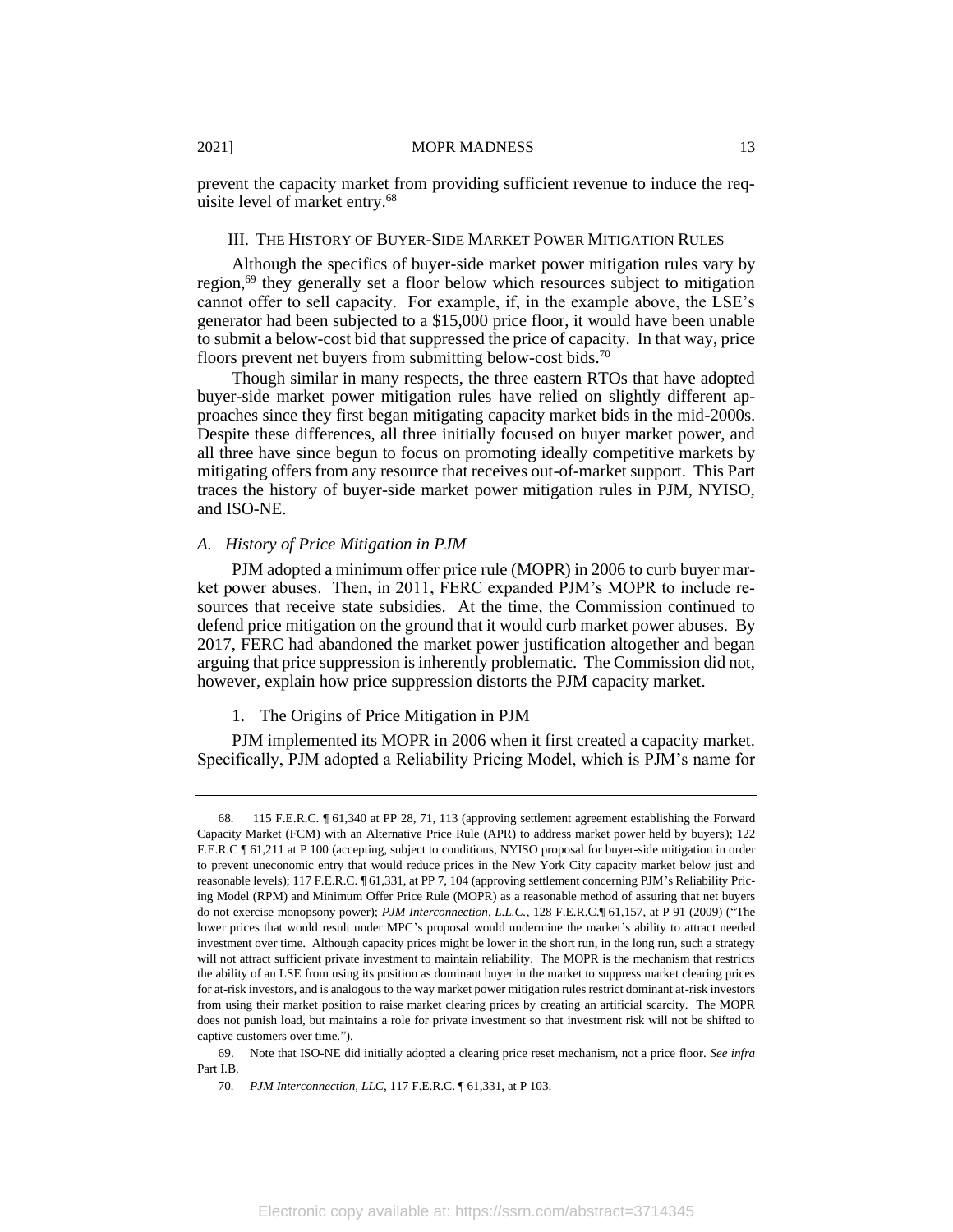its capacity market, because it felt that the region's energy markets had failed to provide sufficient revenue to induce market entry. PJM's MOPR was designed to prevent LSEs from abusing their market power. PJM's MOPR set a minimum bid amount below which resources subject to mitigation could not offer to sell capacity. For example, if a resource was willing to sell 100 MW of capacity for \$10,000, and if the price floor prohibited resources of that type from offering to sell 100 MW of capacity for less than \$15,000, then the resource would have been required to bid \$15,000 despite its willingness to bid \$10,000. If the capacity market ended up clearing at a price that compensated 100 MW generators \$12,000, then the resource would not clear the market. It would, however, have cleared had it been allowed to bid \$10,000.

The 2006 MOPR applied only to net buyers that had both the incentive and ability to suppress capacity prices.<sup>71</sup> Specifically, the price floor did not apply when  $(1)$  the offer actually affected the market clearing price (the impact screen), $\overline{3}$ (2) the seller had a "net short position" (the net buyer screen),<sup>73</sup> and (3) the offer was below the bid floor (the conduct screen).<sup>74</sup> These three screens ensured that PJM only mitigated bids that actually reduced the capacity price, were below the expected costs of constructing a power plant, and were submitted by a bidder that was in a position to benefit from selling capacity at a loss.

The impact screen ensured that the PJM MOPR applied only to bids that could affect capacity prices.<sup>75</sup> Specifically, if a bid did not suppress the capacity market price by (a) \$25 dollars per MW per day, or (b) more than twenty percent, it was not subject to the PJM price floor. Thus, a below-cost bid that did not in fact benefit the bidder by meaningfully reducing the price it paid for capacity was not mitigated. Such bids harm below-cost bidders but do not affect other market participants. A bid that does not actually affect the clearing price does not reduce the price that LSEs pay for capacity and therefore does not affect other market participants. In such circumstances, an LSE's affiliated generator incurs a loss from selling below-cost capacity but, because the bid does not affect the capacity price, the LSE would not be able to offset the generator's loss by reducing the amount it pays to purchase capacity. And, because the LSE's bid does not suppress the market clearing price, the other generators that clear the capacity auction receive the same revenue that they would have received if the LSE's affiliated generator had not participated in the auction.

The second two conditions served a similar purpose. For example, the net buyer screen exempted from mitigation companies that did not have a financial incentive to suppress capacity prices.<sup>76</sup> Companies that sell more capacity than they purchase rely on electricity markets to make a profit. They therefore have no incentive to suppress capacity prices to a level that would cause them to incur a

<sup>71</sup>*. PJM Interconnection, LLC*, 119 F.E.R.C. ¶ 61,318, at PP 165-72 (2007).

<sup>72</sup>*. Id*. at P 166.

<sup>73</sup>*. Id.* Specifically, the net short position had to be equal or greater than five or ten percent of the Locational Deliverability Area's reliability requirement.

<sup>74</sup>*. Id.*

<sup>75</sup>*. Id.* at PP 167.

<sup>76</sup>*. See* 117 F.E.R.C. ¶ 61,331 at PP 103-04; 135 F.E.R.C. ¶ 61,022 at P 75.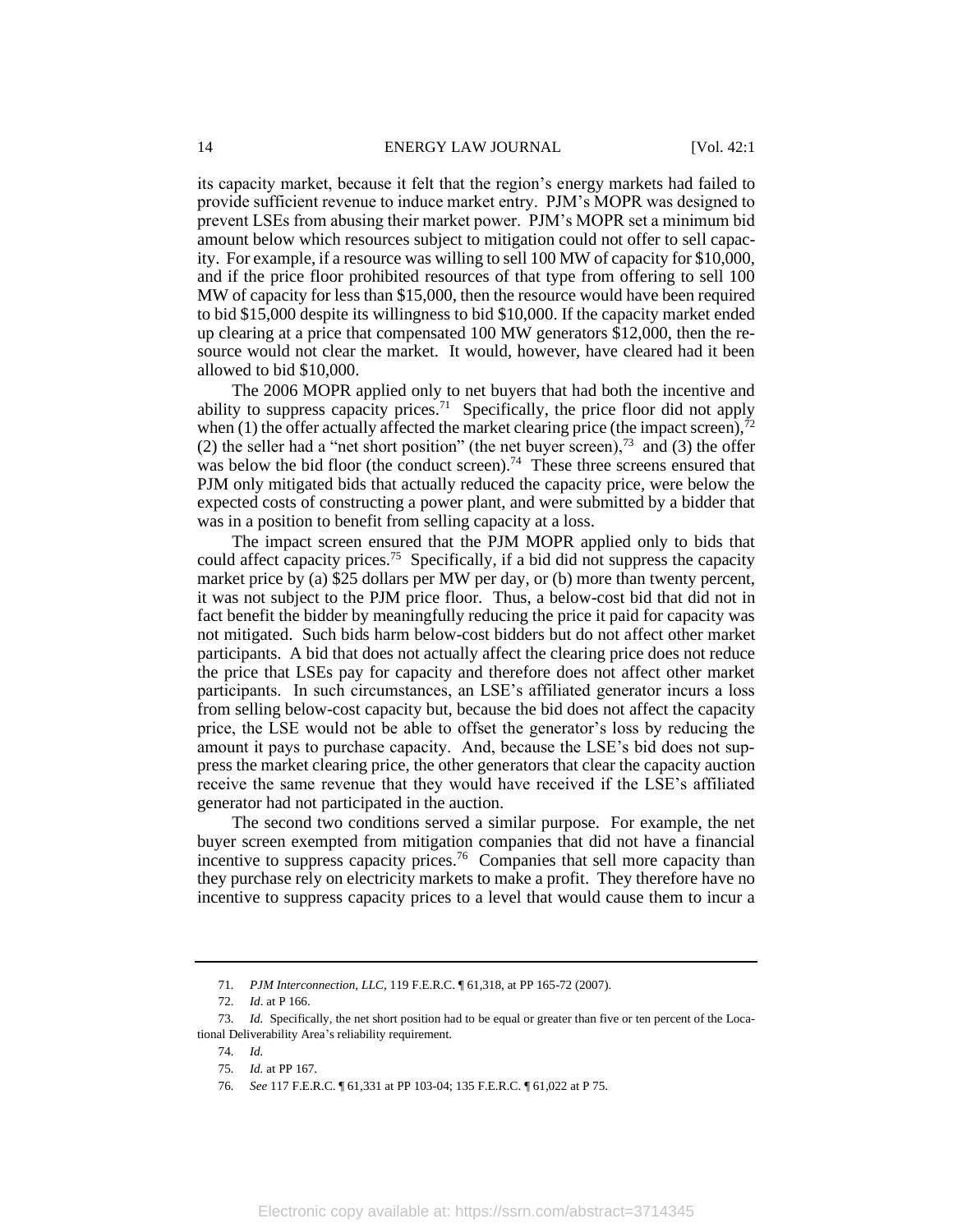loss. For that reason, FERC and PJM felt, in 2006, at least, that they could trust net sellers to determine for themselves their profit-maximizing bid strategy.

The third condition, which exempted from mitigation bids that were above the price floor, allowed net buyers to sell capacity when the grid operator determined that the bid reflected the market price of capacity. Specifically, since 2006, price floors in PJM have been based on a resource's Cost of New Entry (CONE), which represents an administrative assessment of the revenue that a power plant needs in order to recover its capital investment and fixed costs.<sup>77</sup> To calculate the offer floor, PJM determines the *net* Cost of New Entry (net CONE), which represents the revenue that a generator needs to receive from the capacity market in order to cover its capital investment and fixed costs.<sup>78</sup> Net CONE is calculated by first determining the CONE for that type of resource and then subtracting the revenue that the resource can expect to make from the energy and ancillary services markets.<sup>79</sup> For example, if PJM determines that a certain type of resource needs \$1,000,000 a year in order to recover its fixed and capital costs, its CONE will be \$1,000,000. If it can expect to recover \$700,000 from energy and ancillary services markets, its net CONE will be \$300,000.<sup>80</sup>

Notably, both CONE and net CONE are calculated based on asset class—not based on the individual generator's actual costs. Thus, when a combined cycle gas plant is subject to an offer floor, PJM calculates the revenue that it expects is necessary to construct a combined cycle gas plant.<sup>81</sup> If a specific resource's price floor is higher than the price needed to clear a capacity auction, then the resource will not clear—even if, for whatever reason, the resource had been willing to sell capacity for a lower price.

Finally, PJM's 2006 MOPR included two additional qualifications that exempted resources from mitigation. First, the seller was given an opportunity to demonstrate that its offer was cost-justified.<sup>82</sup> PJM described this process as the

<sup>77</sup>*. See* THE BRATTLE GRP., PJM COST OF NEW ENTRY: COMBUSTION TURBINES AND COMBINED-CYCLE PLANTS WITH JUNE 1, 2022 ONLINE DATE 21 (2018) https://www.pjm.com/~/media/committees-groups/committees/mic/20180425-special/20180425-pjm-2018-cost-of-new-entry-study.ashx.

<sup>78.</sup> PJM and NYISO adopted slightly different price floors. In PJM, the net CONE was 80% of the applicable net asset class CONE. 119 F.E.R.C. ¶ 61,318, at P 166. NYISO, by contrast, gave resources slightly more discretion by setting the floor at 75% CONE. 122 F.E.R.C. ¶ 61,211, at P 107.

<sup>79.</sup> 117 F.E.R.C. ¶ 61,331, at P 26.

<sup>80.</sup> These examples are illustrative. The Net CONE value for the 2022/2023 BRA in PJM was \$110,459/ICAP MW-year or \$321.57 UCAP/MW-day based on a Gross CONE of \$135,309/ICAP MW-year and net energy and ancillary services of \$24,851/ICAP MW-year, reflecting the dispatch of a new General Electric Frame 7HA turbine, plus a 10% cost adder. PJM, *2022/2023 RPM Base Residual Auction Planning Period Parameters*, http://www.pjm.com/-/media/markets-ops/rpm/rpm-auction-info/2022-2023/2022-2023-planningperiod-parameters-for-base-residual-auction-pdf.ashx (last visited Mar. 26, 2020).

<sup>81.</sup> PJM's recent compliance filing provided illustrative average CONE and net CONE estimates for several planned resource types. PJM estimates gross CONE for planned nuclear at \$2,000/MW-day, while net CONE is estimated at \$1,483/ICAP MW-day. For a planned combined cycle resource, PJM estimated an average Gross CONE of \$320/MW-day and net CONE of \$152/ICA MW-day. For intermittent resources, PJM adjusts net CONE values to reflect average output levels. As a result, PJM estimated a gross CONE for planned offshore wind of \$1,155/MW-day and net CONE of \$3,146/ICAP MW-day, based on an expected average output level of 26.0%. *PJM Compliance Filing*, 64-65 (Docket Nos. EL16-49, ER18-1414, EL18-178) (Mar. 18, 2020).

<sup>82.</sup> In fact, even when the seller was subjected to an offer floor, PJM would conduct a sensitivity analysis to determine if the offer should be increased to a specified alternative default level, with the adjustment taking effect only if the sensitivity analysis showed specific effects on market clearing prices. *See id.* at 171.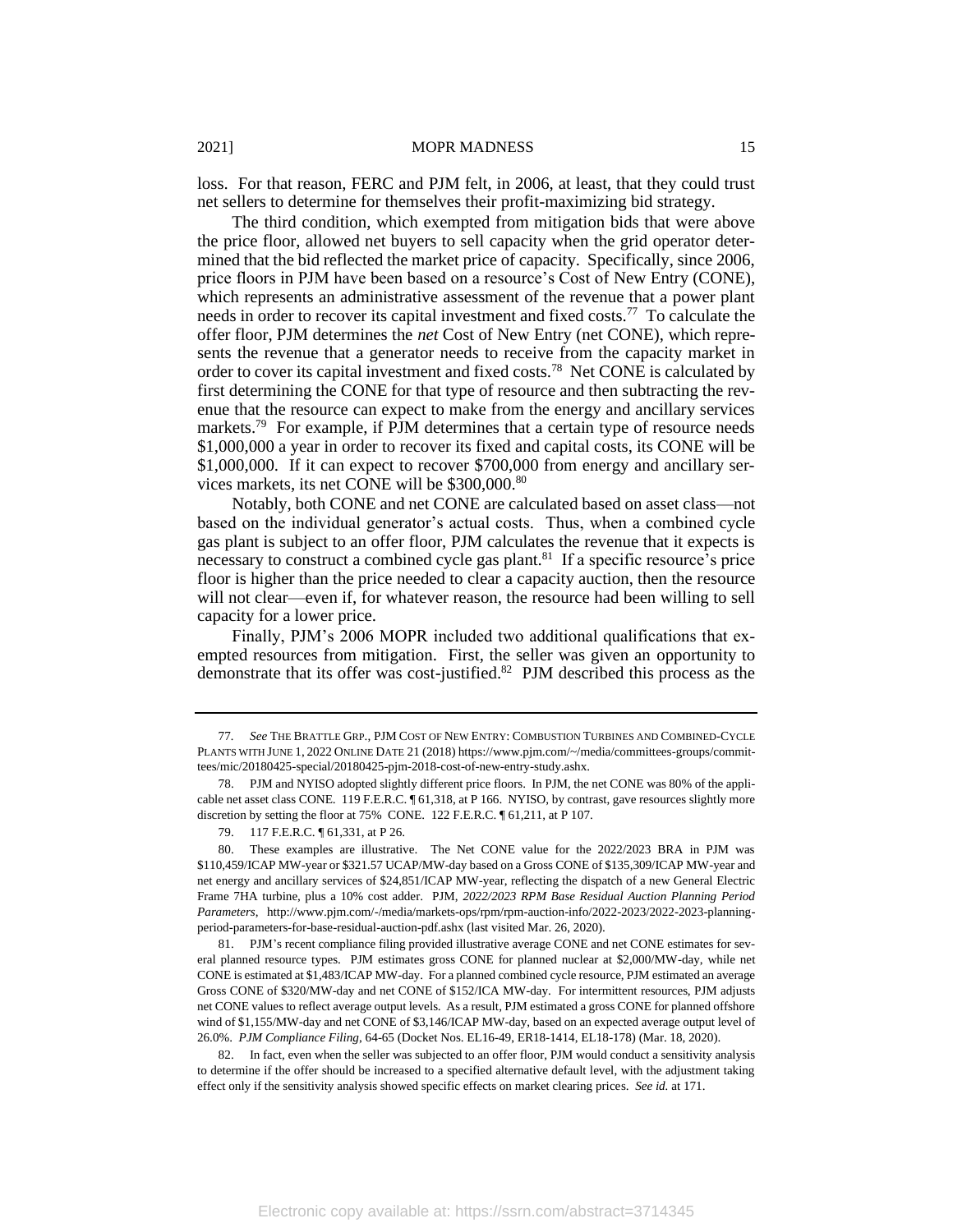unit-specific resource exemption, though the grid operator has since changed the name to resource-specific resource exemption. The unit-specific exemption allows a resource to demonstrate that its bid reflects its actual costs, in which case it is permitted, at least in theory, to submit a bid that reflects those costs. $83$  Second, resources that received state subsidies were also exempted from mitigation.<sup>84</sup> The FPA reserves to the states authority to control their own generation assets.<sup>85</sup> PJM initially refrained from mitigating bids submitted by resources that enjoyed state support in order to accommodate state policy preferences.<sup>86</sup>

In sum, price mitigation in PJM emerged to mitigate market power abuses by net buyers of capacity. Not only did PJM list buyer market power as the singular goal of its 2006 price mitigation rule, but it also included a number of screens that limited mitigation to entities that had both the incentive and ability to manipulate the price of capacity.

# 2. A Broader View of Market Power Abuses

PJM expanded its MOPR in 2011, and it did so across two dimensions. First, PJM expanded the scope of mitigation by eliminating the impact screen and the net short requirement, and by extending the MOPR to resources that received state support.<sup>87</sup> Second, PJM made MOPRs more restrictive by revising the conduct screen such that it applied to bids below ninety percent net CONE instead of eighty percent net CONE.<sup>88</sup>

# a. Eliminating PJM's Net Short Requirement

In 2011, PJM began to worry about the feasibility of developing a definition of the net short requirement.<sup>89</sup> PJM and FERC felt that the process of developing a precise definition of "net buyer" was like playing "whack-a-mole."<sup>90</sup> The specific problem, according to the Commission, was that "the net-short requirement

<sup>83.</sup> As Part III shows, it does not appear that the unit-specific exemption has allowed resources to avoid a system of administrative pricing.

<sup>84.</sup> 2006 RPM Settlement Order, 117 F.E.R.C. ¶ 61,331, at P 104.

<sup>85.</sup> 16 U.S.C. § 824(b)(1); Matthew Christiansen & Joshua C. Macey, *Long Live the Federal Power Act's Bright Line*, 134 HARV. L. REV. 1360, 1363 (2021); Jim Rossi, *The Brave New Path of Energy Federalism*, 95 TEX. L.REV. 399, 413 (2017); William Boyd & Ann E. Carlson, *Accidents of Federalism: Ratemaking and Policy Innovation in Public Utility Law*, 63 UCLA L. REV. 810, 813 (2016); Jim Rossi & Thomas Hutton, *Federal Preemption and Clean Energy Floors*, 91 N. CAR. L. REV. 1283, 1286 (2013).

<sup>86.</sup> 2006 RPM Settlement Order, 117 F.E.R.C. ¶ 61,331, at P 104.

<sup>87. 135</sup> F.E.R.C. ¶ 61,022, at P 101.

<sup>88</sup>*. Id.* at PP 3, 86 (accepting PJM's proposal to eliminate the net short requirement and the net impact screen); aff'd 137 F.E.R.C. ¶ 61,145, at P 61 (2011) (denying rehearing requests). PJM also increased net CONE from eighty to ninety percent. *Id.* at P 66. ("[W]e accept PJM's proposal to raise the conduct screen to 90 percent of Net CONE, from the current 80 percent threshold, as a reasonable level. This level reasonably balances the need to prevent uneconomic entry, the inherent vagaries of cost estimation, and the administrative burdens entailed by having to provide data to justify a generator-specific lower threshold.").

<sup>89. 135</sup> F.E.R.C.  $\sqrt{ }$  61,022 at PP 1, 2, 75–79.

<sup>90.</sup> Delia Patterson and Harvey Reiter first used the phrase "whack-a-mole" to describe FERC's attempts to use MOPRs to fix centralized capacity markets. *See*, Delia Patterson & Harvey Reiter, *FERC Chasing the Uncatchable: Trying To Fix Mandatory Capacity Markets Like Trying To Win Whack-a-Mole*, PUB. UTIL. FORTNIGHTLY (May 2016), https://www.fortnightly.com/fortnightly/2016/05/ferc-chasing-uncatchable.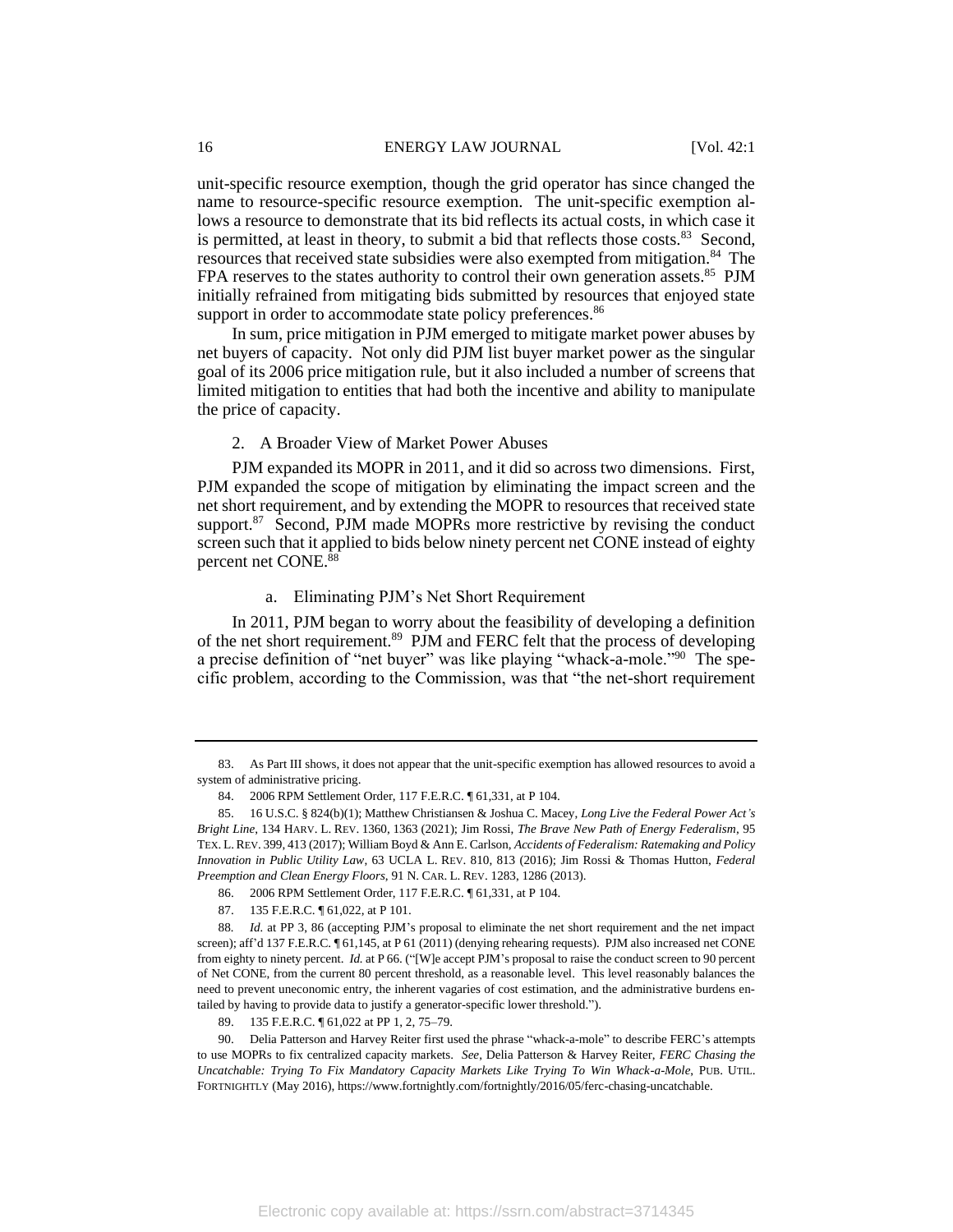can be gamed, and the evasion can come in a variety of forms."<sup>91</sup> FERC provided two examples to illustrate how net buyers could suppress capacity prices without triggering the MOPR. First, FERC pointed out that net buyers could rely on bilateral contracts to exercise market power.<sup>92</sup> Second, FERC was concerned that state subsidies could manipulate capacity markets in a similar manner.<sup>93</sup>

Though FERC did not fully explain how LSEs could use bilateral contracts to abuse their market power, the Commission was correct that, in limited circumstances, net buyers can use bilateral contracts, particularly contracts for differences, to drive down the cost of capacity. In a contract for differences, a buyer and seller agree that the seller will participate in a market, but the parties agree to pay the difference between the settlement price and the market clearing price. For example, an LSE and a generator might agree that the generator will participate in a capacity market but will receive \$100,000 a year to provide 100 MW of capacity regardless of the market clearing price.<sup>94</sup> If the capacity market pays  $100$  MW generators \$80,000, then the buyer will make up the difference and pay the generator \$20,000. But if the capacity market pays 100 MW generators \$120,000, then the generator will remit \$20,000 to the buyer. This contract allows each party to hedge against capacity market volatility by stabilizing the price at \$100,000.

However, contracts for differences can be used to manipulate the price of capacity. These contracts give the seller an incentive to offer to sell capacity for \$0. A \$0 bid will ensure that the seller clears the capacity market and therefore guarantees that, in the example above, the seller will receive \$100,000 for selling capacity. FERC seems to have been concerned that LSEs would enter into contracts for differences not to hedge against price volatility, but rather to lower the price they pay for capacity. Even if the contract guarantees the seller an abovemarket rate, the LSE might be willing to pay this premium to reduce the price of capacity. Because the seller will receive \$100,000 regardless of the market clearing price, it will bid \$0 to ensure that it clears.

At the same time, the buyer might be willing to enter into the contract—even if it is overpaying for capacity—because, in doing so, it can drive down the price of capacity by ensuring that its counterparty offers to sell capacity for \$0. Because the buyer and seller are not affiliated with each other, PJM's 2006 MOPR would have exempted the bid from mitigation. Hence FERC's concern that "the netshort requirement's narrow focus may enable a net buyer, or an entity acting on behalf of a net buyer, to evade mitigation by structuring a new entry transaction in such a way that achieves the same price-lowering effect without triggering the MOPR."<sup>95</sup> In the paper hearing that led up to FERC's 2011 PJM MOPR Order, the Commission received a number of comments explaining that LSEs could use bilateral contracts to manipulate capacity prices.<sup>96</sup> The challenge for a regulator

<sup>91. 135</sup> F.E.R.C. 161,022, at P 88.

<sup>92</sup>*. Id.* at P 204.

<sup>93</sup>*. Id.* at P 187.

<sup>94</sup>*. See*, *e.g.*, N.J. Bd. Pub. Util. Final Proposed Form Standard Offer Capacity Agreement § 4 (Mar. 1, 2011), https://www.nj.gov/bpu/pdf/energy/FinalProposedFormSOCA.pdf.

<sup>95</sup>*. PJM Interconnection, LLC*, 119 F.E.R.C. ¶ 61,318, at PP 87–88.

<sup>96.</sup> For example, PJM pointed out "that a buyer wishing to reduce the clearing price below a competitive level for the benefit of its load could achieve that result through the terms of its power purchase agreement with the new entrant, even though the buyer is neither the seller nor an affiliate of the seller." *Id.* at P 87. According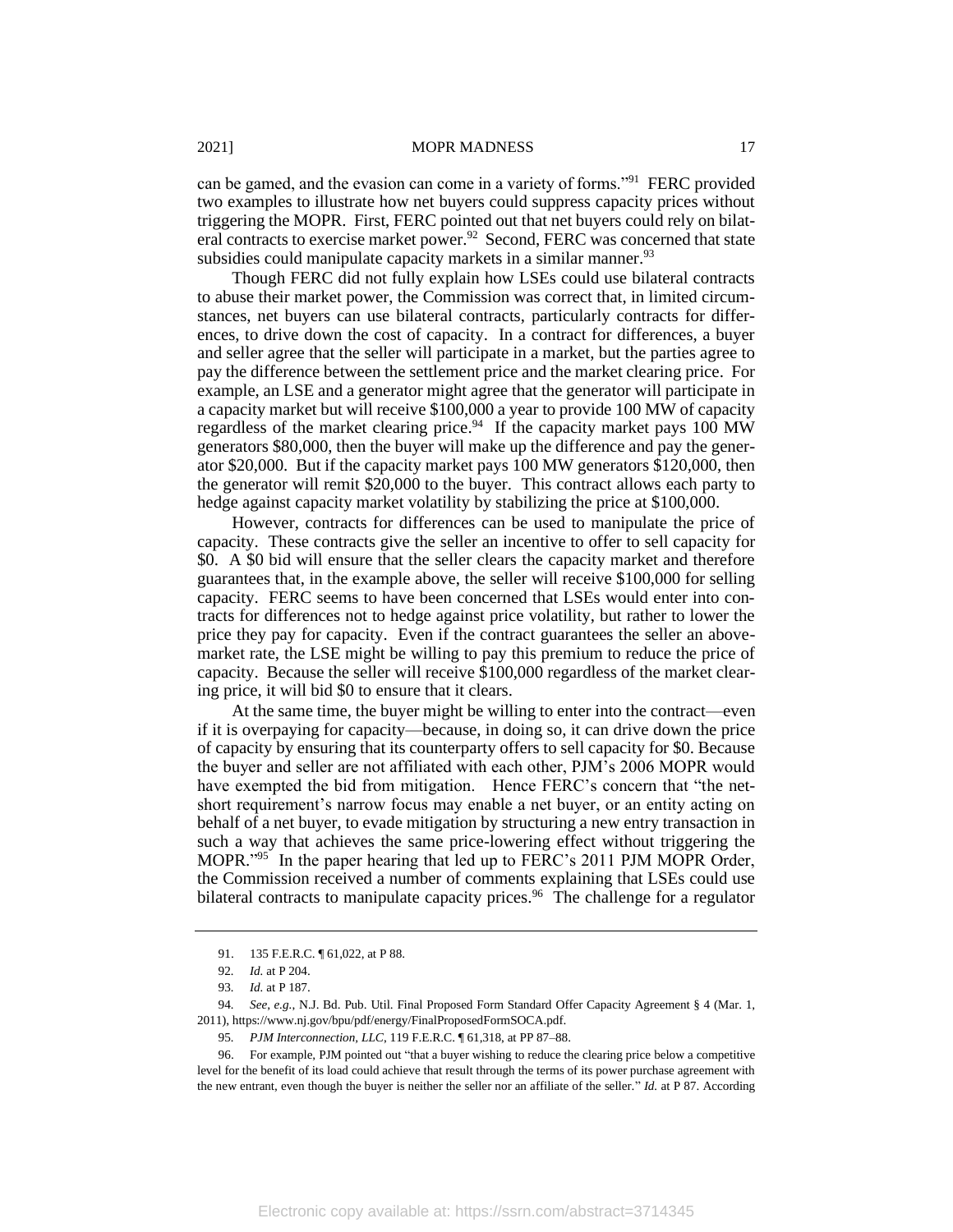is therefore to distinguish between legitimate price hedges and illegitimate attempts to manipulate the price of capacity.

FERC also worried that state subsidies could be used to manipulate capacity markets. The Commission explained that "the net-short requirement allows a state-supported seller that does not itself serve load to make an uncompetitively low offer that will not trigger the MOPR, as the seller would not be in a 'net-short' position."<sup>97</sup> It is not immediately clear from FERC's statement how state subsidies generate the same problems as market manipulation by net buyers.<sup>98</sup> By definition, state subsidies provide a separate source of revenue that allows subsidized resources to submit lower capacity market bids. State subsidies reduce the price all resources pay for capacity. When new entry is needed, the price of capacity will increase, which will prompt new suppliers to enter the market.<sup>99</sup> As Part V explains, that type of price suppression is valuable, even absent environmental goals, because it means that the price of capacity declines.

The most generous interpretation of the Commission's decision to eliminate PJM's net buyer requirement is that FERC believed that doing so was necessary to prevent LSEs and states from manipulating capacity market prices, though, as Part V explains, unlike net buyers that wield market power, states have neither the incentive nor the ability to use contracts for differences to manipulate wholesale prices. That is perhaps the best explanation of the Commission's cryptic assertion that "the net-short requirement allows a state-supported seller that does not itself serve load to make an uncompetitively low offer that will not trigger the MOPR, as the seller would not be in a 'net-short' position."<sup>100</sup>

It thus appears that, by 2011, FERC believed that states had an incentive to manipulate capacity market prices, even though states by definition cannot take a net-short position (states, after all, technically are not buyers of capacity).<sup>101</sup>

to the grid operator, "[s]uch a buyer could simply commit to cover the seller's costs and direct in the contract that the seller offer the new plant's capacity at a low price, and such a transaction would not trigger the current MOPR." *Id.*

<sup>97</sup>*. Id.*

<sup>98.</sup> Part III explains how a contract-for-difference, the contract used in these transactions, actually does generate unique problems and can be understood as an attempt by states to manipulate capacity markets. But the Commission did not explain this reasoning in this Order.

<sup>99</sup>*. See* INST. FOR POLITICAL INTEGRITY AT N.Y. UNIV. SCHOOL OF LAW, *Comments on PJM MOPR Filing*, (Oct. 2, 2018), https://policyintegrity.org/documents/Policy\_Integrity\_Comments\_EL18-178.pdf.

<sup>100.</sup> In fact, FERC received a number of comments that likened state contracts for differences to market manipulation by net buyers of capacity. For example, the Pennsylvania Commission submitted comments arguing "that [PJM's] net-short requirement allows a state-supported seller that does not itself serve load to make an uncompetitively low offer that will not trigger the MOPR, as the seller would not be in a 'net-short' position." 135 F.E.R.C. ¶ 61,022, at P 87. P3, involving an industry group that represents independent power producers, explicitly connected state subsidies to buyer market power, pointing to Maryland and New Jersey natural gas subsidies as evidence that "buyer market power has proven to be a recurring and pervasive problem in organized capacity markets." *Id.* at P 20. The Pennsylvania Public Utility Commission made a similar argument, claiming that the net-short requirement created an "unwarranted loop hole giving a state-supported seller that does not itself serve load the incentive to make an uncompetitively low offer that cannot render the seller net-short." *Id.* at P 80. The New England Power Generators Association (NEPGA) made a similar observation in arguing against an exemption from mitigation for state-supported resources, arguing that "states are not neutral arbiters but instead represent interests on the buyer side of the capacity market." *ISO New England, Inc.*, 135 F.E.R.C. ¶ 61,029, at P 114.

<sup>101.</sup> The PJM Internal Market Monitor appeared to endorse a similar idea in supporting the proposal to eliminate the net-short requirement, arguing that the New Jersey statute circumvented the net-short requirement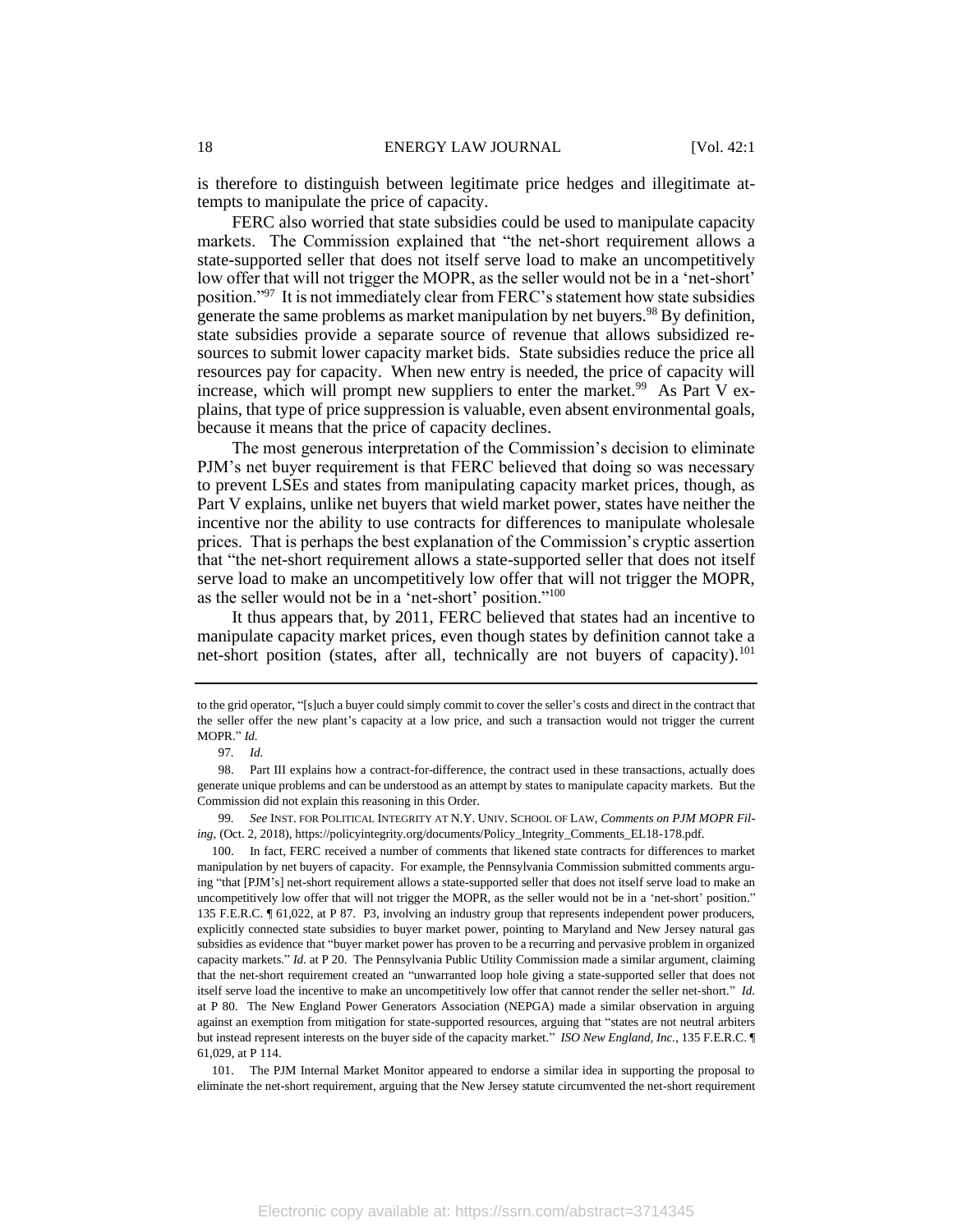However, despite FERC's decision to mitigate all uneconomic entry, regardless of the entrant's incentives,<sup>102</sup> FERC and PJM continued to insist that its concern was ensuring that the MOPR was effective at protecting consumers from buyer market power.<sup>103</sup> The Commission also insisted that its examples were merely illustrative, and that "the evasion of the net-short requirement can come in a variety of forms, some unforeseen, and attempting to revise this provision to account for those scenarios may simply lead to further opportunities for gaming."<sup>104</sup>

The solution, according to FERC and PJM, was to eliminate the net short requirement altogether. The Commission pointed out that it would be irrational for a resource to submit a below-cost bid unless it thereby reduced the price it paid for capacity.<sup>105</sup> This logic persuaded the Commission that it could eliminate the net short requirement without interfering with the behavior of independent generators.<sup>106</sup> The fact that firms had managed to circumvent the net buyer screen convinced FERC that "providing this [net buyer] exemption from the MOPR based on perceived incentives of an entity will be ineffective at protecting against buyer market power."<sup>107</sup> For these reasons, FERC concluded that the net-short requirement was "ineffective and unnecessary."<sup>108</sup>

#### b. Eliminating the Impact Screen

In the same Order, FERC eliminated the impact screen, which had exempted from mitigation bids that did not affect the price of capacity.<sup>109</sup> By 2011, FERC concluded that uneconomic capacity bids could deter generator entry even if the bid did not affect the capacity price.<sup>110</sup> The Commission offered two reasons to justify this decision.<sup>111</sup> First, FERC argued that "even a small change in the

and violated the "spirit and intent of the MOPR, given that the sell offer at issue could in fact be regarded as netshort when taking into account the status of New Jersey ratepayers (the buyers)." 135 F.E.R.C. ¶ 61,022, at P 81.

<sup>102.</sup> FERC indicates that natural gas and coal are especially vulnerable to price suppression. *See id.* at P 39.

<sup>103</sup>*. Id.* at P 88.

<sup>104</sup>*. Id.* at P 90.

<sup>105.</sup> 135 F.E.R.C. ¶ 61,022, at P 49. As discussed in more detail in Part III, PJM conflated below-cost bids with below-CONE bids. Generators have legitimate reasons to submit below-CONE bids if they have other sources of revenue, whereas below-cost bids are more likely to indicate a market power problem. .

<sup>106</sup>*. Id.* at P 89.

<sup>107</sup>*. Id.* at P 88.

<sup>108</sup>*. Id.* at P 86. This decision was also a response to a complaint submitted by the PJM Power Providers Group (P3), which also proposed eliminating the net short requirement. *See id.* at PP 76-77; 103 F.E.R.C. ¶ 61,201, at PP 28-29.

<sup>109.</sup> Specifically, PJM did not mitigate capacity market bids unless they decreased the capacity price either by (a) \$25 MW per day, or (b) at least 20%. If a resource failed the conduct screen, PJM would rerun the capacity auction without the auction without the resource to determine if the resource actually suppressed capacity prices. The magnitude of price suppression required to trigger PJM's impact screen differed by region because PJM applied a different impact screen to different parts of the market. In some capacity zones, a bid failed the impact screen if it suppressed the price by 20%. In other zones, a bid would not fail the impact screen unless is suppressed the capacity price by 30%. *See* 135 F.E.R.C. ¶ 61,022, at PP 91, 101.

<sup>110</sup>*. Id.* at P 101 (explaining that eliminating the impact screen would have "the ancillary benefit of simplifying the mitigation process.").

<sup>111.</sup> FERC offered only eight paragraphs to explain its initial Order and five when it denied petitions for rehearing. *Id.* at PP 101-09; *PJM Interconnection, L.L.C..*, 137 F.E.R.C. ¶ 61,145, at PP 61-64.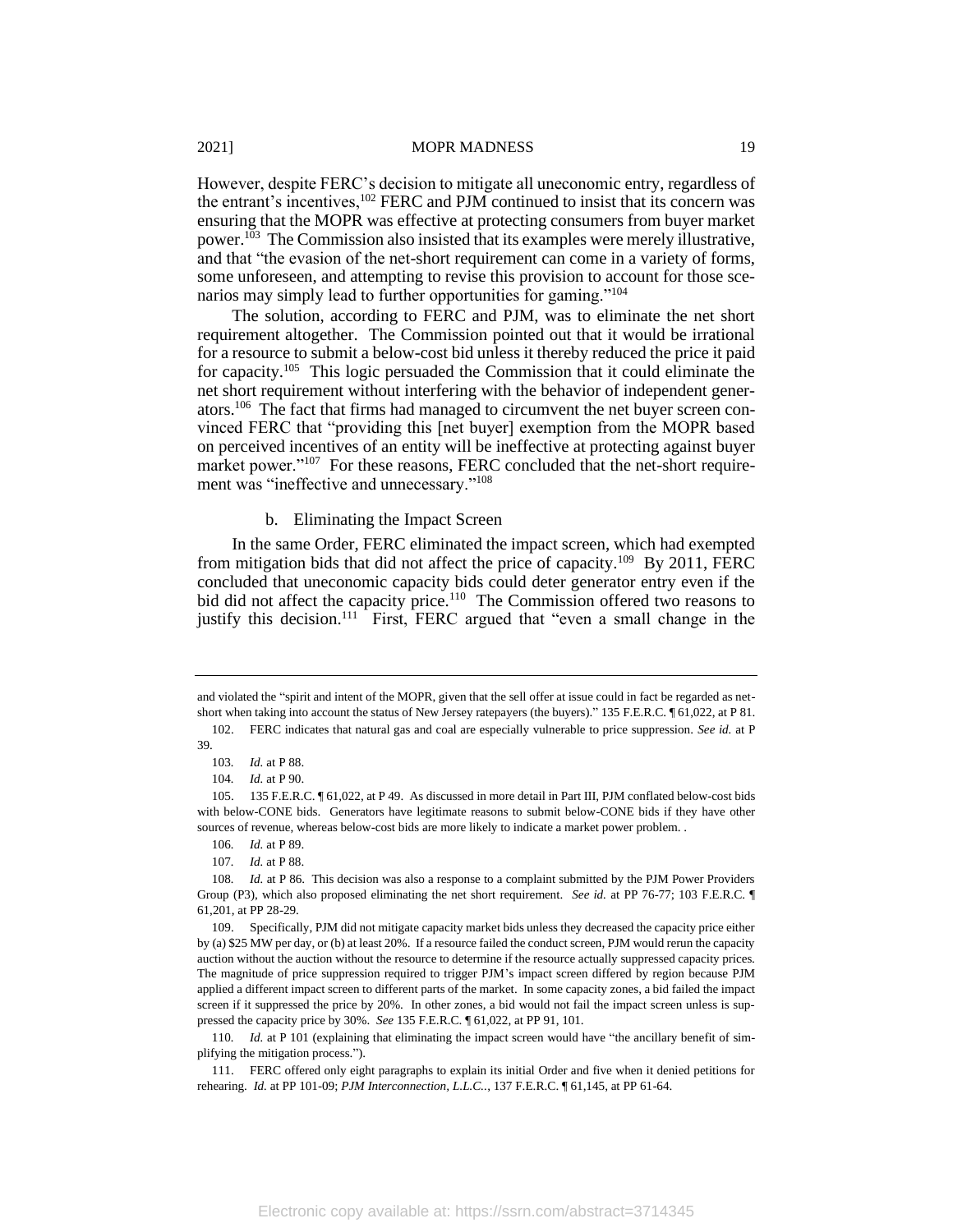clearing price from a below-cost offer can harm competition."<sup>112</sup> And second, the Commission was concerned about "the joint effect of multiple below-cost offers."<sup>113</sup> FERC explained that "even if one were to accept that a below-market offer with no material effect on prices should not be mitigated because it does no harm, such a position provides no comfort as the combined effects of several such offers might well affect prices."<sup>114</sup>

FERC was thus concerned that multiple below-cost bids could displace a resource that otherwise would have cleared the capacity market—and raised the clearing price—if the LSE had not submitted below-cost bids. As with its decision to eliminate the net short requirement, FERC's decision to eliminate the impact screen was motivated by concern that the test was under-inclusive and failed to deter market power abuses by net buyers of capacity.

c. Conduct Screen

The Commission further limited the discretion afforded to market participants by increasing the conduct screen from 80% to 90% of net CONE.<sup>115</sup> PJM argued, and the Commission agreed, that an 80% conduct screen "institutes an unreasonable tolerance for below-cost offers that can evade the MOPR and suppress prices to a considerable degree."<sup>116</sup> Once again, FERC was concerned that the previous mitigation rule failed to curb market power abuses, here claiming that bids that are slightly below net CONE could prevent capacity markets from incentivizing needed market entry. The Commission recognized that "estimating project costs is a complex process and that the PJM-determined estimates are, like all estimates, imperfect."<sup>117</sup> Nonetheless, FERC's anxiety about buyer market power convinced it that its previous Order had given market participants too much discretion. It therefore accepted ISO-NE's proposal to increase the conduct screen to ninety percent net CONE reflected "a reasonable balance of interests."<sup>118</sup>

On its own, the decision to increase the conduct screen to 90% net CONE might not have had a dramatic effect on the PJM capacity market. After all, until the 2011 Order, the PJM MOPR applied only to net buyers.<sup>119</sup> However, by simultaneously eliminating the net buyer requirement and increasing the conduct screen, the Commission left many independent power producers—the entities that are supposed to compete to provide low-cost service—with little discretion to enter the market based on their own assessment of whether it would be profitable for them to participate in the PJM market.

<sup>112.</sup> 137 F.E.R.C. ¶ 61,145, at P 62.

<sup>113. 135</sup> F.E.R.C. ¶ 61,022, at P 106.

<sup>114</sup>*. Id*.

<sup>115</sup>*. See id*. at P 66 ("[W]e accept PJM's proposal to raise the conduct screen to 90 percent of Net CONE, from the current 80 percent threshold.").

<sup>116. 135</sup> F.E.R.C. ¶ 61,022, at P 67.

<sup>117</sup>*. Id.* at P 68.

<sup>118.</sup> 135 F.E.R.C. ¶ 61,022, at P 73*.*

<sup>119</sup>*. Id.* at P 87.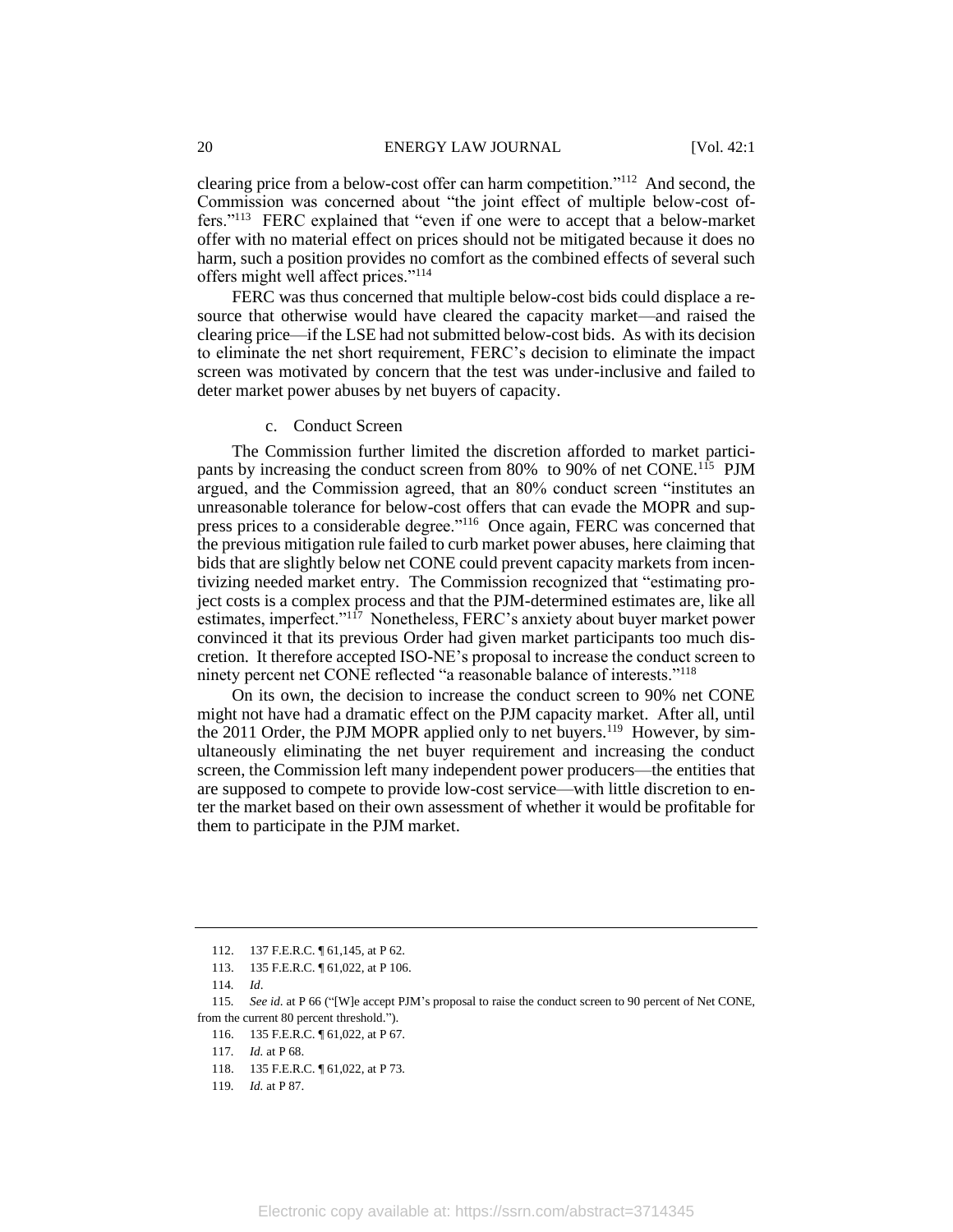#### d. Extending the MOPR to State-Subsidized Resources

PJM's 2011 price floor reforms also extended the MOPR to resources that had previously been exempted from mitigation. Prior to the 2011 filings, PJM's MOPR did not apply to planned resources that were developed in response to state mandates.<sup>120</sup> PJM and FERC eliminated this exemption because, as discussed above, they concluded that states could manipulate capacity market auctions.

Once the Commission determined that states, like net buyers, had both the incentive and ability to manipulate capacity markets, it extended PJM's MOPR to state-subsidized resources that were able to suppress the price of capacity.<sup>121</sup> The Commission reiterated that "[t]he very purpose of the MOPR . . . is to hinder such uneconomic entry, i.e., to ensure that an offer that may be the result of buyer market power does not clear at its artificially low level, thereby injecting uneconomic supply into the market."<sup>122</sup> According to the Commission, market manipulation "has the effect of disrupting the competitive price signals that PJM's RPM [reliability pricing model] is designed to produce, and that PJM as a whole, including other states, rely on to attract sufficient capacity."<sup>123</sup>

FERC was explicit that its decision to eliminate the state policy exemption was based on its (erroneous) view that states were themselves exercising buyer market power.<sup>124</sup> Because the Commission was concerned about market power abuses—not price suppression itself—it continued to exempt from mitigation certain facilities that received state support, including wind, solar, and demand response aggregators.<sup>125</sup> The Commission pointed out that, because these resources are intermittent and have unusual cost structures, they are limited in the amount of capacity that they can sell into the market.<sup>126</sup> As a result, these resources were "a poor choice for any entity attempting to suppress capacity prices."<sup>127</sup> Thus, although the Commission extended the PJM MOPR to some resources that received state support, it declined to mitigate resources that could not be used to manipulate capacity market prices.

# e. Cumulative Effects of PJM's 2011 Changes

Before 2011, FERC assumed that only resources that had a clear interest in and demonstrated ability to suppress capacity prices should be mitigated. By 2011, FERC expanded the scope of mitigation across a variety of metrics, including the net short requirement, the impact screen, the conduct screen, and the statemandated exemption, while simultaneously limiting the discretion afforded to resources subject to mitigation.<sup>128</sup> Note, though, that the 2011 PJM reforms were not designed to shield wholesale markets from state policy preferences or protect an idealized vision of wholesale markets in which resources compete free of

<sup>120</sup>*. Id.* at P 124.

<sup>121</sup>*. Id.* at P 139.

<sup>122</sup>*. Id*. at 104.

<sup>123. 137</sup> F.E.R.C. ¶ 61,145, at P 3.

<sup>124.</sup> 135 F.E.R.C. ¶ 61,022, at PP 127, 139.

<sup>125</sup>*. Id.* at P 152.

<sup>126</sup>*. Id.* at P 153.

<sup>127. 137</sup> F.E.R.C. ¶ 61,145, at P 110.

<sup>128.</sup> 135 F.E.R.C. ¶ 61,022.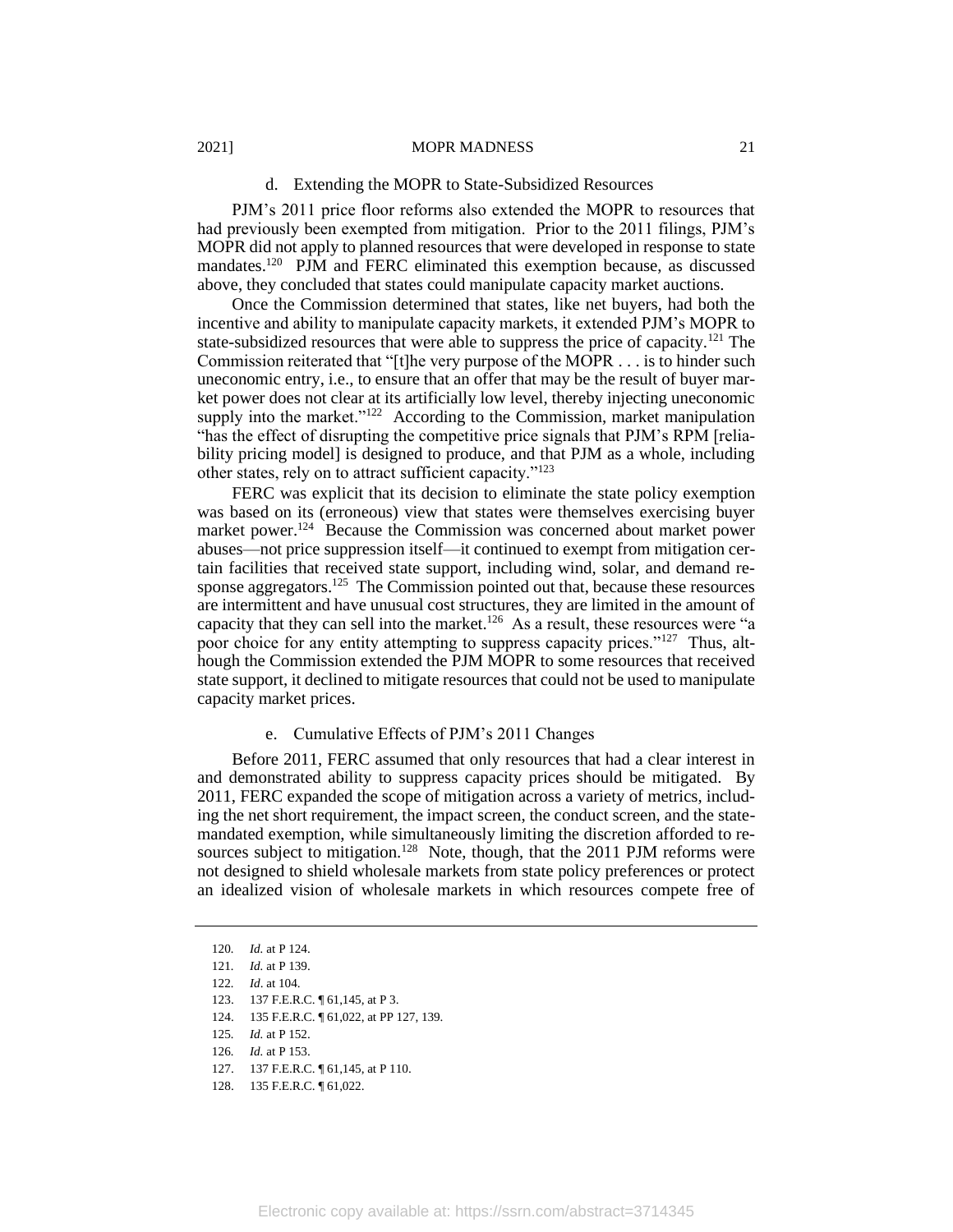outside influence, but rather to serve the more mundane goal of preventing market power abuses by net buyers of capacity. That is why FERC reiterated, time and again, that "[t]he very purpose of the MOPR . . . is to hinder such uneconomic entry, i.e., to ensure that an offer that may be the result of buyer market power does not clear at its artificially low level, thereby injecting uneconomic supply into the market."<sup>129</sup>

#### 3. From Market Power to Price Suppression

In 2018 and 2019, FERC further expanded the PJM MOPR, determining that PJM should mitigate bids submitted by any resource that received state support.<sup>130</sup> The Commission abandoned the theory that price suppression was problematic merely as a means of facilitating market power abuses and instead began treating every bidding strategy or state policy that suppressed capacity prices as problematic. $^{131}$ 

Specifically, in June 2018, FERC found that the two capacity market reforms PJM had proposed were unjust and unreasonable.<sup>132</sup> PJM had already laid the groundwork for FERC's Order in 2017 when it asked FERC to approve proposed revisions to its capacity market.<sup>133</sup> PJM explained that the reforms were needed not to mitigate market power abuses, but rather to address "the evolving circumstances presented by resources that receive out-of-market support."<sup>134</sup> FERC rejected both of PJM's proposals, finding that they failed to "protect the integrity of competition in the wholesale capacity market against unreasonable price distortions and cost shifts caused by out-of-market support."<sup>135</sup> For the first time, the Commission did not link price suppression in PJM to market manipulation.<sup>136</sup> In fact, the Commission expressly rejected the market power justification that had previously formed the basis of FERC's mitigation orders, stating that "state-subsidized resources—not just entities exercising buyer-side market power—can cause significant price suppression."<sup>137</sup>

This set the stage for FERC's December 19, 2019 Order, in which the Commission directed PJM to submit a replacement rate that extended the "old" MOPR

<sup>129</sup>*. Id*. at P 104; *see also id.* at PP 70, 86 ("We find persuasive PJM's assertion that the revised 90 percent threshold strikes a reasonable balance between protecting against unreasonable exercises of market power and recognizing the imperfection of administrative estimates and the burden of the cost justification process.") ("We accept PJM's proposal to eliminate the net-short requirement. The purpose of this provision is to focus the MOPR on entities with the incentive to exercise buyer market power.").

<sup>130</sup>*. Calpine Corp. v. PJM Interconnection, L.L.C.*, 163 F.E.R.C. ¶ 61,236, at P 5 (2018) ("Although the role of the MOPR, in PJM, originally was limited to deterring the exercise of buyer-side market power, its role subsequently expanded to address the capacity market impacts of out-of-market state revenues.") (citing 135 F.E.R.C. ¶ 61,022, at PP 139–43).

<sup>131</sup>*. Id.*

<sup>132</sup>*. Id.* at P 6.

<sup>133</sup>*. Id.* at P 14.

<sup>134.</sup> 163 F.E.R.C. ¶ 61,236, at P 32. FERC rejected PJM's MOPR-Ex proposal in part because it provided a categorical exemption for renewable resources developed pursuant to a state Renewable Portfolio Standard (RPS). *See id.* at PP 100, 105 ("PJM's justifications do not adequately support the disparate treatment between resources receiving out-of-market support through RPS programs and other state-supported resources.").

<sup>135</sup>*. Id.* at P 150.

<sup>136</sup>*. Id.* at P 106.

<sup>137</sup>*. Id.*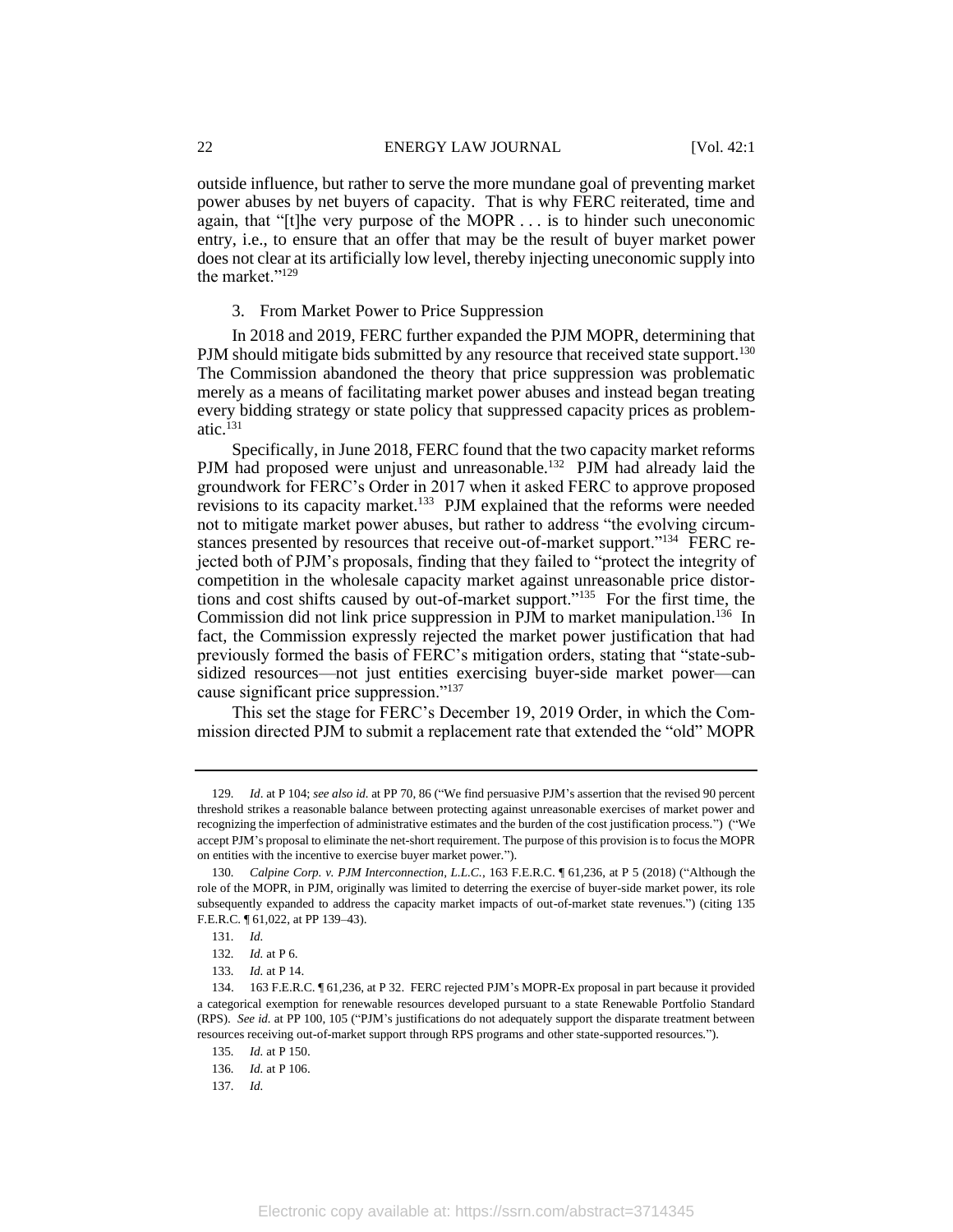to include virtually all resources that receive non-wholesale market compensation.<sup>138</sup> The MOPR continued to mitigate new natural-gas fired resources because those resources "remain able to suppress capacity prices."<sup>139</sup> What changed was that the Commission determined that the PJM MOPR should now apply to "all new and existing, internal and external, State-Subsidized Resources that participate in the capacity market, regardless of resource type."<sup>140</sup> Moreover, FERC defined subsidy broadly to mean "[a] direct or indirect payment, concession, rebate, subsidy, non-bypassable consumer charge, or other financial benefit that is a result of any action, mandated process, or sponsored process of a state government, a political subdivision or agency of a state, or an electric cooperative formed pursuant to state law."<sup>141</sup>

The Commission adopted such an expansive definition of subsidy because it felt that price suppression—whether a result of market manipulation or not—could undermine capacity markets and prevent the PJM market from procuring sufficient resources.<sup>142</sup> FERC explained that all "subsidized resources distort prices in a capacity market that relies on competitive auctions to set just and reasonable rates."<sup>143</sup> For that reason, the Commission claimed that it was necessary to mitigate any resource that receives a state subsidy so that the "capacity market [is able] to send price signals on which investors and consumers can rely to guide the orderly entry and exit of economically efficient capacity resources."<sup>144</sup>

The December 2019 PJM MOPR differs from the 2006 and 2011 versions in at least two respects. First, the Commission described price suppression as problematic in its own right and not simply as a means of exercising market power. The Commission has, at different times, offered different explanations of why it is concerned about price suppression.<sup>145</sup> For example, when FERC initially argued that aggressive mitigation was needed in eastern capacity markets (in ISO-NE), it claimed that price suppression undermined "investor confidence."<sup>146</sup> Then, when FERC rejected both of PJM's proposals in 2018, it explained that additional mitigation was needed to protect "market integrity."<sup>147</sup> By December 2019, FERC asserted, without offering an explanation, that state subsidies "reject the premise of the capacity market[s]."<sup>148</sup> In fact, since the FPA reserves to states authority over generation facilities, if any tension does exist, it stands to reason that capacity markets—not state subsidies—are in need of reform.

Second, the 2019 reforms subjected a larger percentage of resources to mitigation than did previous PJM MOPRs. According to Commissioner Glick, the

<sup>138</sup>*. Calpine Corp. v. PJM Interconnection, L.L.C.*, 169 F.E.R.C. ¶ 61,239 at P 2 (2019).

<sup>139</sup>*. Id.* at P 42.

<sup>140</sup>*. Id*. at P 50.

<sup>141</sup>*. Id*. at 67.

<sup>142</sup>*. Id.* at P 68.

<sup>143.</sup> 169 F.E.R.C. ¶ 61,239, at P 5.

<sup>144</sup>*. Id.* at P 41.

<sup>145</sup>*. Id.* at P 15 (As discussed in Part V, price suppression is only problematic when it is used by net buyers to engage in market manipulation).

<sup>146.</sup> This phrase appeared in the ISO-NE proceeding, discussed later in this Part. *ISO New England Inc.*, 162 F.E.R.C. ¶ 61,205, at P 21 (2018).

<sup>147.</sup> 169 F.E.R.C. ¶ 61,239, at PP 15-16.

<sup>148</sup>*. Id*. at P 17.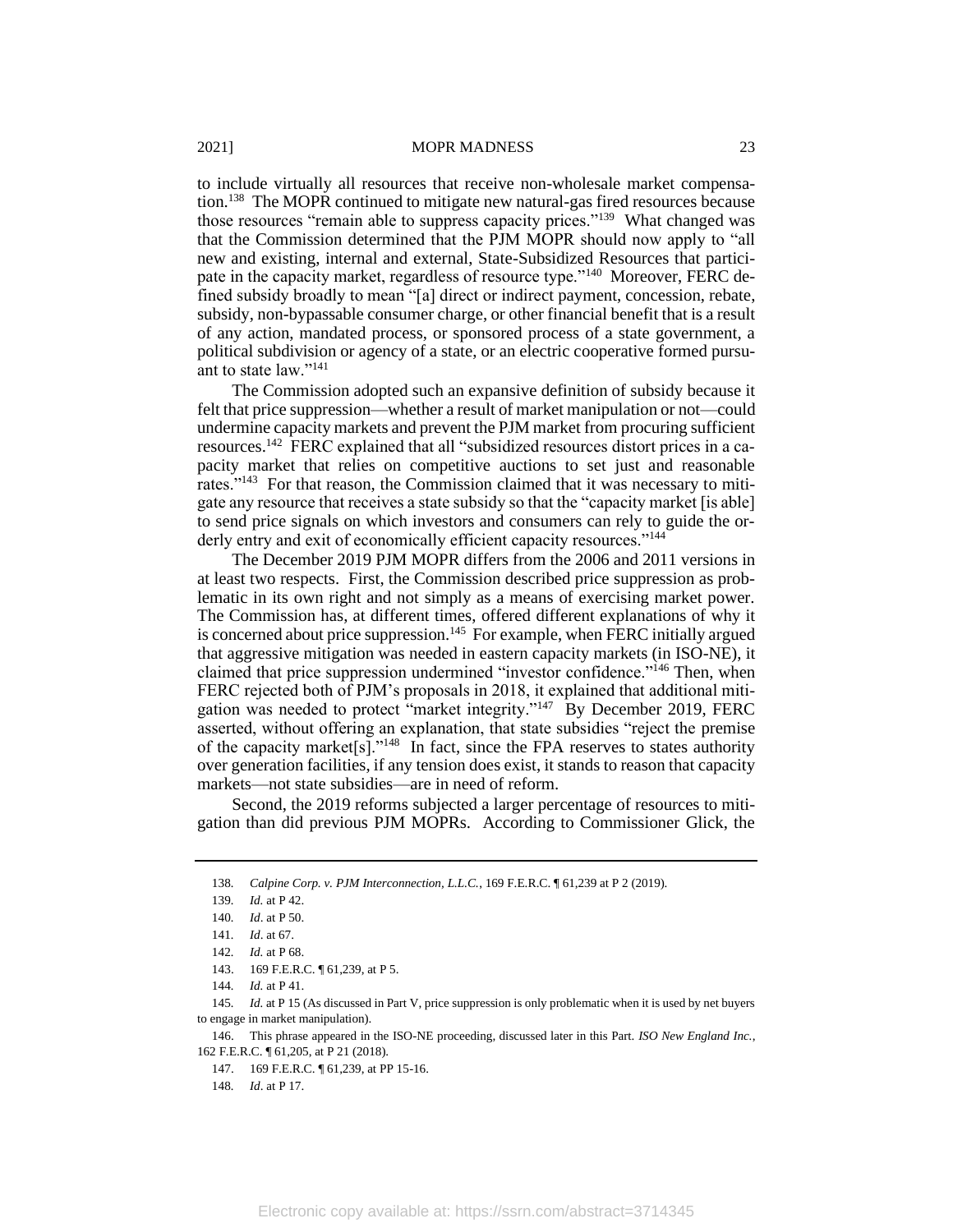"sweeping definition of subsidy . . . will potentially subject much, if not most, of the PJM capacity market to a minimum offer price rule."<sup>149</sup> By defining "subsidy" to include "any resource that receives any financial support for a state"<sup>150</sup>—regardless of whether the subsidy supports a goal that is within the state's sphere of jurisdiction or was designed to offload costs onto other states—the Commission has ensured that a significant percentage of resources that would like to enter the PJM market will not receive capacity market revenue unless the market price rises above the administratively-determined price floor.

PJM's 2019 MOPR reform is even more significant in light of the increasing role that capacity markets play in determining resource entry and exit. By design, capacity markets are supposed to make sure that there is sufficient revenue to attract the resources that are needed to ensure the reliable provision of electricity. For example, the Commission has described PJM's capacity market as creating the "price signals on which investors and consumers rely to guide the orderly entry and exit of capacity resources."<sup>151</sup> Similarly, the PJM Market Monitoring Unit (MMU), which is an independent body that conducts periodic reviews of PJM markets,<sup>152</sup> has stated that capacity market revenue plays a "critical role" in covering total costs for certain resources, such as natural gas combined cycle units, in PJM markets.<sup>153</sup>

# *B. History of Price Mitigation in NYISO*

NYISO adopted its own buyer mitigation rule in 2008.<sup>154</sup> Like PJM, NYISO first limited mitigation to net buyers of capacity that had both the incentive and ability to suppress capacity market prices, though over time NYISO has extended mitigation to most resources that submit bids that are below their CONE.

1. The Origins of Price Mitigation in NYISO

NYISO adopted a price mitigation rule in response to concerns that net buyers that distributed electricity to New York City customers would submit belowcost capacity bids to lower the price of capacity, and that such bids would discourage needed generation from entering the market.<sup>155</sup> To prevent this from

<sup>149</sup>*. Id*.

<sup>150</sup>*. Id.* at P 15.

<sup>151</sup>*. Id.* at P 156.

<sup>152</sup>*. See* PJM, MARKET MONITORING UNIT, https://www.pjm.com/committees-and-groups/committees/mmuac.

<sup>153.</sup> MONITORING ANALYTICS, LLC, STATE OF THE MARKET REPORT FOR PJM 328 (2020), https://www.monitoringanalytics.com/reports/PJM\_State\_of\_the\_Market/2019/2019-som-pjm-volume2.pdf (Mar. 12, 2020). Similarly, in 2017, PJM noted that a "diminishing energy market returns for supply resources" had "resulted in a shift to the capacity market for the greater proportion of returns for generating units' recovery of their total investment costs." PJM, PROPOSED ENHANCEMENTS TO ENERGY PRICE FORMATION 7, https://wired.pjm.com/-/media/library/reports-notices/special-reports/20171115-proposed-enhancements-to-energy-price-formation.ashx?la=en.

<sup>154</sup>*. NYISO*, 124 F.E.R.C. ¶ 61,301, at P 8 (2008).

<sup>155</sup>*. Id.* at PP 2, 3, 4 (describing buyer and seller market power in New York City). As of fall 2020, New York's BSM applies only in the New York region, though in October 2020, a group of generators requested that FERC expand BSM to the entire state.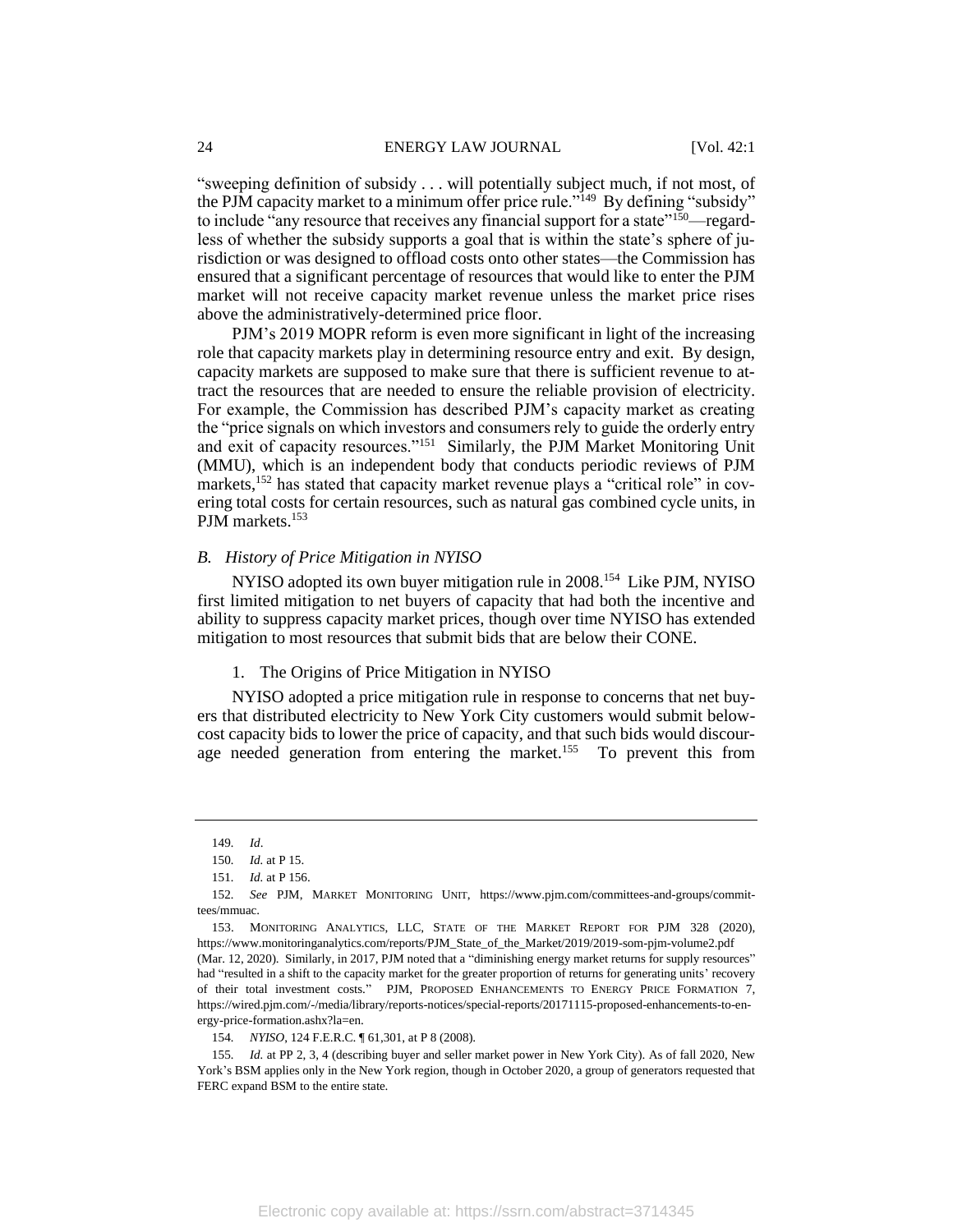happening, NYISO followed PJM's lead in 2008 and imposed a price floor on net buyers of capacity.<sup>156</sup>

In 1998,<sup>157</sup> to restructure the power sector, the state of New York ordered ConEd, one of the two utilities that had previously provided both generation and transmission services to virtually all New York City customers,<sup>158</sup> to divest itself of most of its generation assets.<sup>159</sup> New York's goal was to shift away from costof-service rate regulation and towards a market in which generators competed with each other to provide low-cost electricity.<sup>160</sup>

However, just a year later, ConEd and the New York Power Authority (NYPA), the other large buyer in New York City, each procured 500 MW of capacity via bilateral contracts.<sup>161</sup> These acquisitions sparked concern that the two utilities would use their newly acquired generation assets to drive down the price of capacity. As in PJM, the Commission observed that "[l]arge net buyers may have both the incentive and the ability to depress prices through uneconomic entry."<sup>162</sup> The Commission claimed that this type of market manipulation could undermine the "price signals" needed "to alert investors when increased entry is needed."<sup>163</sup> That, in turn, could "inhibit new entry, and thereby raise prices and harm reliability, in the long-run."<sup>164</sup>

NYISO's buyer market power rule was simpler than PJM's. Resources subject to mitigation were required to enter the NYISO capacity auction by offering to sell capacity "at a price at or above the applicable offer floor until their capacity clears 12 monthly auctions."<sup>165</sup> NYISO set the price floor at 75% net CONE.<sup>166</sup> This meant that, with limited exceptions, $167$  net buyers in the New York region could not offer to sell capacity for less than 75% of whatever cost NYISO expected that type of generator to need from capacity markets until they had cleared the capacity market for a year.<sup>168</sup> In NYISO, the price floor applied to all new entry unless (1) the market clearing price in the first year was higher than the offer floor (known as Part A of the NYISO mitigation exemption test), or (2) the average

<sup>156</sup>*. Id.* at P 21. To this day, NYISO's buyer mitigations rules apply primarily in the New York City area.

<sup>157</sup>*. Id.* at P 2.

<sup>158.</sup> 124 F.E.R.C. ¶ 61,301, at P 2.

<sup>159</sup>*. Id.* at P 2 ("In 1998, Consolidated Edison of New York, Inc. (ConEd) divested most of its

generators in three bundles – creating a high degree of market concentration for generation in New York City"). 160*. Id.*

<sup>161</sup>*. NYISO,* 122 F.E.R.C. ¶ 61,211, at P 5 (2008).

<sup>162.</sup> *Id.* at P 101 ("A large net buyer could acquire new capacity that is not needed in the market and whose costs exceed the market price. Such an investment would be inefficient, the net buyer would lose money on the capacity, and no rational seller would knowingly make such an investment. But the investment could benefit the net buyer because the additional capacity could reduce the market price for capacity and lower the net buyer's total capacity bill. If the newly added capacity represents only a portion of the net buyer's total capacity needs, the reduction in the buyer's total capacity bill caused by the lower prices could more than offset the loss on the newly added capacity investment. As a result, a large net buyer could have an incentive to make such an inefficient investment.").

<sup>163</sup>*. Id*. at 103.

<sup>164</sup>*. Id*.

<sup>165</sup>*. NYISO*, 170 F.E.R.C. ¶ 61,121, at P 2 (2020).

<sup>166.</sup> 122 F.E.R.C. ¶ 61,211, at P 107.

<sup>167</sup>*. Id*. at P 94 (See infra discussion of Special Case Resources).

<sup>168</sup>*. Id*. at P 98.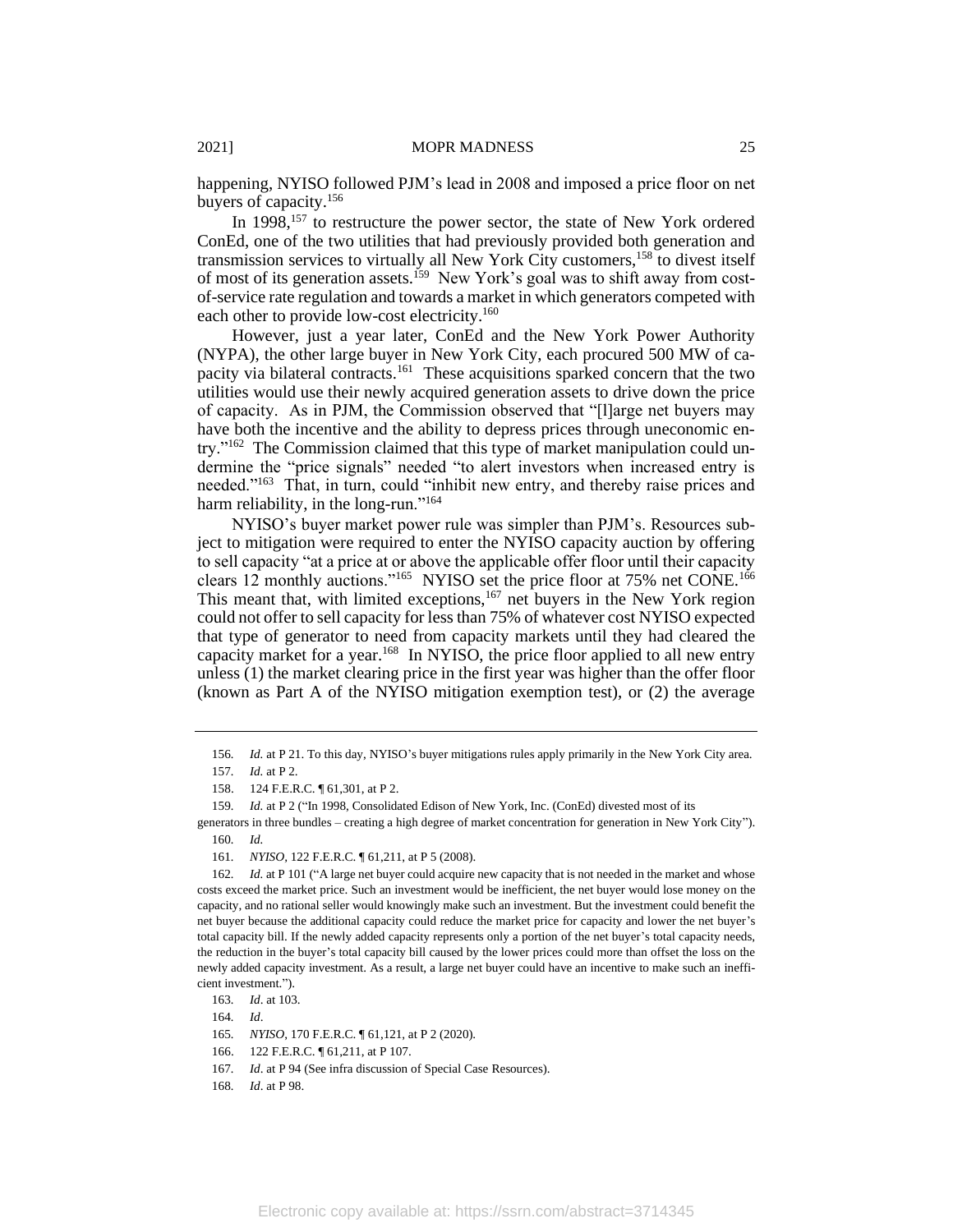post-entry market clearing prices in the first three years after entry is higher than the new unit's entry cost (known as Part B of the NYISO mitigation exemption test $)$ .<sup>169</sup>

These two exceptions operated like the impact and conduct screens PJM adopted in 2006 and abandoned in 2011.<sup>170</sup> By definition, a bid below the price floor will not affect the market clearing price when the average clearing price is higher than the price floor. Similarly, when the average market clearing price is higher than the unit's cost of entry, then the resource *should* enter the market. The high capacity price signals the need for new generation, and the fact that the unit could recover its costs from the capacity market would indicate that the resource is able to sell capacity at a profit.

As in PJM, FERC's concern was initially limited to net buyers.<sup>171</sup> According to the Commission, net buyers are "the only market participants with an incentive to sell their capacity for less than its cost."<sup>172</sup> The Commission reasoned that, unlike net buyers, net sellers would enter the market only when they could expect to make a profit.<sup>173</sup> Because other market participants had no incentive to offer to sell capacity at a loss, FERC felt that bids submitted by net sellers could be trusted to reflect sellers' actual views about their own costs and the profitability of entering the NYISO electricity market.<sup>174</sup>

NYISO also initially did not mitigate bids if it was difficult to calculate the resource's cost of entry or if the resource was unlikely to facilitate market power abuses.<sup>175</sup> To that end, NYISO created an exemption for Special Case Resources (SCRs). Special Case Resources refer to demand response resources, which describe firms that curtail electricity use in exchange for compensation.<sup>176</sup> Special Case Resources used to be permitted to determine for themselves their capacity market bids.<sup>177</sup> For example, when FERC first approved NYISO's MOPR, it pointed out that "[t]here is no basis to establish an offer floor for demand response resources based on the cost of new generation entry because there is not necessarily any connection between net CONE by generation and net CONE by demand response resources."<sup>178</sup> Though the Commission did not go into detail, one can imagine the challenges of examining every single bidder and trying to determine the opportunity costs it incurs in reducing electricity at a given moment. The Commission was therefore correct that "it is not clear, nor is it proposed here, how

<sup>169. 122</sup> F.E.R.C. ¶ 61,211, at PP 98, 117.

<sup>170.</sup> These exceptions have not been abandoned, but FERC has rejected a recent NYISO proposal to modify these exemptions to better accommodate New York's decarbonization goals. See, *NYISO*, 172 F.E.R.C. ¶ 61,206, at PP 4-5, 14 (2020).

<sup>171.</sup> 122 F.E.R.C. ¶ 61,211, at P 106 ("NYISO must specify in its proposed tariff language that the mitigation of uneconomic entry applies only to net buyers").

<sup>172</sup>*. Id.*

<sup>173</sup>*. Id.*

<sup>174</sup>*. See* 122 F.E.R.C. ¶ 61,211, at P 106 ("New capacity offered by net sellers of capacity would not profit from this strategy, and so would not enter the ICAP market with uneconomic capacity; it will only enter the market when the market sends the price signal indicating that profit can be earned by entering the market.").

<sup>175</sup>*. Id*. at P 120.

<sup>176</sup>*. Id.*

<sup>177. 122</sup> F.E.R.C.  $\sqrt{61,211}$ , at P 120.

<sup>178</sup>*. Id*.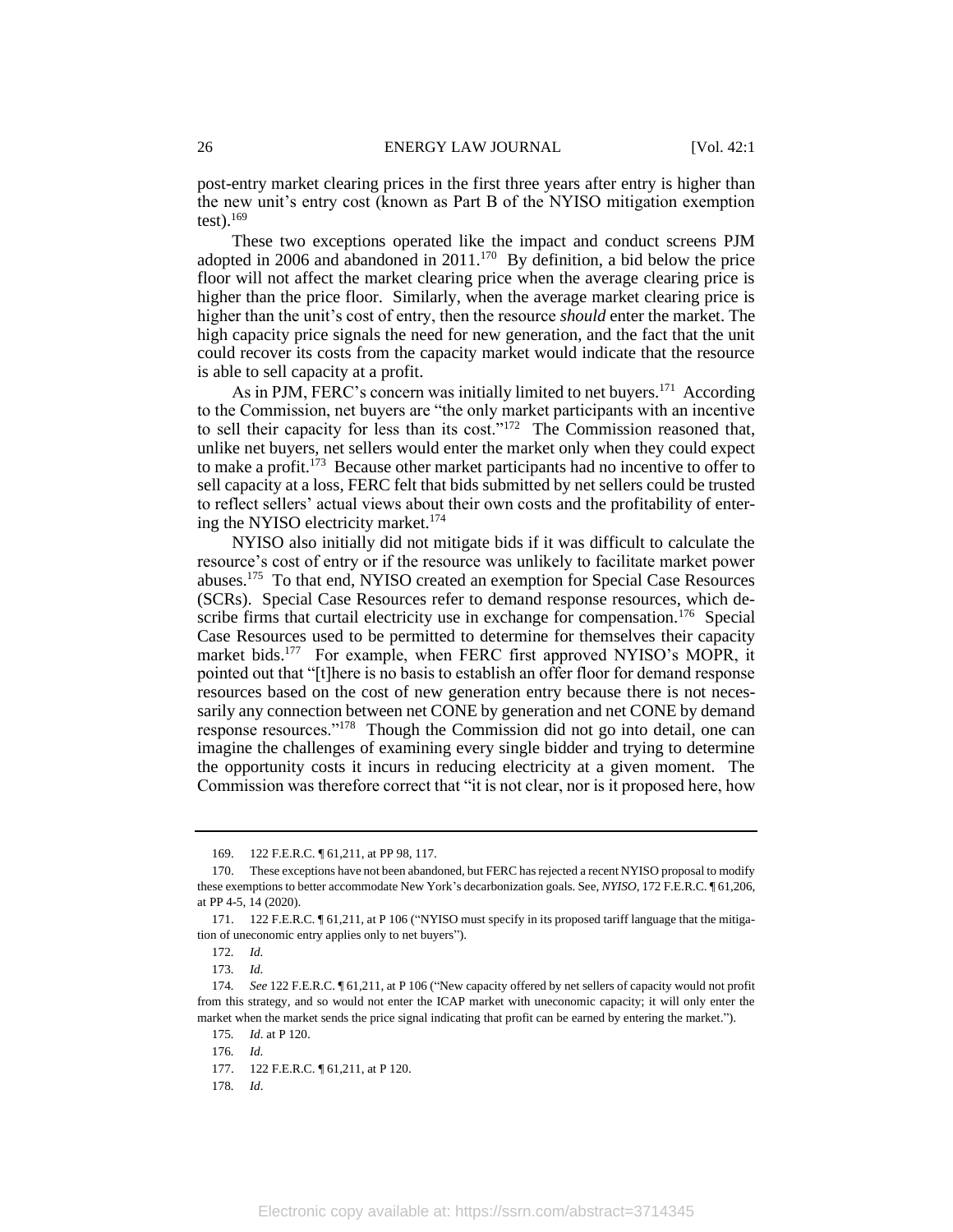NYISO would determine the cost of SCR [special case resource] entry or if that entry was uneconomical."<sup>179</sup>

### 2. Tailoring the Rule to Monopsony Abuses

Shortly after instructing NYISO to limit mitigation to net buyers, FERC reversed itself on rehearing and approved NYISO's proposal to extend buyer mitigation to "all uneconomic entry."<sup>180</sup> Like PJM, NYISO was concerned that the net buyer requirement was under-inclusive and failed to prevent utilities from manipulating capacity prices.<sup>181</sup> Thus, in 2008, three years before PJM eliminated its net buyer requirement, FERC accepted NYISO's view "that limiting uneconomic entry mitigation measures to net buyers could undermine enforcement because buyers may behave strategically to avoid categorization as net buyers."<sup>182</sup>

NYISO adopted its buyer-side market power mitigation rule after ConEd and the NYPA entered into bilateral contracts which, as discussed in the previous subpart, could be used to manipulate capacity prices. Both utilities procured longterm capacity contracts for differences. Their counterparties therefore had an incentive to offer to sell capacity for \$0, regardless of the capacity market price. Since the two New York City utilities had entered into precisely the type of contract that could be used to manipulate capacity prices, the Commission was concerned, as it was two years later in PJM, that New York City buyers were behaving strategically to "evade mitigation measures."<sup>183</sup>

Since 2008, FERC and NYISO have steadily, though unevenly, increased the number of resources that are exempted from NYISO's buyer side mitigation rule. Since 2008, FERC has issued at least ten Orders directing NYISO to reform its buyer side mitigation power rule.<sup>184</sup> FERC's first intervention came in March 2008, when the Commission broadly exempted SCRs from mitigation in order to avoid "erect[ing] a barrier to entry of demand response into the markets," and

<sup>179</sup>*. Id*.

<sup>180</sup>*. New York Indep. Sys. Operator, Inc.*, 131 F.E.R.C. ¶ 61,170, at PP 52–54 (2010) (finding that NYISO complied with the Commission's September 30, 2008 order directing NYISO to reflect its ruling that application of the MOPR should not be limited to net buyers).

<sup>181.</sup> 124 F.E.R.C. ¶ 61,301, at P 28.

<sup>182</sup>*. Id.*

<sup>183.</sup> *Id.*

<sup>184.</sup> 122 F.E.R.C. ¶ 61,211, at P 120 (exempting SCRs from mitigation); 124 F.E.R.C. ¶ 61,301, at P 41 (determining that SCRs should be subject to mitigation); 131 F.E.R.C. ¶ 61,170, at PP 106-07, 137 (approving NYISO's definition of mitigation and proposed mitigation period and excluding subsidized resources from mitigation); 150 F.E.R.C. ¶ 61,208, at P 31 (reversing decision to exclude subsidized payments from mitigation); 153 F.E.R.C. ¶ 61,022, at P 105 (denying complaint challenging extension of buyer-side market power mitigation rules to SCRs); 158 F.E.R.C. ¶ 61,137, at P 30 (finding that application of buyer-side mitigation rules to SCRs was unjust, unreasonable or unduly discriminatory); 170 F.E.R.C.  $\P$  61,118, at P 19 (denying requests for clarification and rehearing on order denying complaint seeking to extend mitigation to resources retained pursuant to a Reliability Support Service Agreement); 170 F.E.R.C. ¶ 61,119, at PP 36–37 (denying complaint challenging application of buyer-side market power mitigation rules to electric storage resources); 170 F.E.R.C. ¶ 61,120, at P 16 (approving application of buyer-side mitigation rules to SCRs and initiating a hearing to determine whether payments from certain retail-level demand response programs should be excluded from offer floor calculation); 170 F.E.R.C. ¶ 61,121, at P 16 (accepting in part and rejecting in part proposed renewable resource exemption and self-supply exemption rules).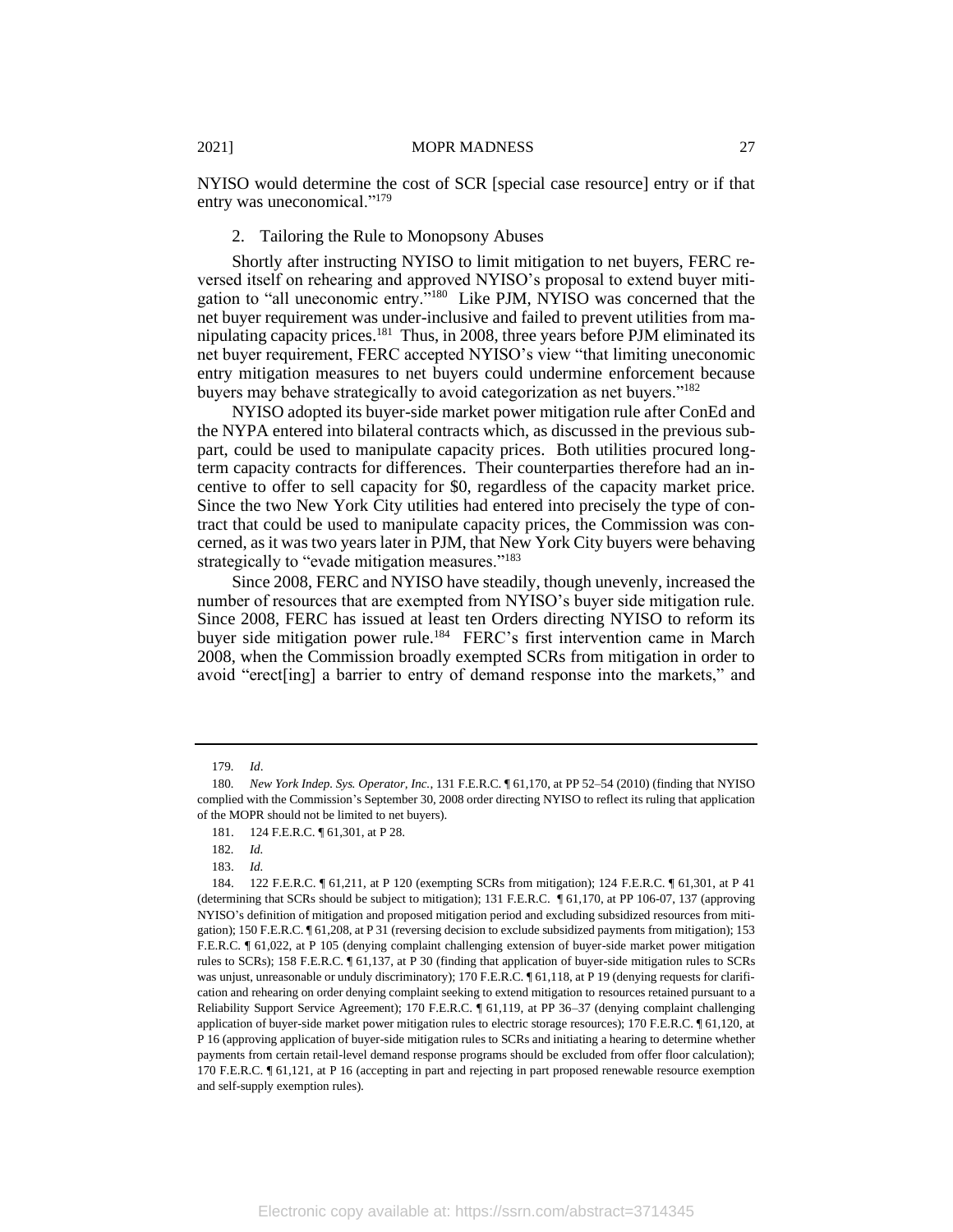because it lacked a "basis to establish an offer floor for demand response resources."<sup>185</sup>

Just six months later, however, in September 2008, the Commission reversed course and found that "it is appropriate for NYISO's in-City market mitigation rules to apply to SCRs."<sup>186</sup> The Commission directed NYISO "to impose appropriate market power mitigation measures when conduct departs significantly from what would be expected under competitive market conditions." $187$  The Commission did not explain why it felt that it was now possible to calculate the cost of entry for demand response resources when, just six months earlier, it had said that it was unable to do so. NYISO and FERC spent two year formalizing a rule that would mitigate SCRs, but in 2011, FERC accepted NYISO's price floor.<sup>188</sup> At that point, NYISO's buyer-side market power mitigation had very few exceptions and applied to nearly all resources that entered the New York City capacity market.

NYISO's expansive buyer-side market power mitigation rule lasted until 2015, when the Commission began directing NYISO to exempt from mitigation resources that lacked either the incentive or the ability to suppress capacity market prices.<sup>189</sup> FERC found that some resources—especially renewables and demand response resources—were unable to suppress capacity market prices.<sup>190</sup> To that end, between 2015 and 2017, the Commission issued three Orders instructing NYISO to exempt such resources from mitigation.<sup>191</sup>

The first came in February 2015, when FERC instructed NYISO to create a "competitive entry exemption" that would "allow for private investors, relying solely on market revenues, to enter the capacity market unmitigated upon certifying that they are a purely merchant investment, with no out of market subsidy."<sup>192</sup> This requirement can be understood as a more limited version of the net buyer requirements.<sup>193</sup> Both net buyer requirements and competitive entry exemptions are supposed to ensure that mitigation is limited to resources that have an incentive to mitigate capacity market prices. However, competitive entry exemptions are more restrictive than net buyer requirements because they mitigate only resources that receive revenue through subsidies or retail markets. Thus, under NYISO's competitive entry exemption, resources whose revenues depend entirely on wholesale markets are permitted to bid below the price floor, but resources that enjoy revenue streams from other sources, such as from state subsidies or retail markets, remain subject to mitigation.

189*. Consol. Edison Co. N.Y., Inc.,* 150 F.E.R.C. ¶ 61,139 (2015); *Consol. Edison Co. N.Y., Inc.,* 152 F.E.R.C. ¶ 61,110 (2015).

<sup>185.</sup> 131 F.E.R.C. ¶ 61,170, at P 44.

<sup>186.</sup> 124 F.E.R.C. ¶ 61,301, at P 41.

<sup>187</sup>*. Id*.

<sup>188.</sup> The Commission rejected a few elements of the NYISO rule. For example, it rejected NYISO's proposal that resources that reenter the capacity market after a period of absence be mitigated a second time. NYISO amended, and the Commission approved, new performance measurement standards for SCRs a year later. See 124 F.E.R.C. ¶ 61,301, at P 99.; *NYISO Inc*., 135 F.E.R.C. ¶ 61,020 at P 1 (2011).

<sup>190.</sup> 150 F.E.R.C. ¶ 61,139, at P 45.

<sup>191.</sup> 150 F.E.R.C. ¶ 61,139, at P 2; 152 F.E.R.C. ¶ 61,110, at P 11; 158 F.E.R.C. ¶ 61,137, at P 1.

<sup>192. 150</sup> F.E.R.C.  $\parallel$  61, 139, at PP 1, 4.

<sup>193</sup>*. Id*. at P 3.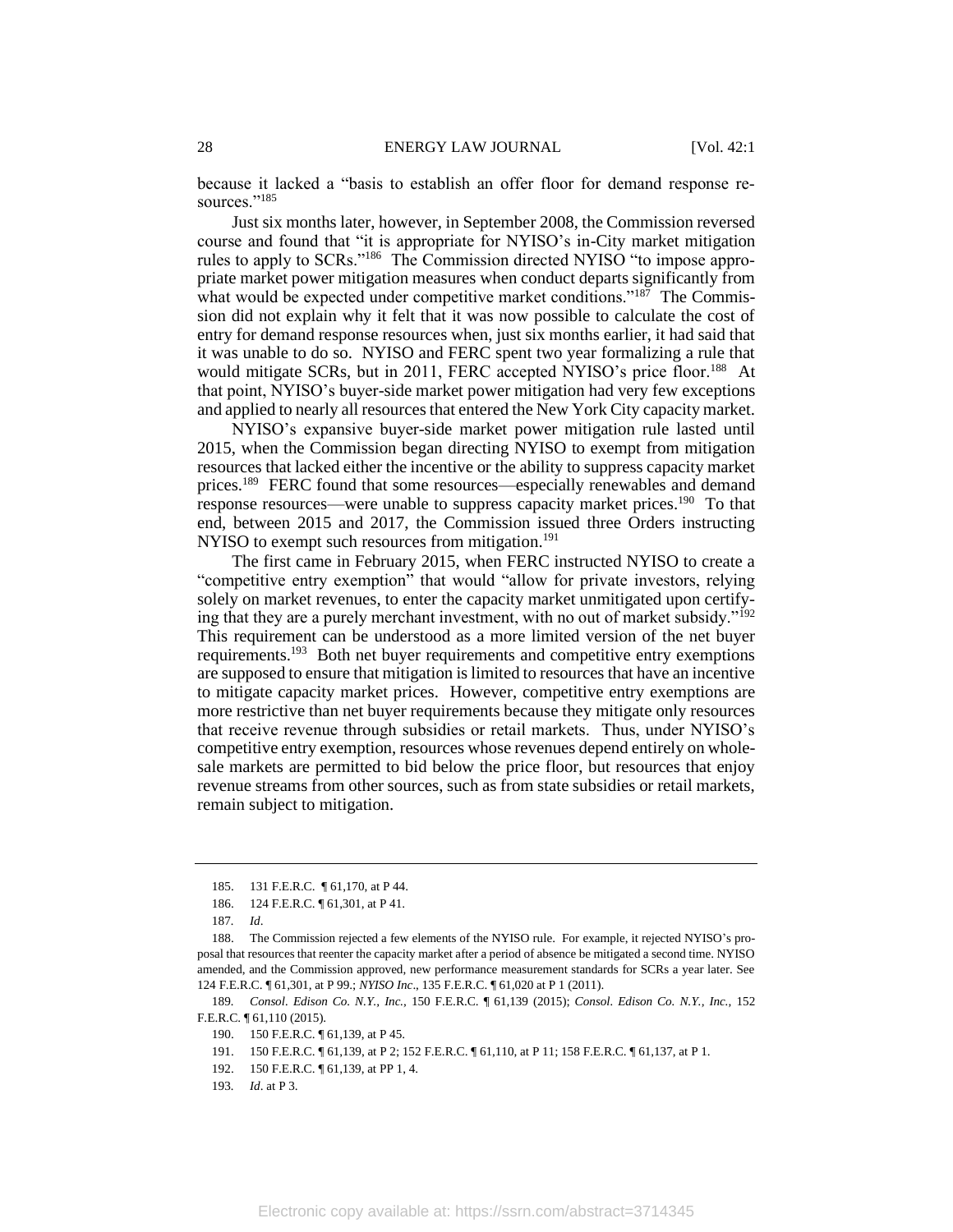Shortly after FERC directed NYISO to develop a competitive entry exemption, in October 2015, the Commission instructed NYISO to carve out another exemption for resources such as wind and solar that "have limited or no incentive and ability to exercise buyer-side market power to artificially suppress ICAP market prices."<sup>194</sup> Then, in 2017, when the Commission ordered NYISO to adopt a blanket exemption for new SCRs, FERC again explained that mitigation should not extend to resources that "have limited or no incentive and ability to exercise buyer-side market power."<sup>195</sup>

As the Commission explained,

[B]ecause a purely merchant generator places its own capital at risk when it invests in a new resource, any such resource will have a strong incentive to bid its true costs into the auction, and it will clear the market only when it is cost effective. As such, a bid from a merchant project below Net [cost of new entry (CONE)] likely represents the economics of that resource, and if it does not, the resource will not be able to recover its costs. The purpose of the MOPR, however, is not to protect a merchant resource from making a poor investment decision with its own capital.<sup>19</sup>

FERC therefore recognized that buyer-side market power mitigation rules substituted an administrator's view about the cost of entering the NYISO market for the merchant's assessment of its own costs.<sup>197</sup> To reduce the magnitude of this intervention, between 2015 and 2017, FERC sought to rein in NYISO's buyer mitigation rule so that resources that were not in a position to exercise buyer market power were able to participate in the NYISO capacity market on their own terms.

In those years, FERC repeatedly argued that it was unnecessary, and perhaps even beyond the Commission's delegated authority, to mitigate resources that lacked the incentive and ability to manipulate capacity auctions. For example, when FERC created a competitive entry exemption in 2015, the Commission found "that NYISO's current buyer-side mitigation rules are unjust and unreasonable because they are unnecessarily applied to unsubsidized, competitive entrants who have no incentive to inappropriately suppress capacity market prices."<sup>198</sup> Similarly, in October 2015, the Commission declared it "unjust, unreasonable, or unduly discriminatory or preferential to apply NYISO's buyer-side market power mitigation rules to certain narrowly defined renewable and self-supply resources that have limited or no incentive and ability to exercise buyer-side market power."<sup>199</sup> The Commission explained that its ruling "is consistent with the Commission's generally-applied minimum offer price rule policy; specifically, that buyer-side market power mitigation rules are intended to address market power exhibited by certain entities seeking to lower capacity market prices."<sup>200</sup> FERC

<sup>194.</sup> 153 F.E.R.C. ¶ 61,022, at P 2. The Commission also directed NYISO to exempt certain self-supply resources for similar reasons.

<sup>195.</sup> 158 F.E.R.C. ¶ 61,137, at P 31.

<sup>196.</sup> 150 F.E.R.C. ¶ 61,139, at P 3 (quoting *PJM Interconnection, L.L.C.*, 143 F.E.R.C. ¶ 61,090, at P 57 (2013)).

<sup>197</sup>*. Id.*

<sup>198.</sup> 150 F.E.R.C. ¶ 61,139, at P. 45.

<sup>199.</sup> 153 F.E.R.C. ¶ 61,022, at P. 2.

<sup>200</sup>*. Id.* at P 10.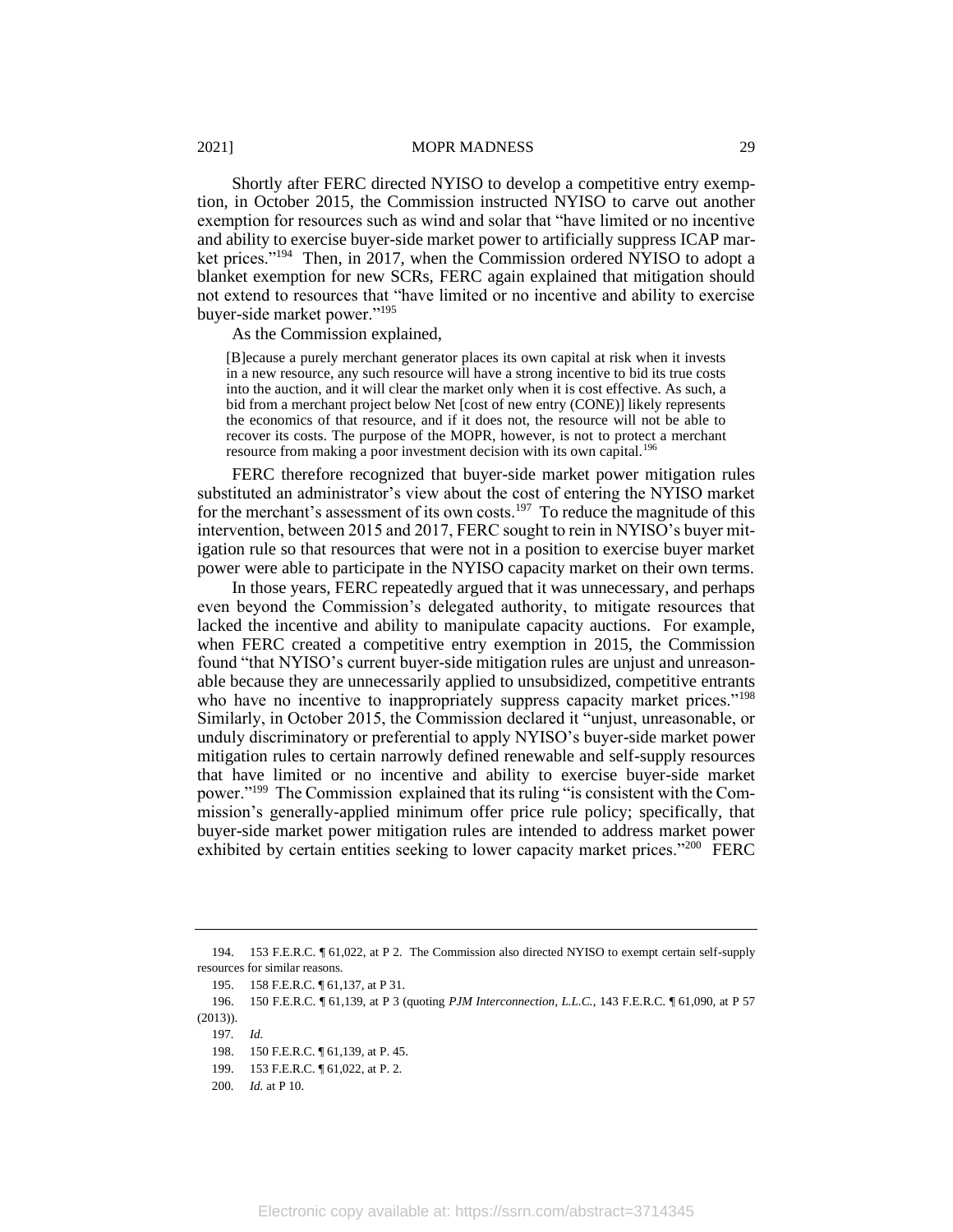cautioned against "the unnecessary mitigation of resources that derive limited or no benefit from lower prices."<sup>201</sup>

Thus, for a short period in the mid-2010s, FERC felt that buyer-side market power mitigation rules in NYISO had become excessively intrusive, and it took steps to tailor NYISO's MOPR to resources that could actually abuse their market power. In fact, as recently 2017, FERC Chairman Norman Bay observed in a concurrence that the label "buyer-side market power" had become "imprecise and somewhat of a misnomer, for it has come to have a broader meaning than what the name might otherwise suggest."<sup>202</sup> Bay argued that "the MOPR suffers from a troubling lack of coherence that calls into question the soundness of its underlying rationale."<sup>203</sup> He therefore urged the Commission to develop a more coherent approach to buyer-side market power mitigation rules.

3. Abandoning the Market Power Justification

FERC's attempts to pare back mitigation in the NYISO market proved shortlived. On February 20, 2020, the Commission issued four separate Orders, each of which directed NYISO to expand its buyer-side market power mitigation rule.<sup>204</sup> FERC directed NYISO to mitigate the very resources that, just three years earlier, it had found were unable to facilitate market power abuses.<sup>205</sup> Among other things, FERC instructed NYISO to impose a cap on the renewables exemption<sup>206</sup> and extend mitigation beyond net buyers to demand-side resources that had previously been exempted $207$  and to storage resources. $208$ 

The Commission continued to refer to NYISO's MOPR as a buyer-side mitigation rule, but the logic it marshaled to defend the 2020 reforms suggests that the FERC has become more concerned about price suppression than market power. In all four Orders, FERC explained that its primary concern is "protect[ing] the capacity market from the price suppressive effects of resources receiving out-ofmarket support."<sup>209</sup> Although the Commission asserted that its decision recognized "the need to protect NYISO's ICAP markets from the potential for SCRs to exercise buyer-side market power,"<sup>210</sup> FERC did not discuss whether SCRs are buyers at all—in fact, the Order mitigates bids submitted by net sellers as well as bids submitted by net buyers—and instead is based entirely on the ability of SCRs

<sup>201.</sup> 158 F.E.R.C. ¶ 61,137, at P. 30.

<sup>202.</sup> 158 F.E.R.C. ¶ 61,137 (Bay, Comm'r, concurring).

<sup>203</sup>*. Id*.

<sup>204</sup>*. See* 170 F.E.R.C. ¶ 61,118; 170 F.E.R.C. ¶ 61,119; 170 F.E.R.C. ¶ 61,120; 170 F.E.R.C. ¶ 61,121.

<sup>205</sup>*. Compare* 158 F.E.R.C. ¶ 61,137, *with* 170 F.E.R.C. ¶ 61,118.

<sup>206.</sup> New York State Public Service Commission, et al. v. New York Independent System Operator, Inc., FERC Docket No. EL16-92.

<sup>207.</sup> 170 F.E.R.C. ¶ 61,119.

<sup>208</sup>*. Id*.; FERC also declined to expand the NYISO buyer-side mitigation rule to resources that are retained for reliability reasons. *See Indep. Power Producers of New York, Inc. v. New York Indep. Sys. Operator, Inc*., F.E.R.C. ¶ 61,214 (2015).

<sup>209</sup>*. New York State Pub. Serv. Comm'n and New York State Energy Research and Dev. Auth. v. New York Indep. Sys. Operator, Inc*., 170 F.E.R.C. ¶ 61,119, at P 37 (2020).

<sup>210</sup>*. New York State Pub. Serv. Comm'n v. New York Indep. Sys. Operator, Inc.*, 170 F.E.R.C. ¶ 61,120 at P 19 (2020).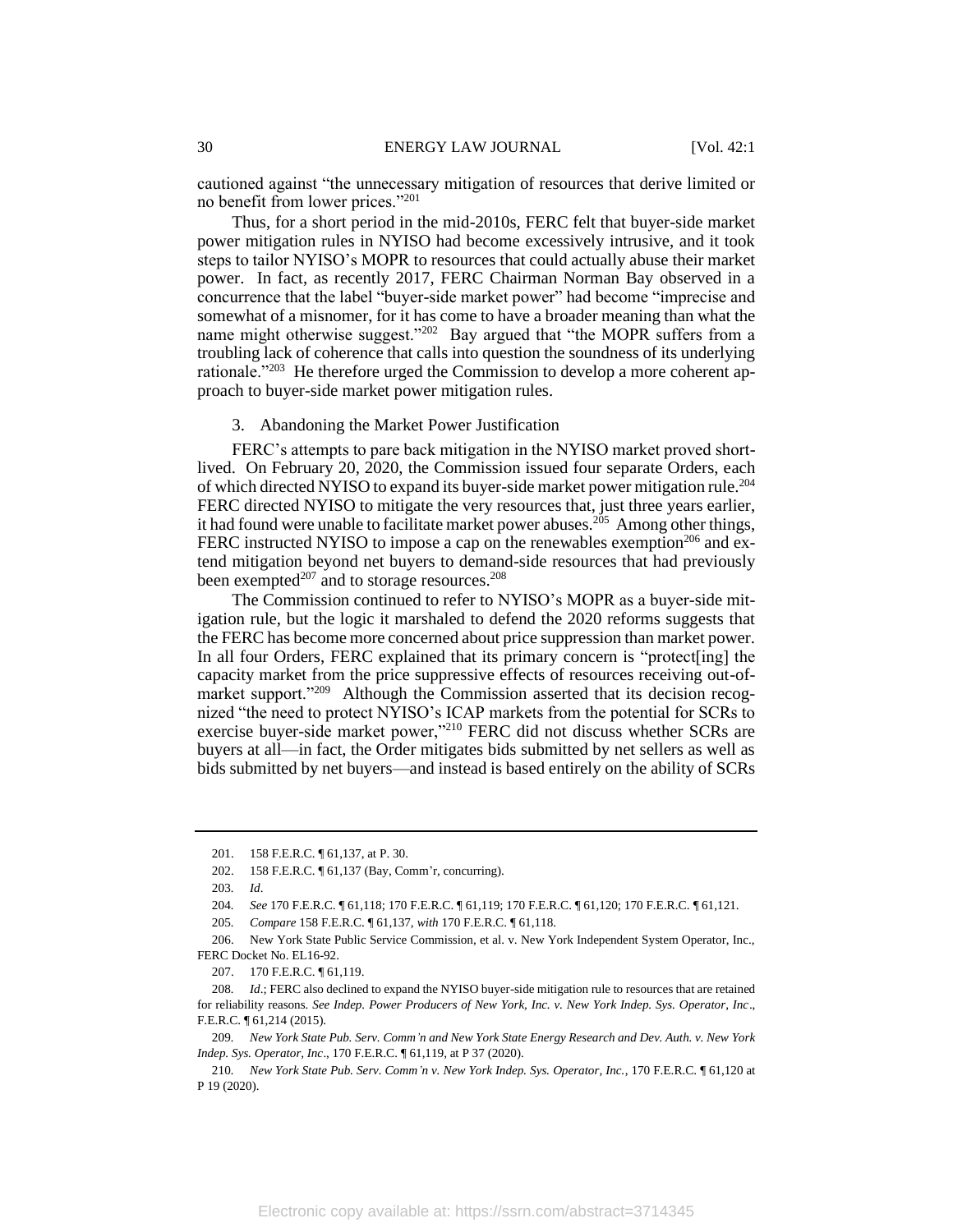to suppress capacity market prices.<sup>211</sup> Nor did the Commission explain why resources that it had previously declared unable to manipulate capacity markets should now be subject to mitigation.

While the Commission's NYISO Orders have proceeded haphazardly, over the past decade, NYISO's buyer side mitigation rule has extended to resources that, by the Commission's own admission, cannot be used to manipulate capacity market prices. Unlike PJM, NYISO adopted a highly restrictive buyer mitigation rule as early as 2008. The Commission then narrowed the scope of mitigation in 2015, and again in 2017, because it felt that the NYISO buyer mitigation rule was being applied to resources that could not be used to manipulate capacity market prices. The Commission reversed course in February 2020, expanding the scope of NYISO's buyer market power rule and mitigating the very resources that the Commission had previously stated were unlikely to facilitate market power abuses.<sup>212</sup> And, in October 2020, two gas generators filed a complaint against NYISO asking FERC to increase the restrictiveness of buyer side mitigation and extend the price floor to the entire state.<sup>213</sup> In NYISO, as in PJM, the Commission now treats price suppression as problematic in its own right and not because it can occasionally enable market power abuses.

# *C. History of Price Mitigation in ISO-NE*

While NYISO and PJM have relied on MOPRs to mitigate buyer market power since they first adopted capacity markets, ISO-NE originally relied on a different mechanism to address buyers' incentive to submit below-cost-capacity bids. Over the past decade, however, ISO-NE's buyer-side market power mitigation rule has converged with its neighbors in New York and the mid-Atlantic.<sup>214</sup>

#### 1. ISO-NE's Alternative Price Rule

In 2006, the same year FERC approved PJM's capacity market, ISO-NE adopted something called an Alternative Price Rule (APR) to prevent net buyers from abusing their market power.<sup>215</sup> This rule was triggered when new capacity sought to enter the market at a price below the administratively-determined CONE (known as the "reference price").<sup>216</sup> But rather than administratively reprice *bids*

<sup>211</sup>*. Id.* at P 20; *see also id.* at P 1 (Glick, Comm'r, dissenting) ("Today the Commission issues a series or orders addressing buyer-side market power mitigation rules in the NYISO capacity market. Notably, none of the orders is actually focused on buyers with market power.").

<sup>212</sup>*. See Calpine Corp. Dynegy, Inc., v. PJM Interconnection, LLC,* 169 F.E.R.C. ¶ 61,239, at P 161 (2019).

<sup>213</sup>*. See* FERC Docket No. EL21-7-000 at 1, 35 (Oct. 14, 2020).

<sup>214</sup>*. Devon Power LLC*, 115 F.E.R.C. ¶ 61,340, at P 113. Again, though, the buyer-side market power mitigation rule was designed to prevent LSEs from submitting bids that would "reduce the prices they must pay for existing capacity procured in the auction." *Id*.

<sup>215</sup>*. Id.* at PP 109-110.

<sup>216</sup>*. Id.* at P 17. Technically, ISO-NE subtracted a cent from that price at which the last bid from new capacity was withdrawn minus one cent or CONE, whichever was lower. As in NYISO, this was 75% of CONE. *Id.* at P 109 ("The rule applies when at least some of the offers from new capacity or imports are below .75 times CONE and the Market Monitor concludes that such low offers are not consistent with long run average costs, opportunity costs, or other reasonable economic measures. Capacity submitting such bids is deemed to be "outof-market." When any submitted bids are deemed out-of-market, the capacity clearing price will be reset when the following conditions are met . . . If these conditions are met, the clearing price for the applicable capacity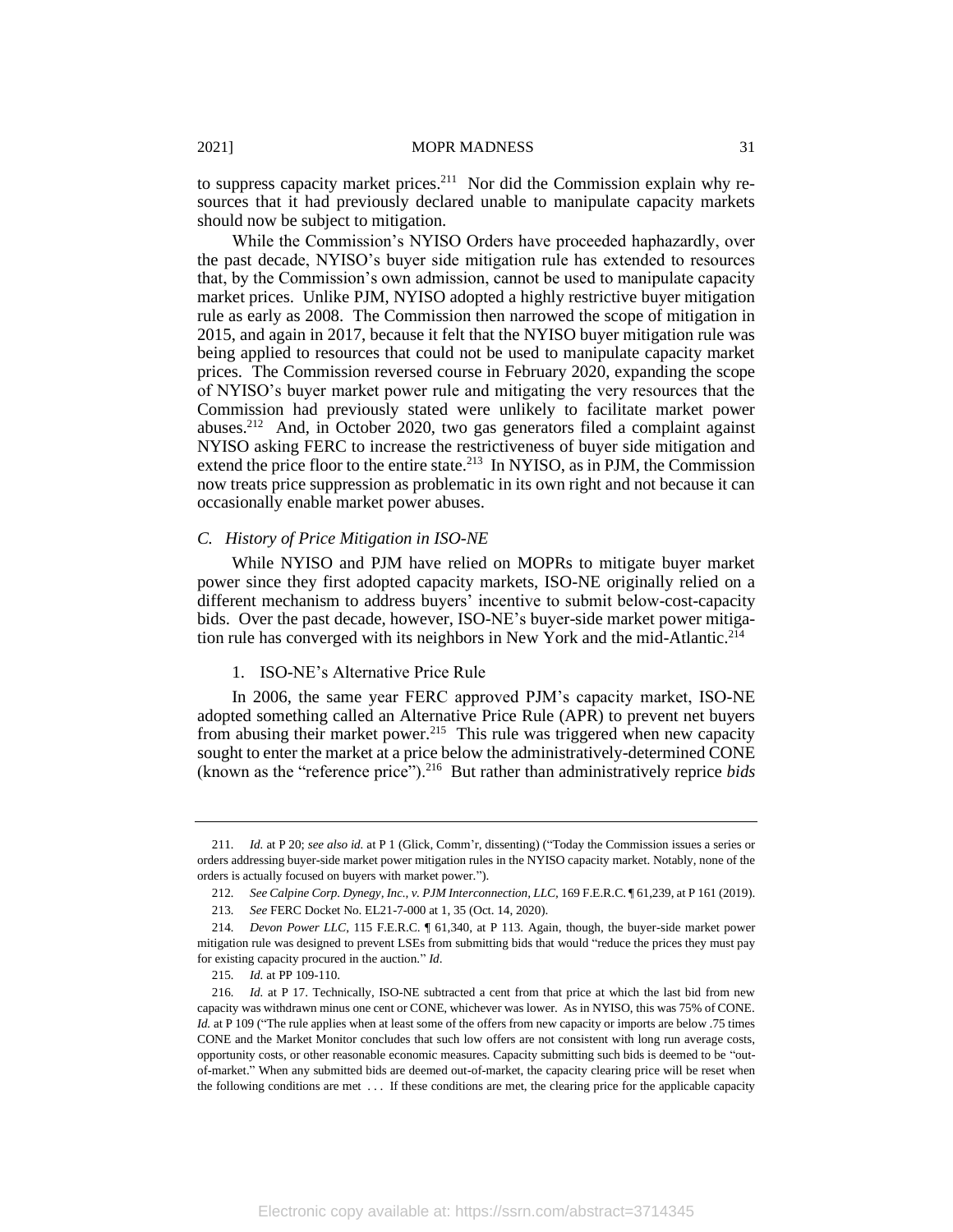submitted by resources subject to mitigation, the APR administratively reset the *clearing* price.<sup>217</sup> ISO-NE would thus reset the capacity market clearing price when "(1) new capacity is needed, either system-wide or in an import-constrained zone; (2) there is adequate supply in the auction; and (3) at the auction clearing price, purchases from 'out-of-market' capacity are greater than the required new entry."<sup>218</sup> "Out of market" resources (ISO-NE uses the acronym OOM to describe them) describe all resources that receive a payment outside of ISO-NE's energy, capacity, and ancillary services markets.<sup>219</sup> OOM resources include resources that offer to enter ISO-NE's capacity market at a price that is below those resources' long-run average costs.<sup>220</sup> ISO-NE's internal market monitor, which is a department within ISO-NE, determines whether a resource receives out of market compensation. Absent a mitigation rule, resources that received state subsidies or that had entered bilateral contracts with an LSE were able to factor those revenues into their capacity bids. Thus, ISO-NE's APR was triggered only when ISO-NE faced a capacity shortfall and when OOM resources were sufficient to meet that shortfall.

The APR reset the clearing price to the price at which the market would have cleared had the mitigated bid not participated in the capacity auction.<sup>221</sup> If, for example, a net buyer submitted a bid that caused the clearing price to decline from \$100,000 per 100 MW of capacity to \$50,000 per 100 MW of capacity, the APR would reprice the capacity clearing price to \$100,000.<sup>222</sup> By setting a new price for capacity, ISO-NE's APR removed the incentive for resources to manipulate ISO-NE's capacity market.

While ISO-NE did not, as NYISO and PJM did, include a net buyer requirement that limited the capacity repricing rule to net buyers, the rule was designed such that only net buyers would be affected. $223$  In fact, when FERC accepted the *Devon Power* settlement, it explained that the APR was designed to prevent net buyers—and only net buyers—from abusing their market power:

zone will be set to the lower of 1) the price at which the last bid from new capacity was withdrawn, minus \$0.01 or 2) CONE.")

<sup>217</sup>*. Id.* at P 109. Of course, in one sense price floors also reprice the capacity market clearing price, because the decision to exclude a less expensive bid and replace it with a more expensive bid increases the clearing price. *See also id.* at P 19.

<sup>218</sup>*. Devon Power, LLC*, 115 F.E.R.C. ¶ 61,340, at P 109. The first condition was if the Installed Capacity Requirement (ICR) exceeded the amount of existing capacity. The second condition was met when the total amount of capacity offered into the FCA at the beginning of the auction was adequate to meet the ICR. The final condition was met when the amount of out-of-market capacity exceeded the need for new capacity and no new capacity cleared the market. *See ISO New England, Inc. & New England Power Pool Participants Committee*, 131 F.E.R.C. ¶ 61,065, at P 38 (2010).

<sup>219.</sup> 131 F.E.R.C. ¶ 61,065, at P 7.

<sup>220</sup>*. See* ISO-NE, INTERNAL MARKET MONITOR, https://www.iso-ne.com/markets-operations/marketmonitoring-mitigation/internal-monitor/.

<sup>221</sup>*. Id.* at P 16. *Specifically*, ISO-NE reset the price such that it equaled the lower of (1) the estimated cost of entry, or (2) the amount bid by a generator not affiliated with the LSE that would have cleared but for the LSE's price suppressive bid. *See id.* at PP 84, 86.

<sup>222</sup>*. Id.* at P 39. *Technically*, ISO-NE would reprice the clearing price to the lower of \$99,999.99 or the net CONE for that resource.

<sup>223.</sup> 131 F.E.R.C. ¶ 61,065, at P 76; *See also* 169 F.E.R.C. ¶ 61,239, at PP 6, 23; 115 F.E.R.C. ¶ 61,340, at P 153.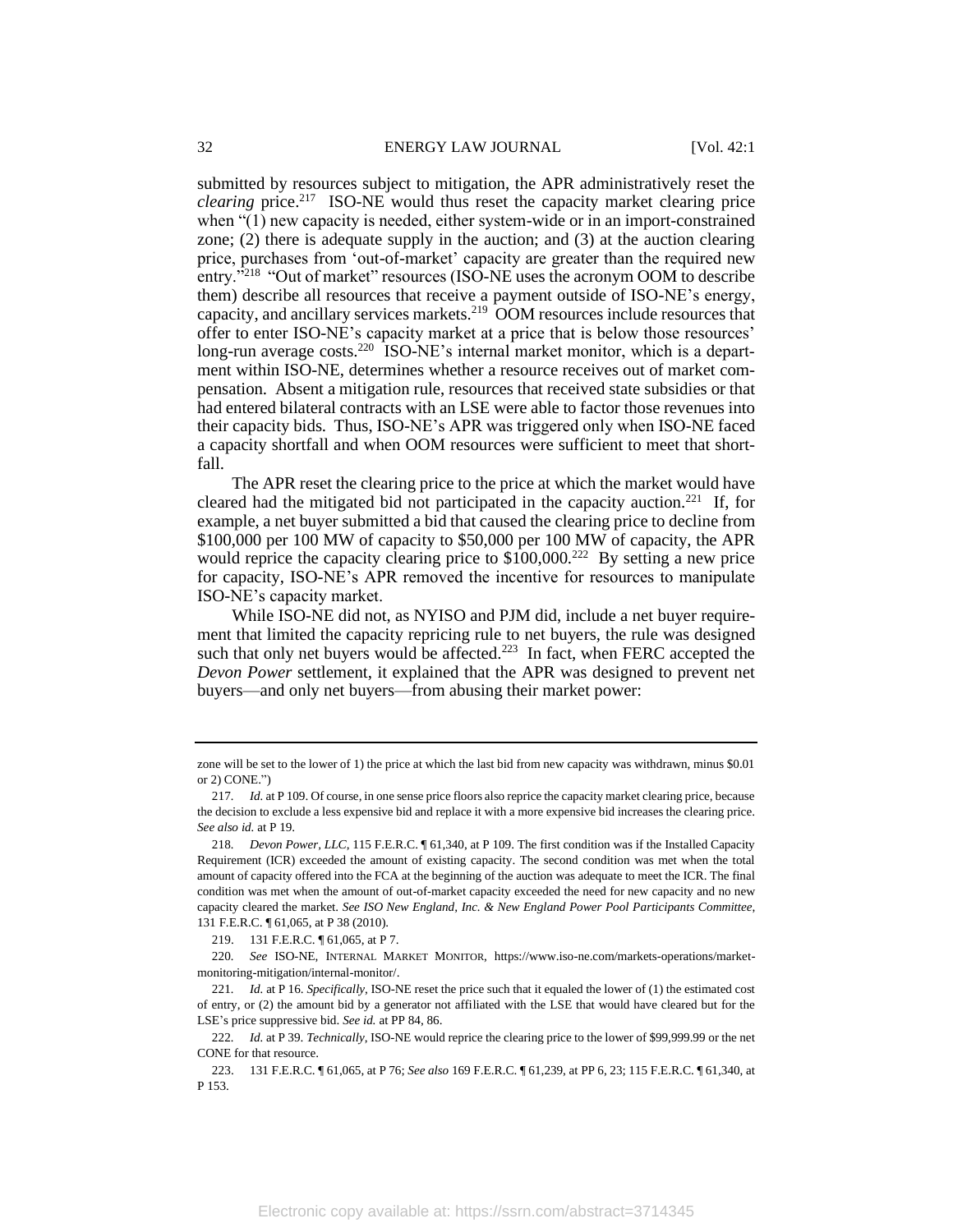In the absence of the alternative price rule, the price in the FCA could be depressed below the price needed to elicit entry if enough new capacity is self-supplied (through contract or ownership) by load. That is because self-supplied new capacity may not have an incentive to submit bids that reflect their true cost of new entry. New resources that are under contract to load may have no interest in compensatory auction prices because their revenues have already been determined by contract. And when loads own new resources, they may have an interest in depressing the auction price, since doing so could reduce the prices they must pay for existing capacity procured in the auction.<sup>224</sup>

To understand how the APR deterred market manipulation, imagine that two resources submit bids below their net CONE. One is affiliated with an LSE and the other is an independent generator that believes it can construct a power plant for less than whatever price ISO-NE's market monitor calculated to be that resource's CONE. The APR would disincentivize the LSE from submitting a belowcost bid because, by administratively increasing the price of capacity, the APR would force the LSE to pay the amount that it would have had to pay absent a bid from its generator. Generators that relied on capacity market revenues would benefit when the APR raised the price of capacity because doing so would increase the revenue they earned from the capacity market. Thus, while ISO-NE's APR initially differed from the MOPRs adopted in PJM and NYISO, it, too, was designed to prevent market power abuses by net buyers of capacity.<sup>225</sup>

#### 2. Buyer-Side Market Power and Price Suppression

ISO-NE's APR lasted less than four years. Just two years after FERC instructed ISO-NE to develop an APR, a coalition of independent generators filed a complaint arguing that the APR was unjust and unreasonable because it failed to deter resources that received OOM support from clearing the ISO-NE capacity market.<sup>226</sup>

FERC agreed, finding that ISO-NE's APR was defective because it failed to mitigate market power abuses.<sup>227</sup> Specifically, FERC determined that the APR would likely never be triggered because OOM resources would enter the market even when the region did not need any additional capacity.<sup>228</sup> In ISO-NE's first two capacity auctions, 4,034 MW of new capacity cleared the market, and ISO-NE's internal market monitor determined that 3,351 MW of the capacity that entered the market was OOM.<sup>229</sup> The entry of so much capacity when the grid operator did not reprice the capacity market price ensured that the region had enough generation to meet the region's demand and therefore forestalled the need to trigger the APR.<sup>230</sup> For that reason, the Commission concluded that "sponsors of

<sup>224</sup>*. Devon* Power, *LLC,* 115 F.E.R.C. ¶ 61,340, at PP 27, 113 (explaining that the APR would "address high concentrations of market power.").

<sup>225.</sup> 115 F.E.R.C*. ¶* 61,340, at P 27.

<sup>226</sup>*. ISO New England, Inc. and New England Power Pool Participants Committee*, 135 F.E.R.C. ¶ 61,029, at 13–20 (2011).

<sup>227</sup>*. Id.* at P 19.

<sup>228</sup>*. Id.* at PP 58-59.

<sup>229.</sup> 131 F.E.R.C. ¶ 61,065, at P 39 ("The APR was not triggered because, in each FCA, the amount of existing capacity exceeded the ICR. In addition, the IMM states that none of the capacity that was identified as OOM affected the prices in the first three FCAs.").

<sup>230</sup>*. Id.*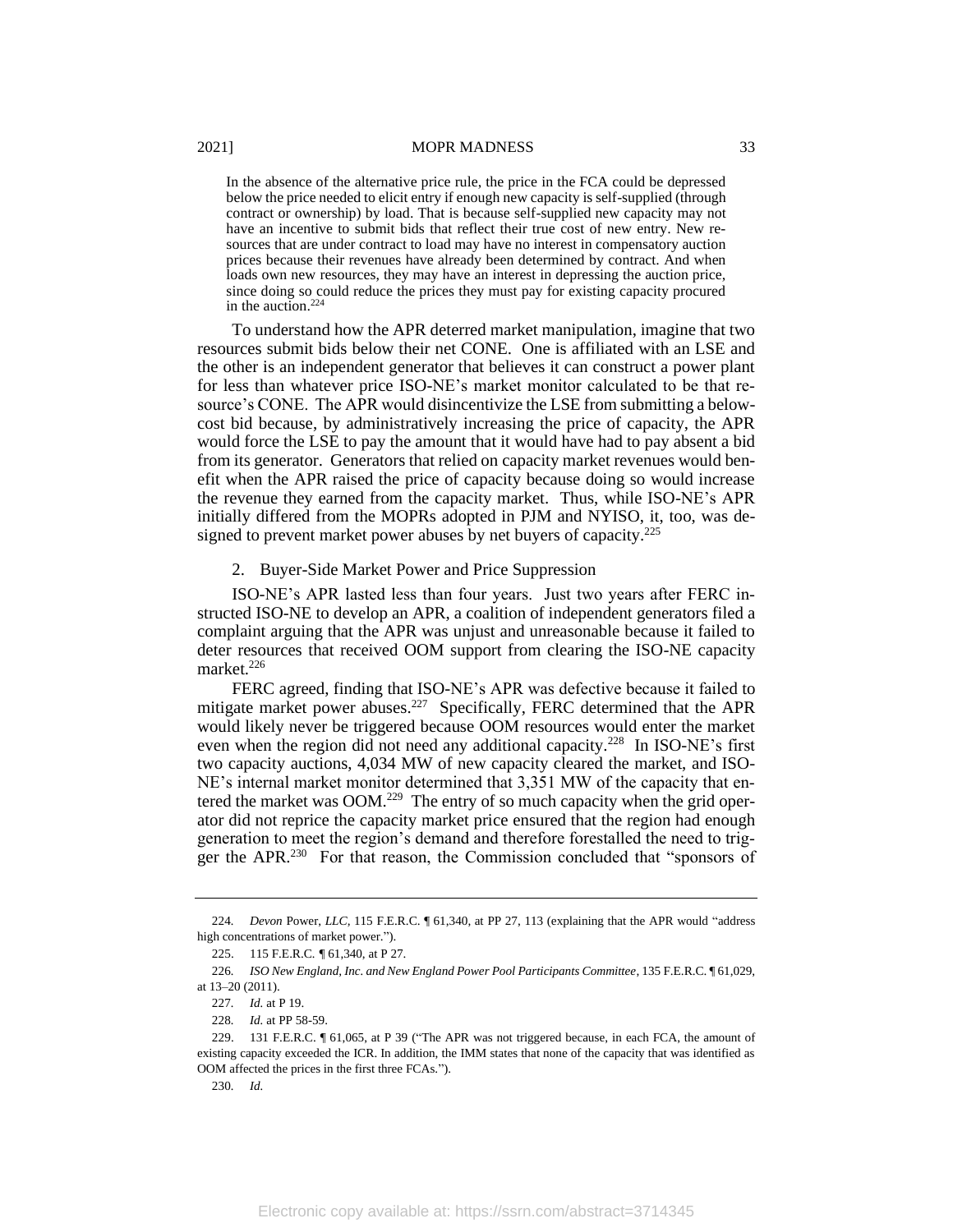OOM resources that represent a large share of the load could circumvent the application of the APR for several years by investing in sufficient OOM resources to maintain a continuous surplus of capacity over that period that avoids the need for new in-market capacity."<sup>231</sup>

FERC was therefore concerned that OOM resources would facilitate market power abuses even when the APR was not triggered. The Commission noted that "OOM resources can affect prices even when no new capacity is needed, by displacing what would otherwise be the marginal, price-setting existing resource."<sup>232</sup> In doing so, "[a] new OOM resource can suppress the market clearing price even when no new capacity is needed, by displacing a marginal existing resource that would otherwise have set the market price."<sup>233</sup> This, the Commission claimed, meant that the "existing APR triggering conditions . . . may overlook situations in which an OOM resource may be used as an instrument of buyer market power."<sup>234</sup> FERC's concern was supported by ISO-NE's experience administering the APR. In its short four-year life, ISO-NE never applied the APR.<sup>235</sup>

FERC's fear that ISO-NE's APR had failed to prevent market power abuses led to a related concern, which was that the entry of OOM capacity would force consumers to pay for capacity they did not need. By increasing the price of capacity, the APR would therefore procure a resource that would otherwise not have cleared. At the same time, because the APR would not prevent the OOM resource from clearing, it would ensure that an additional supplier would clear: the OOM supplier would clear and the resource that cleared only because ISO-NE reset the capacity price would now clear. Only one of these resources was needed, but the APR ensured that both would enter the market. For that reason, FERC determined that ISO-NE's APR contributed to bloated reserve margins.<sup>236</sup> It explained that "ISO-NE has not offered a persuasive reason why . . . it is just and reasonable to require customers to incur unnecessary costs in order to purchase more capacity than the FCM was established to procure and that is needed for reliability."<sup>237</sup>

Based on these concerns, FERC rejected ISO-NE's APR and, in 2010, instructed the grid operator to develop a buyer market power mitigation rule "akin to those in PJM and NYISO."<sup>238</sup> FERC explained that a price floor "would deter the exercise of buyer-side market power"<sup>239</sup> and "spare customers the cost of

<sup>231</sup>*. Id*. at P 72.

<sup>232</sup>*. Id.* at P 70.

<sup>233</sup>*. Id*. at P 76.

<sup>234.</sup> 131 F.E.R.C. ¶ 61,065, at P 76.

<sup>235</sup>*. Id*. at P 45.

<sup>236</sup>*. See ISO New England, Inc. & New England Power Pool Participants Committee*, 135 F.E.R.C. ¶ 61,029 at PP 157–165 (2011).

<sup>237</sup>*. Id*. at P 163.

<sup>238</sup>*. Id.* at P 165.

<sup>239</sup>*. Id.* at P 166. "First, if the offer floor is set at a level that approximates the net cost of entry of a new resource, offer-floor mitigation would deter the exercise of buyer-side market power and the resulting suppression of capacity market prices associated with uneconomic entry. By preventing new resources from offering at prices that are significantly below their true net cost of entry, new resources would not be able to lower the price of capacity significantly below competitive levels. As a result, there would be no financial reward for subsidizing new resources for the purpose of exercising buyer-side market power."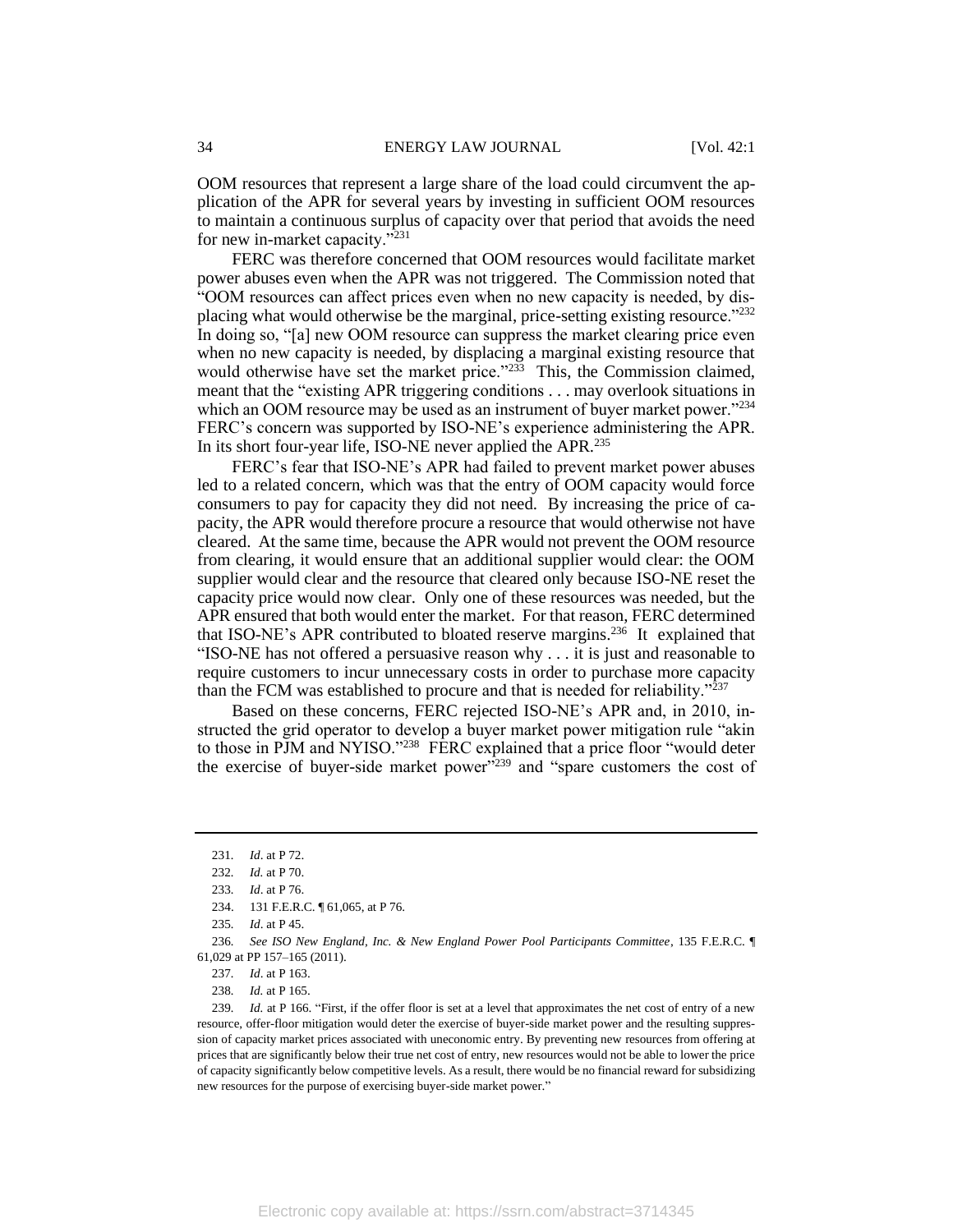procuring capacity in excess of the ICR—excess capacity that is not needed to meet ISO-NE's reliability objectives."<sup>240</sup>

Still, FERC continued to justify buyer-side market power mitigation rules as necessary to mitigate buyer market power, reasoning that a price floor would "deter the exercise of buyer-side market power and the resulting suppression of capacity market prices associated with uneconomic entry" by "preventing new resources from offering at prices that are significantly below their true net cost of entry."241

Although FERC ordered ISO-NE to develop a MOPR in 2011, it was not until 2013 that the grid operator proposed, and FERC accepted, ISO-NE's proposed reforms.<sup>242</sup> In February 2013, FERC accepted ISO-NE's proposal to adopt a price floor.<sup>243</sup> ISO-NE initially created an "asset-class specific minimum offer price rule" that created an "offer review trigger price" (ORTP, which is ISO-NE's acronym for net CONE) that applied to new resources that sought to enter ISO-NE's capacity market.<sup>244</sup> ISO-NE set the offer review trigger price at 100% of the estimated cost of new entry.<sup>245</sup> This meant resources subject to the price floor were not given any discretion whatsoever to deviate from the administratively determined price.<sup>246</sup>

Although FERC's 2013 ISO-NE Order was expansive, the Commission quickly recognized that this MOPR was excessively broad, and that it mitigated resources that were not in a position to exercise market power. Thus, as in NYISO, FERC accepted revisions that tailored the rule to resources that could exercise market power.<sup>247</sup> To that end, in 2014, FERC accepted ISO-NE's proposed Renewable Technology Resource (RTR) exemption on the ground that renewables were incapable of exercising market power.<sup>248</sup>

# 3. ISO-NE's Shift Toward Price Suppression

Four years later, however, price suppression replaced market power as the primary reason for mitigating capacity market bids. In 2018, ISO-NE submitted proposed tariff revisions that would include a new capacity auction process, called Competitive Auctions with Sponsored Policy Resources (CASPR).<sup>249</sup> Under CASPR, the annual capacity auction would consist of two stages. The first would

<sup>240</sup>*. Id*. at P 167.

<sup>241.</sup> 135 F.E.R.C. ¶ 61,029, at P 166. Unlike PJM and NYISO, FERC did not require ISO-NE to develop a test to determine whether a particular resource had the incentive or ability to exercise buyer-side market power, instead simply focusing on whether a resource's offer could "lower the price of capacity significantly below competitive levels."

<sup>242</sup>*. Id.*

<sup>243</sup>*. Id.* at P 372.

<sup>244.</sup> 142 F.E.R.C. ¶ 61,107, at P 7.

<sup>245</sup>*. Id.*

<sup>246</sup>*. See id*. at PP 15, 39.

<sup>247</sup>*. Id*.

<sup>248</sup>*. ISO New England Inc. & New England Power Pool Participants Committee*, 147 F.E.R.C. ¶ 61,173, at PP 83–84 (2014).

<sup>249</sup>*. See ISO New England, Inc.,* 162 F.E.R.C. ¶ 61,205, at P 1 (2018). In November 2020, FERC denied rehearing while modifying the discussion in the initial CASPR order and reaching the same result. ISO New England Inc., 173 F.E.R.C. ¶ 61,161, at P 2 (2020).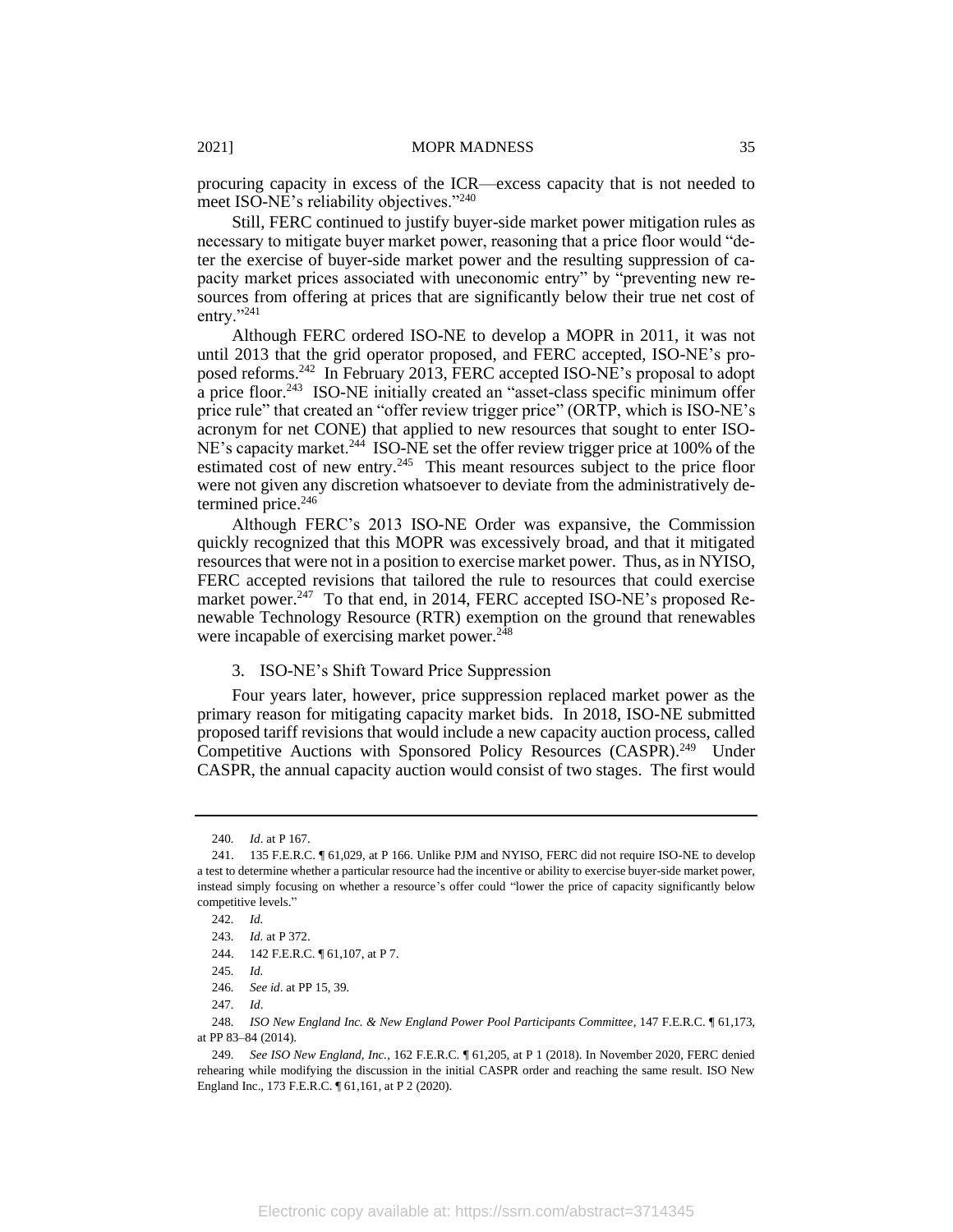maintain the then-existing process but would extend the MOPR to all resources that received state support.<sup>250</sup> At the end of the first auction, ISO-NE would run a substitution auction, which would permit existing resources that acquired capacity supply obligations in the primary auction to "offer a demand bid . . . indicating a willingness to permanently retire from all ISO-NE markets at a certain price."<sup>251</sup> Because the MOPR would not apply in the substitution auction, it would allow state-supported resources to "account for out-of-market revenues and offer at the lowest price at which they are willing to accept a capacity supply obligation."<sup>252</sup> The first step excluded every resource that was subject to mitigation. The second step allowed mitigated resources to offer to buy out resources that cleared the market.

When FERC accepted ISO-NE's proposal, it explained that, "[a]bsent a showing that a different method would appropriately address state policies, we intend to use the MOPR to address the impacts of state policies on the wholesale capacity market."<sup>253</sup> To a greater extent than the PJM and NYISO MOPRs, ISO-NE seems to be trying to strike a balance between accommodating state policy preferences and mitigating resources that receive out-of-market support. Still, like PJM and NYISO, the Commission has begun to treat non-wholesale market revenues as a threat to ideally competitive markets that should be dealt with through mitigation. The result is a highly complex process that requires new electricity providers to buy out incumbents before they are allowed to enter the market.

Thus, in all three east coast electricity markets, FERC now uses the MOPR to protect some sort of ideal market process and "produce a level of investor confidence that is sufficient to ensure resource adequacy at just and reasonable rates."<sup>254</sup> Doing so, however, has led to a series of highly intrusive administrative interventions in which an administrative body—not market participants—determines the minimum bid amount that generators can submit in auctions for capacity. As the next part shows, this transformation has turned MOPRs into aggressive interventions that counteract state energy policies.

#### IV. ADMINISTRATIVE PRICING

The Commission's recent orders have drawn criticism from FERC Commissioners, clean energy advocates, and state and federal policymakers.<sup>255</sup>

<sup>250.</sup> 162 F.E.R.C. ¶ 61,205, at P 7.

<sup>251</sup>*. Id.*

<sup>252</sup>*. Id.* at P 9.

<sup>253</sup>*. Id.* at P 22.

<sup>254</sup>*. Id.* at P 21.

<sup>255</sup>*. See, e.g.*, *New York State Pub. Serv. Comm'n v. New York Indep. Sys. Operator, Inc.*, 158 F.E.R.C. ¶ 61,137 (2017) (Bay, Comm'r, concurring) ("Despite the best intentions of the Commission, in my view, the MOPR has turned out to be unsound in principle and unworkable in practice."); *New England States Committee on Electricity v. ISO New England Inc*., 142 F.E.R.C. ¶ 61,108 (Norris, Comm'r, and Wellinghoff, Chairman, dissenting) ("ISO-NE chose to broadly apply its MOPR to all new resources. The New England States Committee on Electricity (NESCOE) and others have raised significant concerns about whether this broad application of the MOPR will impinge on legitimate state policy goals. In particular, they assert that such broad mitigation will unfairly inhibit state efforts to diversify their fuel mix and procure new renewable resources."); SYLWIA BIALEK & BURCIN UNEL, CAPACITY MARKETS AND EXTERNALITIES: AVOIDING UNNECESSARY AND PROBLEMATIC REFORMS 25 (2018) ("[T]he MOPR-Ex would cause all the standard problems that have been raised related to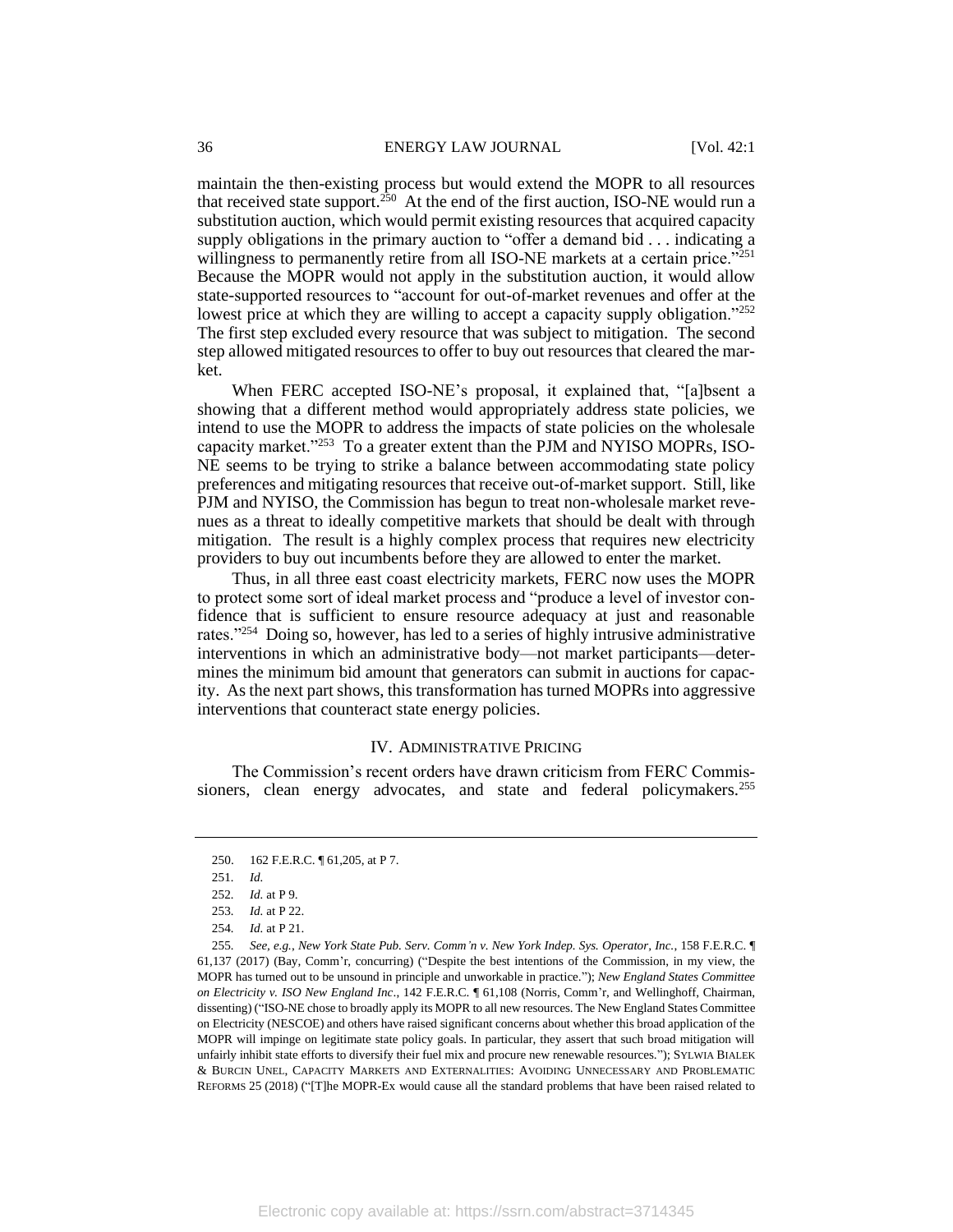Commissioner Glick, for example, described the December 2019 PJM MOPR Order as "a bailout, plain and simple" and asserted that "[f]rom the beginning, this proceeding has been about two things: Dramatically increasing the price of capacity in PJM and slowing the region's transition to a clean energy future."<sup>256</sup> At least four states have announced that they are considering exiting capacity markets altogether as a result of the 2019 PJM MOPR Order.<sup>257</sup> And industry analysts have estimated that these mitigation rules will cost consumers billions of dollars a year.<sup>258</sup>

Given the stakes of these orders, it is worth considering how, precisely, MOPR reforms have undermined competitive electricity markets. The Commission has justified MOPR reforms as necessary to preserve "market integrity"<sup>259</sup> and protect "investor confidence."<sup>260</sup> In reality, however, FERC's orders do just the opposite. They are restoring elements of the administrative pricing system that used to characterize the electric power system. In doing so, they are leading to higher electricity prices, causing excess capacity to remain in the market, stifling innovation by locking in existing resources when cheaper or cleaner alternatives have also been developed, and impeding state decarbonization programs. Many of these critiques have been discussed in news articles and FERC proceedings. Nonetheless, before considering when, if ever, buyer-side market power mitigation rules are justified, it is first worth describing the many ways MOPRs are undermining principles of competition in regions that have ostensibly restructured the electric power sector.

#### *A. Excess Capacity*

Extending MOPRs to resources that receive state subsidies will force customers to pay for capacity twice. $261$ MOPRs are designed to procure a

any MOPR. In particular, it will cause excess capacity because it disregards some of the already existing capacity in the market.").

<sup>256</sup>*. See* FERC, COMMISSIONER RICHARD GLICK DISSENT REGARDING FERC DIRECTING PJM TO EXPAND MINIMUM OFFER PRICE RULE, https://www.ferc.gov/news-events/news/commissioner-richard-glick-dissent-regarding-ferc-directing-pjm-expand-minimum#.

<sup>257</sup>*. See* Robert Walton, *New Jersey Looks To Exit PJM Capacity Market, Worried MOPR Will Impede 100% Carbon-Free Goals*, UTIL. DIVE (Mar. 31, 2020), https://www.utilitydive.com/news/new-jersey-looks-toexit-pjm-capacity-market-worried-the-mopr-will-impede/575160/; SPG GLOB. MKT. INTELLIGENCE, FERC ASKED TO REVISIT MOPR ORDER*;* CONNECTICUT MAY DECIDE TO PULL OUT OF ISO-NE (Jan. 23, 2020), https://www.spglobal.com/marketintelligence/en/news-insights/trending/k-hm4ghdtgdjafllnhbcbq2.

<sup>258.</sup> ROB GRAMLICH & MICHAEL GOGGIN, TOO MUCH OF THE WRONG THING: THE NEED FOR CAPACITY MARKET REPLACEMENT OR REFORM, GRID STRATEGIES 10-11 (2019).

<sup>259.</sup> 163 F.E.R.C. ¶ 61,236, at P 150 (2018).

<sup>260.</sup> 162 F.E.R.C. ¶ 61,205, at P 21 (2018). The Commission's skepticism of state subsidies stands in stark contrast to its recent endorsement of carbon pricing. Both state subsidies are designed to promote state policy preferences. But in the context of carbon pricing, FERC said that "it is the policy of this Commission to encourage efforts to incorporate a state-determined carbon price in RTO/ISO markets." *See Carbon Pricing in Organized Wholesale Electricity Markets*, 173 F.E.R.C. ¶ 61,062, at P 7 (2020).

<sup>261</sup>*. See, e.g.*, *ISO New England Inc. & New England Power Pool Participants Committee*, 158 F.E.R.C. ¶ 61,138 (2017) (Bay, Comm'r, concurring) ("Instead, the MOPR not only frustrates state policy initiatives, but also likely requires load to pay twice — once through the cost of enacting the state policy itself and then through the capacity market."); *New York Public Service Commission v. New York Independent System Operator, Inc.,* 153 F.E.R.C. ¶ 61,022, at P 61 (2015) (discussing self-supply exemption to buyer-side mitigation rules as a means of "eliminat[ing] the risk of effectively requiring load serving entities to pay twice for capacity in the event that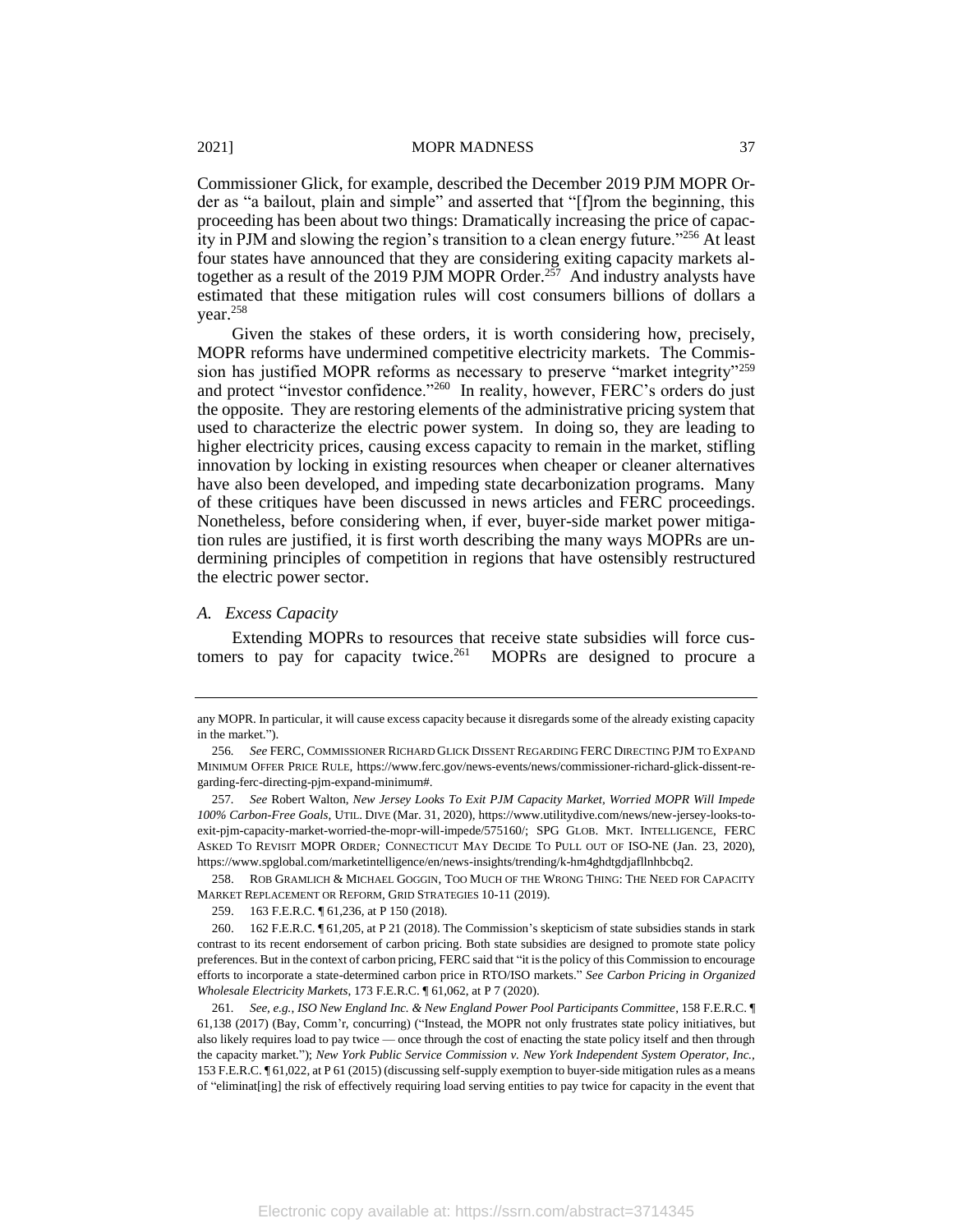predetermined amount of capacity that is expected to meet a region's expected demand.<sup>262</sup> Capacity markets therefore assume that no other resources will contribute to a region's reliability.

But when other resources enter the market, they provide capacity that supports resource adequacy. Today, resources that do not clear a capacity market auction—either because they were mitigated or for some other reason—will often enter the market anyway, and they will do so for one of two reasons. First, many eastern states have adopted renewable portfolio standards that require LSEs to procure a certain amount of carbon-free electricity.<sup>263</sup> These requirements apply regardless of whether or not zero-carbon resources clear the capacity market auction. Thus, when MOPRs prevent carbon-free generators from clearing the market, they often do not prevent LSEs from purchasing electricity from resources that do not clear capacity auctions. Instead, they force LSEs to pay for the capacity needed to meet regional reliability in the capacity auction, and then again for additional capacity in order to comply with state renewable policies.<sup>264</sup> The result is more capacity than is needed to meet the region's reliability goals.<sup>265</sup>

The second reason that capacity markets procure too much capacity is that they fail to adjust when resources experience price declines in the years between the capacity auction and the capacity commitment period.<sup>266</sup> In the past decade, the average price of lithium-ion batteries has declined eighty-seven percent, from an average price of \$1,183 per kWh in 2010 to an average price of \$156 per kWh in 2019.<sup>267</sup> Figure 1 shows this decline<sup>268</sup>:

a self-supplied resource does not clear the capacity market."); *ISO New England Inc. and New England Power Pool Participants Committee*, 147 F.E.R.C. ¶ 61,173, at P 65 (2014) (discussing proposed renewable resource exemption from MOPR as a means to "reduce the double payment burden borne by customers who otherwise must pay both for renewable resources to satisfy state renewable resource obligations and for the same amount of capacity to satisfy the ICR, which could have been fulfilled in the first place by renewable resources"); PJM Interconnection, L.L.C., 143 F.E.R.C. ¶ 61,090, at P 69 (discussing proposed self-supply exemption from MOPR as a means to avoid the problem of customers being "required to pay twice" for capacity).

<sup>262</sup>*. See* NORTH AM. ELEC. REL. CORP*., Methods To Model and Calculate Capacity Contributions of Variable Generation for Resource Adequacy Planning* at 3 (Mar. 2011), https://www.nerc.com/files/ivgtf1-2.pdf.

<sup>263</sup>*. See* NAT'L CONF. OF STATE LEGS., *State Renewable Portfolio Standards and Goals* (Apr. 17, 2020), https://www.ncsl.org/research/energy/renewable-portfolio-standards.aspx.

<sup>264</sup>*. See* GRAMLICH & GOGGIN, *supra* note 258, at 10-11.

<sup>265</sup>*. Id.* Municipal utilities and electric cooperatives have long voiced this complaint. *See, e.g*., Letter from the American Public Power Assoc. & the Nat'l Rural Electr. Coop. Assoc. to FERC (Mar. 5, 2018).

<sup>266.</sup> The three-year commitment period applies to PJM and ISO-NE, but not to NYISO, which runs its Capability Period Auctions much closer to the commitment period. *See* NYISO Manual 4, Installed Capacity Manual (June 2020), https://www.nyiso.com/documents/20142/2923301/icap\_mnl.pdf/234db95c-9a91-66fe-7306-2900ef905338 ("A Capability Period Auction will be conducted no later than thirty (30) days prior to the start of each Capability Period in which Unforced Capacity will be purchased and sold for the entire duration of the Capability Period.").

<sup>267</sup>*. See* Rob Day, *Low-Cost Batteries Are About To Transform Multiple Industries*, FORBES (Dec. 3, 2019), https://www.forbes.com/sites/robday/2019/12/03/low-cost-batteries-are-about-to-transform-multiple-industries/#56ac26f01054

<sup>268</sup>*. See* Logan Goldie-Scot, *A Behind the Scenes Take on Lithium-Ion Prices*, BLOOMBERG NEF (Mar. 5, 2019), https://about.bnef.com/blog/behind-scenes-take-lithium-ion-battery-prices/.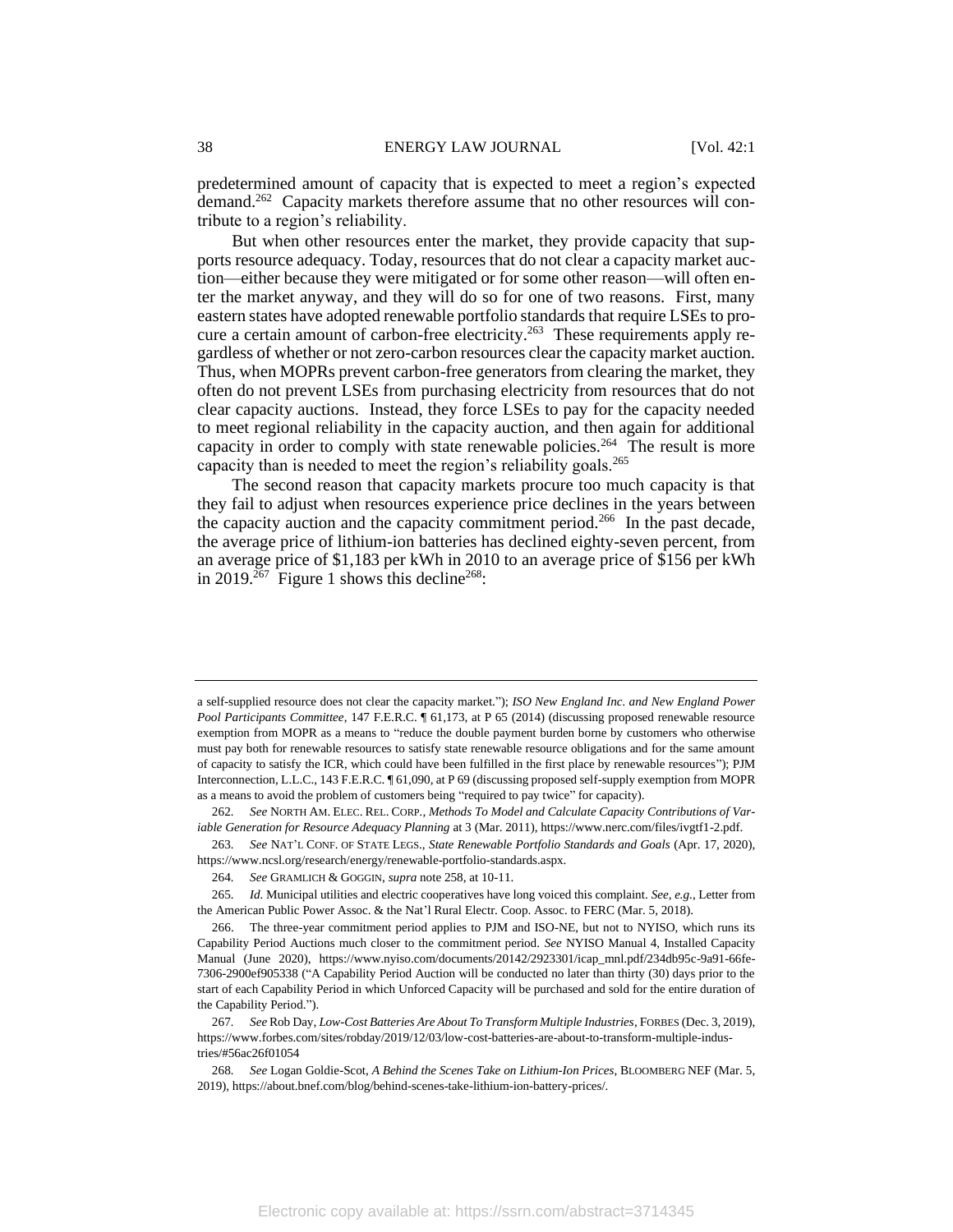

Solar prices have experienced a similar trend, declining eighty-nine percent over the past decade.<sup>269</sup> Figure 2 shows the average price of utility-scale solar since 2009<sup>270</sup>:



When a resource expects its price to decline, the resource may be willing to enter a regional electricity market even if it does not receive revenue from the capacity market. If revenue from energy and ancillary services markets is sufficient for the resource to recover its costs, the resource will enter the market even if it does not receive a capacity payment.

These two phenomena—that state policies will cause resources to enter the market regardless of whether they clear the capacity market, and that some

<sup>269</sup>*. See* John Weaver, *Solar Price Declines Slowing, Energy Storage in the Money*, PV MAGAZINE (Nov. 8, 2019), https://pv-magazine-usa.com/2019/11/08/sola-price-declines-slowing-energy-storage-in-themoney/#:~:text=Solar%20power's%20utility%20scale%20price,per%20year%20over%20the%20period.

<sup>270</sup>*. See* LAZARD, 2019 LEVELIZED COST OF ENERGY (Nov. 2019), https://www.lazard.com/media/451086/lazards-levelized-cost-of-energy-version-130-vf.pdf.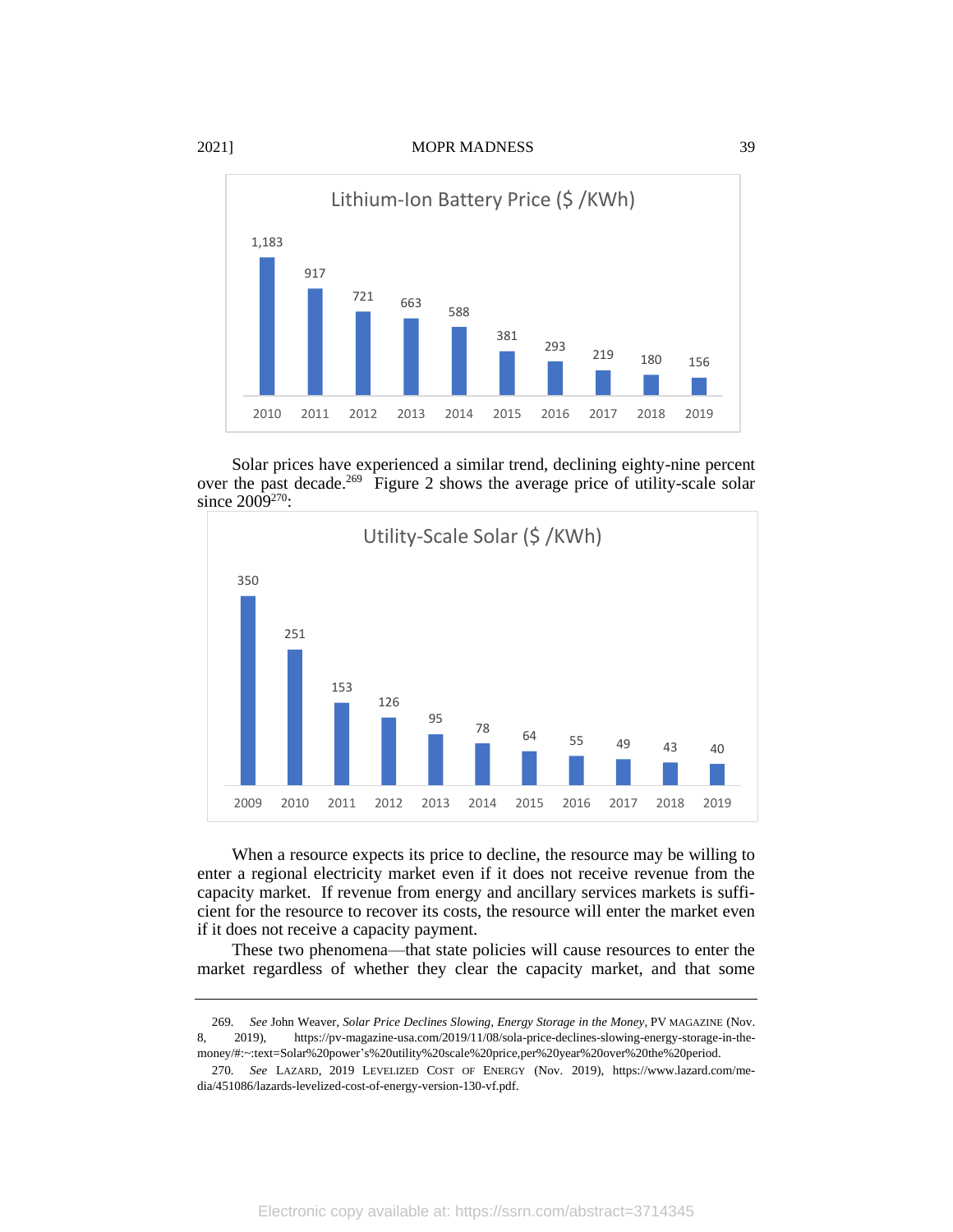resources can make a profit from energy and ancillary services markets alone have contributed to the bloated reserve margins that have proven endemic in east coast electricity markets.<sup>271</sup> The three east coast grid operators have set a goal of procuring 13.5% reserve margins, yet NYISO, ISO-NE, and PJM each have reserve margins that hover around thirty percent.<sup>272</sup> In each of PJM's capacity auctions, more resources have offered to sell capacity at the market clearing price than the grid operator determines is necessary for reliability.<sup>273</sup> This is partly due to the fact that capacity markets procure the reserves needed in those regions without recognizing that capacity will enter the market regardless of whether or not it clears a capacity auction.<sup>274</sup> Recall that FERC declared ISO-NE's APR "unjust and unreasonable" for forcing consumers to pay for capacity twice.<sup>275</sup> Yet MOPRs do just that.

#### *B. Overcharge Consumers*

MOPRs also force consumers to pay too much for capacity. This happens both because, as discussed above, MOPRs require consumers to pay for capacity they do not need, and also because MOPRs retain costly resources even after those resources are no longer needed to meet demand. Because capacity auctions in PJM and ISO-NE procure capacity three years before the capacity commitment period, they do not adjust to evolving market conditions.<sup>276</sup> Consumers are forced to pay for resources that may have been able to provide the least expensive capacity three years ago, but which today could be replaced with cheaper alternatives.

One industry report found that the cost of procuring excess capacity could add up to \$45 billion over the next decade.<sup>277</sup> Although the expected costs vary based on a variety of factors, the authors found that "[u]nder most scenarios, MOPR will result in billions or tens of billions of dollars in excess costs to electricity consumers across PJM."<sup>278</sup> The analysis estimated that, in the PJM region

<sup>271.</sup> A reserve margin is the amount of capacity in the region above the region's expected peak demand. A 15% reserve margin means that the region can expect a 15% buffer when demand for electricity is highest. https://www.eia.gov/todayinenergy/detail.php?id=39892#:~:text=The%20anticipated%20reserve%20margin%20considers,the%20summer's%20peak%20hourly%20load.

<sup>272.</sup> These numbers describe summer reserve margins. *See* NAT'L ELECTR. RELIABILITY CORP., 2020 RELIABILITY ASSESSMENT (June 2020), https://www.nerc.com/pa/RAPA/ra/Reliability%20Assessments%20DL/NERC\_SRA\_2020.pdf.

<sup>273.</sup> For example, in the August 2010 FCA, when the price floor of \$2.951/kW-month was reached, 5,374

MW of excess capacity, over 17%, remained in the auction. *ISO New England Inc.,* 133 F.E.R.C. ¶ 61,230, at P 4 (2010).

<sup>274.</sup> These are not the only reasons the regions have procured more supply than they need. Another reason is that the administratively determined demand curves are poorly designed. *See* Jacob Mays, *Quasi-Stochastic Electricity Markets* (Dec. 30, 2019), http://www.optimization-online.org/DB\_FILE/2019/10/7414.pdf.

<sup>275.</sup> 135 F.E.R.C. ¶ 61,029, at P 9 (Apr. 13, 2011).

<sup>276.</sup> Adams James, *Explainer: How capacity markets work*, ENERGY NEWS NETWORK (June 17, 2013), https://energynews.us/2013/06/17/explainer-how-capacity-markets-work/.

<sup>277</sup>*. See* GRAMLICH & GOGGIN, *supra* note 258, at 28–29 (estimating the cost to consumers in PJM, NYISO, and ISO-NE if the MOPR is "fully imposed on resources that receive state incentives").

<sup>278</sup>*. See* Catherine Morehouse*, PJM MOPR could cost market consumers up to \$2.5B annually, report finds,* UTIL. DIVE (May. 19, 2020), https://www.utilitydive.com/news/pjm-mopr-could-cost-market-consumersup-to-26b-annually-report-finds/578183/. *But see* MONITORING ANALYTICS, POTENTIAL IMPACTS OF THE MOPR ORDER 2 (2020) (concluding that the expanded MOPR is "not expected to have an impact on the clearing prices and auction revenues in PJM's 2022/2023 capacity auction").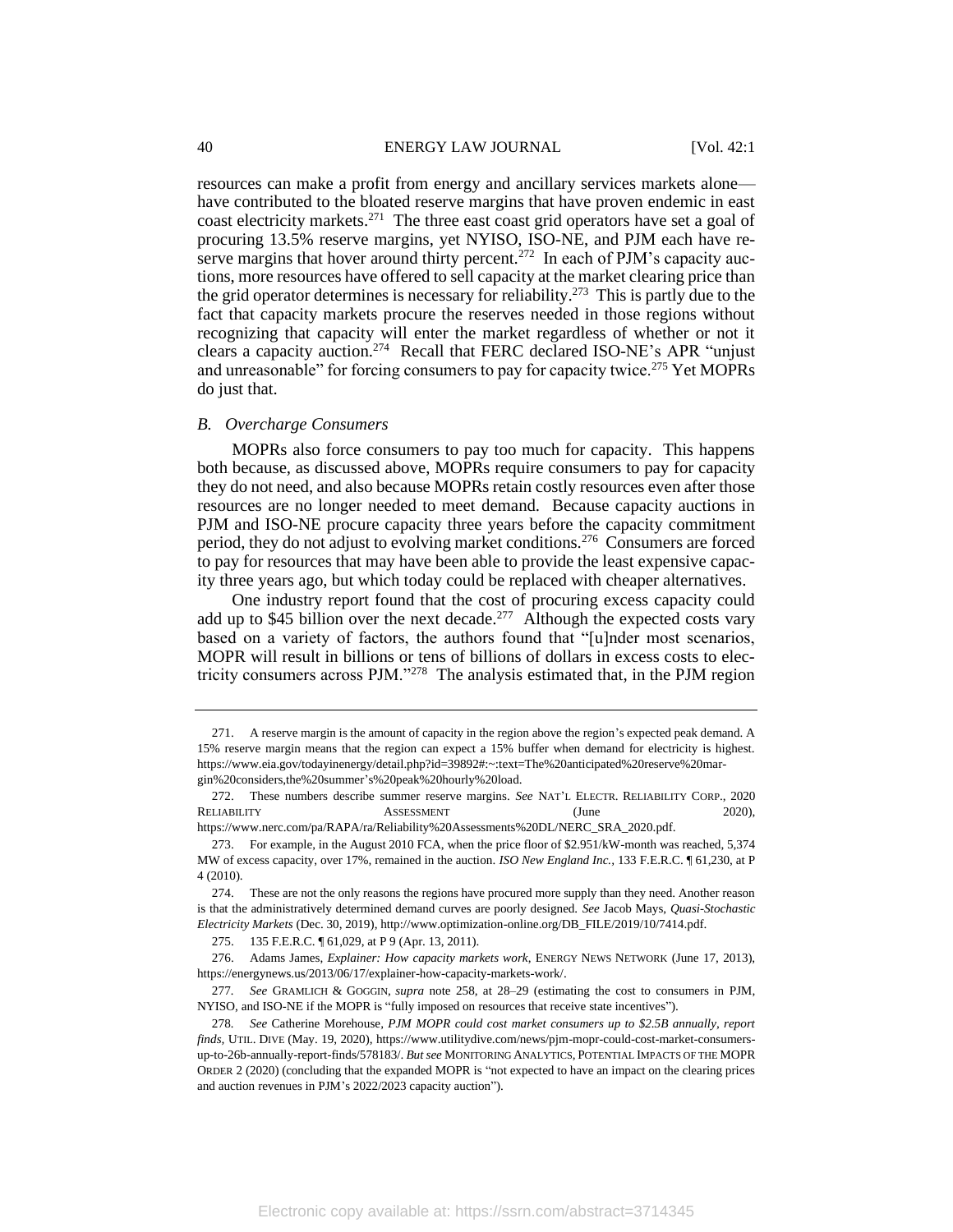alone, these costs range from nearly \$10 billion<sup>279</sup> to \$24 billion<sup>280</sup> over the next nine years, depending on the default bid level that regulators select.

Two related problems are that MOPRs fail to reward marginal efficiencies, and that they do not permit resources to submit below-cost bids even when the supplier has a legitimate reason to do so. In ordinary markets, resources compete to reduce their own costs, secure favorable financing arrangements, hire cheap labor, and make accurate predictions about future market prices. A firm that does any of these things more efficiently than its rivals should be able to capture market share, reduce prices, and pass those savings onto consumers. But by design, MOPRs subject all resources to the same offer floor. As a result, capacity markets do not reward firms that offer superior services or prices than other generators in their same asset class.<sup>281</sup>

And cost differences among generators of the same type can be significant. Some municipal electric cooperatives enjoy tax-exempt status, for example, and are therefore able to secure more favorable financing than private, investor-owned utilities.<sup>282</sup> These entities can often construct new generation less expensively than other firms, yet they are not permitted to reflect those savings in their capacity bids.<sup>283</sup> Disputes about the appropriate offer floor for offshore wind is expected to prevent thousands of megawatts of offshore wind from clearing the ISO-NE and PJM capacity markets despite the fact that these generators would support the region's capacity needs and are expected to be built even if they do not clear the capacity auction.<sup>284</sup>

A related problem is that MOPRs do not allow firms to submit below-cost bids even when they have a legitimate reason to do so. Many resources are willing to sell a product at a loss, especially when they first enter a market, because they believe that their profits will increase alongside their market share. This can happen either because their product enjoys economies of scale, or because production costs will decline as their market share increases.<sup>285</sup>

MOPRs' failure to accommodate legitimate below-cost bidding strategies is especially harmful to emerging resources. In 2019, a storage facility sought to enter the NYISO market but was unable to do so because the market monitor found

<sup>279.</sup> ROB GRAMLICH & MICHAEL GOGGIN, A MOVING TARGET: AN UPDATE ON THE CONSUMER IMPACTS OF FERC INTERFERENCE WITH STATE POLICIES IN THE PJM REGION, GRID STRATEGIES 3 (2020) (based on the lower default bid level for existing nuclear resources included in PJM's March 2020 compliance filing).

<sup>280</sup>*. Id.* at 7–8 (based on the higher default bid level for existing nuclear resources in PJM's October 2018 filing).

<sup>281.</sup> Because firms can compete on these dimensions in energy markets, east coast electricity still leaves some room for competition among generators of the same type.

<sup>282</sup>*. See* Statement of Patrick E. McCullar on Behalf of the Delaware Municipal Electric Corporation and the American Public Power Association, Nos. ER11-2875-001-022, No. EL11-20-001, at 3 (2011).

<sup>283</sup>*. See id*.

<sup>284</sup>*. See* Heather Richards & Arianna Skibell, *FERC Order Could Bar Offshore Wind from U.S. Power Market*, E&E NEWS (May 13, 2020), https://www.eenews.net/stories/1063120381.

<sup>285</sup>*. See, e.g.*, Keith Head, *Infant Industry Protection in the Steel Rail Industry*, 37 J. INT'L ECON. 141, 141– 45 (1994) (describing effect of the steel rail duty on the domestic steel rail industry). State governments may do so as well. New York, for example, has provided significant grants and tax credits to spur semiconductor manufacturing in the state. *See*, COMMITTEE ON COMPETING IN THE 21ST CENTURY: BEST PRACTICES IN STATE AND REGIONAL INNOVATION INITIATIVES, NAT'L RES. COUNCIL OF THE NAT'L ACAD. 156–61 (Charles W. Wessner, ed., 2013).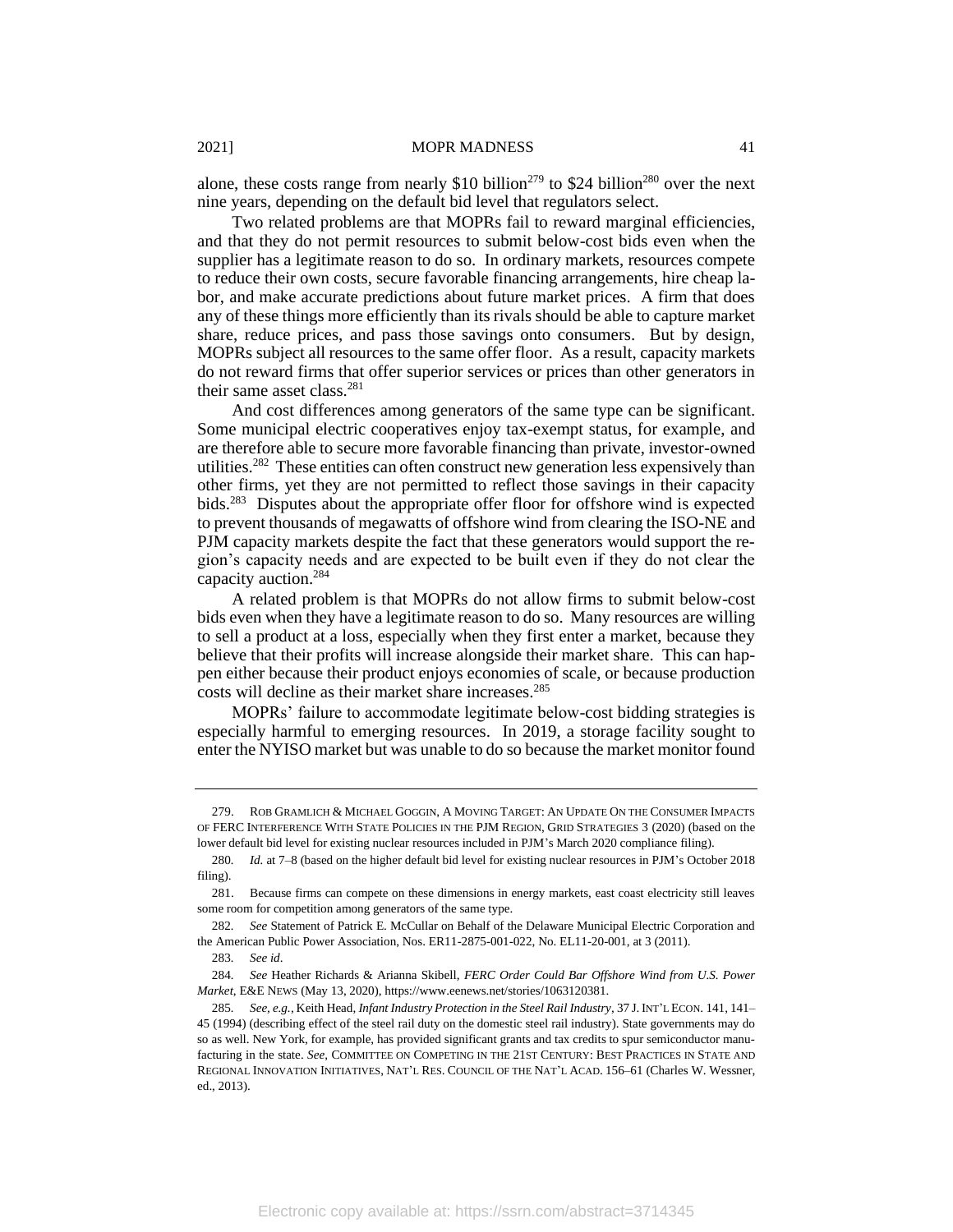that the resource's net CONE was above the market clearing price.<sup>286</sup> The resource appealed the market monitor's decision, challenging both the market monitor's calculations, and also arguing that it should be given some discretion to submit below-cost bids because it expected its costs to decline as it gained experience producing lithium-ion batteries.<sup>287</sup> Both the market monitor and FERC disagreed, stating that a generic estimate of the unit's costs that was based on publicly available data—not the resource-specific data provided by the generator—disproved the firm's argument and established that the resource should not enter the PJM market.<sup>288</sup> In another example, discussed in the next Part, FERC found that a NYPA resource should be subject to the MOPR because its *actual* capital costs were lower than the hypothetical, non-subsidized borrowing costs that formed the basis of CONE calculations in the region.<sup>289</sup>

#### *C. Favors Incumbents*

MOPRs require that east coast grid operators set one price floor for new resources and another for incumbents. In PJM, for example, resources that have previously cleared the capacity auction are subject to a low price floor (known as the "avoidable cost rate," or ACR), and resources that offer to sell capacity at that price are likely to clear.<sup>290</sup> Resources that seek to enter the market, by contrast, cannot bid below their net CONE.<sup>291</sup> In theory, both the ACR and net CONE are designed to measure the revenue a resource needs to earn from a capacity market in order to cover its costs.<sup>292</sup> Yet the ACR is calculated based on the lowest threshold necessary to remain in the market and counts only operating costs—not capital costs or maintenance expenses.<sup>293</sup> Net CONE, by contrast, includes operating costs, capital costs, maintenance costs, and fixed costs.<sup>294</sup> It is understandable that ACR excludes fixed costs. After all, incumbents have already completed construction.<sup>295</sup> But there is no reason to include capital and maintenance costs, which apply equally to new and existing resources, in one calculation and not the other.

<sup>286</sup>*. See ISO New England Inc.,* 170 F.E.R.C. ¶ 61,132 (2020).

<sup>287</sup>*. Id*. at PP 31-34.

<sup>288</sup>*. Id.* at PP 44-45, 53.

<sup>289</sup>*. See Astoria Generating Company L.P. v. New York Independent System Operator, In*c., 140 F.E.R.C. ¶ 61,189 (2012). Also concerning, is that FERC delayed issuing the rehearing of its ruling for three years before reversing course.

<sup>290</sup>*. See Calpine Corp. v. PJM Interconnection, L.L.C.*, 169 F.E.R.C. ¶ 61,239, at P 138 (2019). The ACR reflects the annual operating expenses of those resources. *See* Joseph Browning & Ray Pasteris, *RPM Avoidable Cost Rate Development*, MONITORING ANALYTICS, (Nov. 8, 2006), http://www.monitoringanalytics.com/reports/Presentations/2006/20061108-rpm-workshop-avoidable-cost-rate-dev.pdf.

<sup>291.</sup> 169 F.E.R.C. ¶ 61,239, at P 138 (2019).

<sup>292</sup>*. See* Adam Keech, *Capacity Market Minimum Offer Price Rule Order*, PJM (Jan. 8, 2020), https://www.pjm.com/-/media/committees-groups/committees/mic/2020/20200108/20200108-item-04a-ferc-order-on-mopr.ashx.

<sup>293</sup>*. Id*. at 7.

<sup>294.</sup> THE BRATTLE GRP., PJM COST OF NEW ENTRY: COMBUSTION TURBINES AND COMBINED-CYCLE PLANTS WITH JUNE 1, 2022 ONLINE DATE 1 (2018), https://www.pjm.com/~/media/committees-groups/committees/mic/20180425-special/20180425-pjm-2018-cost-of-new-entry-study.ashx.

<sup>295</sup>*. Id. Even* that argument is speculative, as resource depreciation schedules generally extend beyond the first capacity commitment period.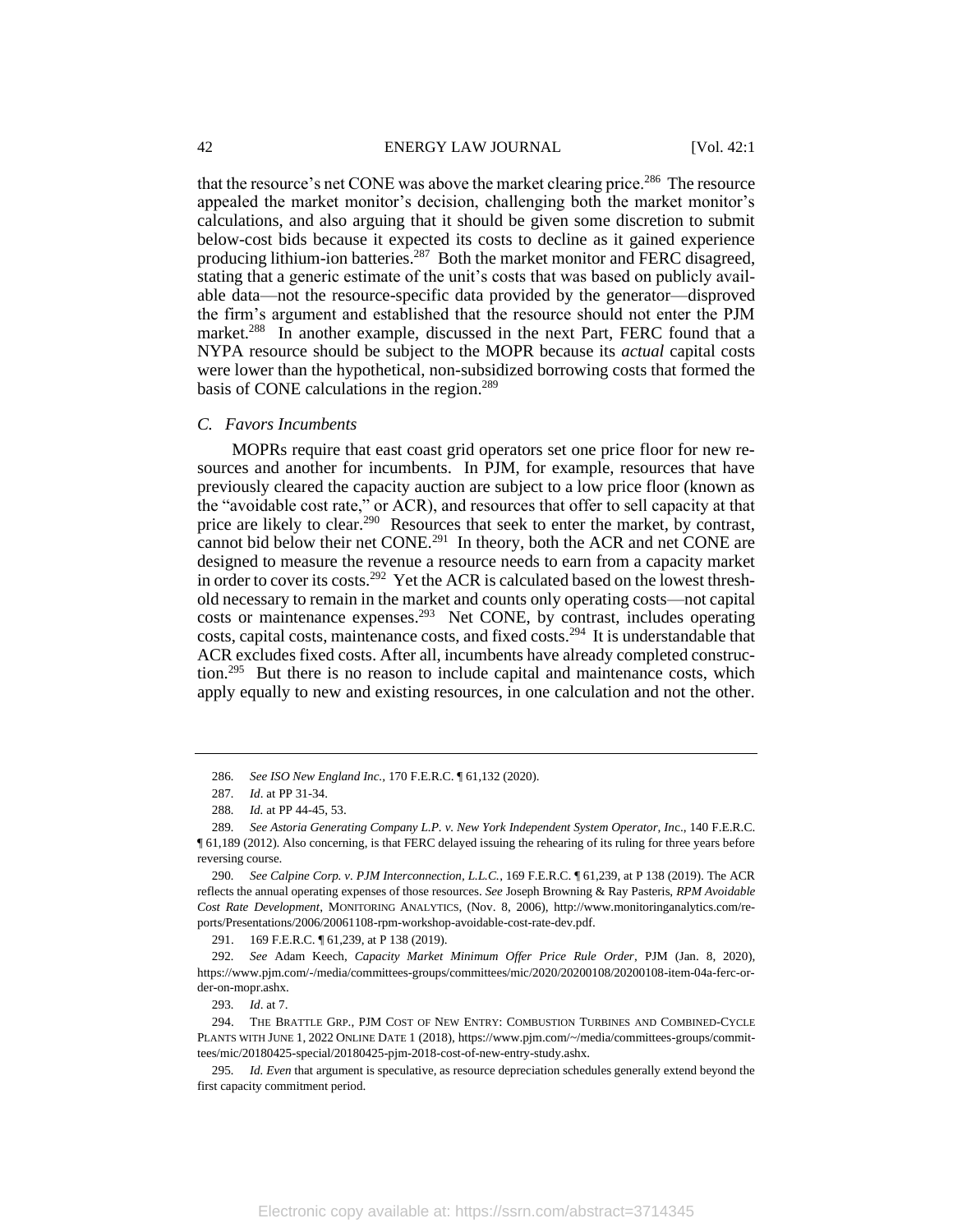Nor does it make sense to defer to the "lower threshold" of expected costs when assessing incumbent bids while applying a more exacting standard to new offers.

This unequal treatment creates "a noncompetitive bias in favor of existing resources and against new resources of all types, including new renewables and new gas fired combined cycles."<sup>296</sup> It also means that existing resources are likely to remain in the market even if it is more expensive to operate those resources than it is to replace them.

# *D. Increase Seller Market Power*

MOPRs also entrench *supplier* market power.<sup>297</sup> Electricity markets are already characterized by a high degree of seller concentration, and market monitors have routinely found that supplier market power is endemic in wholesale markets<sup>298</sup> Even though RTOs and market monitors have adopted a number of rules to ensure the competitiveness of market outcomes,<sup>299</sup> capacity markets have remained vulnerable to the exercise of market power.<sup>300</sup>

MOPRs exacerbate seller market power both (1) by reducing the number of resources that submit competitive bids, and (2) by changing the opportunity cost of withholding capacity. New entry increases competition. Because MOPRs create barriers to new entry, they hamstring investment that would weaken incumbent suppliers' market power.<sup>301</sup> That, in turn, contributes to ongoing concentration of supplier market power.<sup>302</sup>

In addition, by increasing the price of capacity, MOPRs create a windfall for generators that are able to extract monopoly rents by withholding supply. By artificially increasing the price of capacity, FERC has increased the money available to suppliers that exercise market power. The existence of the MOPR means that suppliers can increase their bids "secure in the knowledge that they will still out-

<sup>296.</sup> 169 F.E.R.C. ¶ 61,239, at P 49 (quoting Reply Brief of the Internal Market Monitor for PJM, Nos. EL16-49-000, ER18-1314-000, -001, EL18-178-000 (Nov. 6, 2018) at 4).

<sup>297</sup>*. See 2011 Quarterly State of the Market Report for PJM*: *January through March*, MONITORING ANALYTICS 134, https://www.monitoringanalytics.com (finding "serious market structure issues, measured by the three pivotal supplier test results, by market shares and by Herfindahl-Hirschman Index (HHI), but no exercise of market power in the PJM Capacity").

<sup>298</sup>*. See id*.

<sup>299</sup>*. See PJM Interconnection, L.L.C.,* 154 F.E.R.C. ¶ 61,151, at PP 3–5 (describing PJM's seller-side market power mitigation rules).

<sup>300</sup>*. See* Reply Comments of the Inst. for Policy Integrity at N.Y Univ. Sch. of Law, Calpine Corporation v. PJM Interconnection, LLC, Docket Nos. EL16-49-000, EL18-178-000 at 14 [hereinafter Institute for Policy Integrity Comments]. MONITORING ANALYTICS, 2018 STATE OF THE MARKET REPORT FOR PJM 251 (2019). In PJM, for example, the Market Monitoring Unit found that the outcome of the 2021/2022 RPM Base Residual Auction "was not competitive as a result of participant behavior which was not competitive, specifically offers which exceeded the competitive level." *Calpine Corporation v. PJM Interconnection, L.L.C., supra* note 6, at P 56.

<sup>301.</sup> Institute for Policy Integrity Comments, *supra note* 300, at 15. According to the Institute for Policy Integrity, such price decreases would only counteract, not completely nullify, increases caused by supplier-side market power.

<sup>302</sup>*. Id.*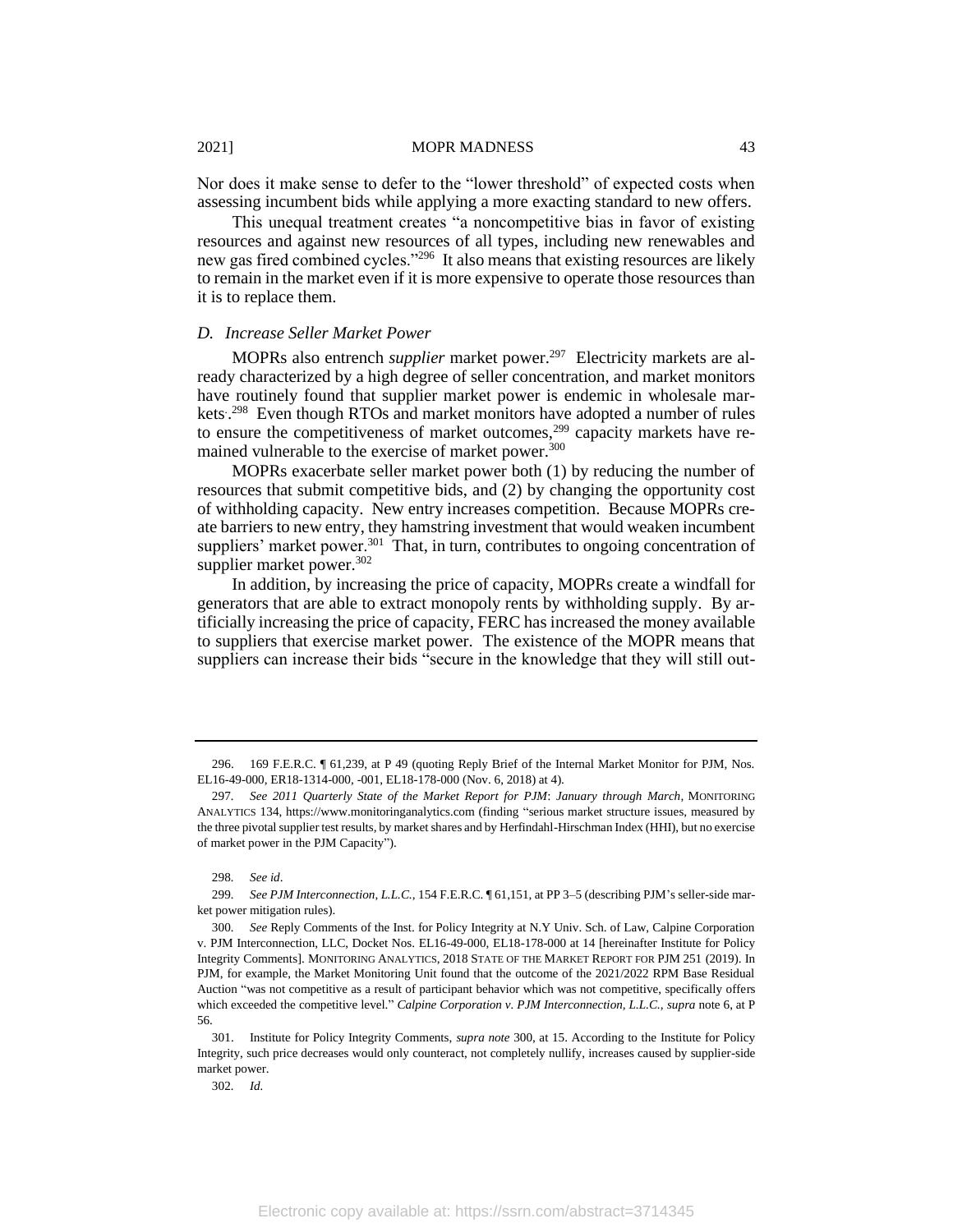bid the mitigated offers."<sup>303</sup> If sellers are artificially inflating the price of capacity, then the entry of additional suppliers would drive down electricity prices counteract the price increases caused by supplier-side market power.<sup>304</sup> Eliminating the MOPR would therefore reduce sellers' incentives to manipulate capacity markets and mitigate the harms associated with seller market power abuse.<sup>305</sup>

### *E. Thwart Decarbonization Policies*

MOPRs harm renewables for three reasons. First, resources that seek to enter the market are generally less carbon-intensive than resources that already participate in electricity markets.<sup>306</sup> In providing a windfall to incumbents, MOPRs give carbon emitting resources a competitive advantage that is unavailable to the resources that seek to displace them.

Second, MOPRs prevent clean electricity providers from receiving revenues from capacity markets. Eleven of the fourteen states that participate in PJM have passed renewable portfolios standards.<sup>307</sup> New York, the only state that participates in NYISO, recently passed one of the country's most ambitious clean energy laws.<sup>308</sup> All six states that participate in ISO-NE have passed renewable energy standards.<sup>309</sup> As discussed in Part I, today capacity markets account for around thirty percent of generator revenues in PJM, ISO-NE, and NYISO.<sup>310</sup> MOPRs often exclude state-subsidized resources from capacity markets. In this way, MOPRs counteract, at least to some extent, the revenues clean sources of electricity receive as subsidies for their low-carbon attributes.

<sup>303.</sup> FERC, COMMISSIONER RICHARD GLICK DISSENT REGARDING FERC DIRECTING PJM TO EXPAND MINIMUM OFFER PRICE RULE, https://www.ferc.gov/news-events/news/commissioner-richard-glick-dissent-regarding-ferc-directing-pjm-expand-minimum#.

<sup>304.</sup> Institute for Policy Integrity Comments, *supra note* 300, at 15. According to the Institute for Policy Integrity, such price decreases would only counteract, not completely nullify, increases caused by supplier-side market power.

<sup>305</sup>*. Id.*

<sup>306.</sup> Today, the least cost resources are gas, solar, and wind. The entry of these resources tends to support decarbonization efforts because they displace coal and relatively higher-carbon emitting gas plants. This is not always the case, however, as some storage resources support coal-fired power plants by allowing coal to generate electricity at night, when prices are low, but sell it during the day, when wholesale prices rise. *See* Sonia Aggarwal, et al., *Wholesale Electricity Market Design for Rapid Decarbonization*, ENERGY INNOVATION POLICY & TECH. LLC (June 2019).

<sup>307.</sup> Emma Nix, *State Energy Policy Scan*, PJM (July 26, 2019), https://www.pjm.com/-/media/committees-groups/task-forces/cpstf/20190726/20190726-item-06a-energy-and-environmental-policy.ashx.

<sup>308</sup>*. See* NYSERDA, NEW YORK STATE ANNOUNCES PASSAGE OF ACCELERATED RENEWABLE ENERGY GROWTH AND COMMUNITY BENEFIT ACT AS PART OF 2020-2021, https://www.nyserda.ny.gov/About/Newsroom/2020-Announcements/2020-04-03-NEW-York-State-Announces-Passage-Of-Accelerated-Renewable-

Energy-Growth-And-Community-Benefit-Act-As-Part-Of-2020-2021-Enacted-State-Budget. FERC recently also rejected as unduly discriminatory NYISO's attempt to accommodate New York's clean energy goals by evaluating Public Policy Resources (energy storage, solar, wind, or other zero-emitting resources) ahead of non-Public Policy Resources when conducting the "Part A" mitigation exemption test. *See* 172 F.E.R.C. ¶ 61,206 at PP 8, 29 (Sept. 4, 2020).

<sup>309.</sup> ISO NEW ENGLAND, RESOURCE MIX (Jan. 20, 2020), https://www.iso-ne.com/about/key-stats/resource-mix/.

<sup>310.</sup> MONITORING ANALYTICS, 2019 PJM STATE OF THE MARKET REPORT 16 (2019), https://www.monitoringanalytics.com/reports/PJM\_State\_of\_the\_Market/2019/2019-som-pjm-volume1.pdf; ISO NEW ENGLAND, 2019 ANNUAL MARKETS REPORT 4 (2019), https://www.iso-ne.com/static-assets/documents/2020/05/2019-annual-markets-report.pdf.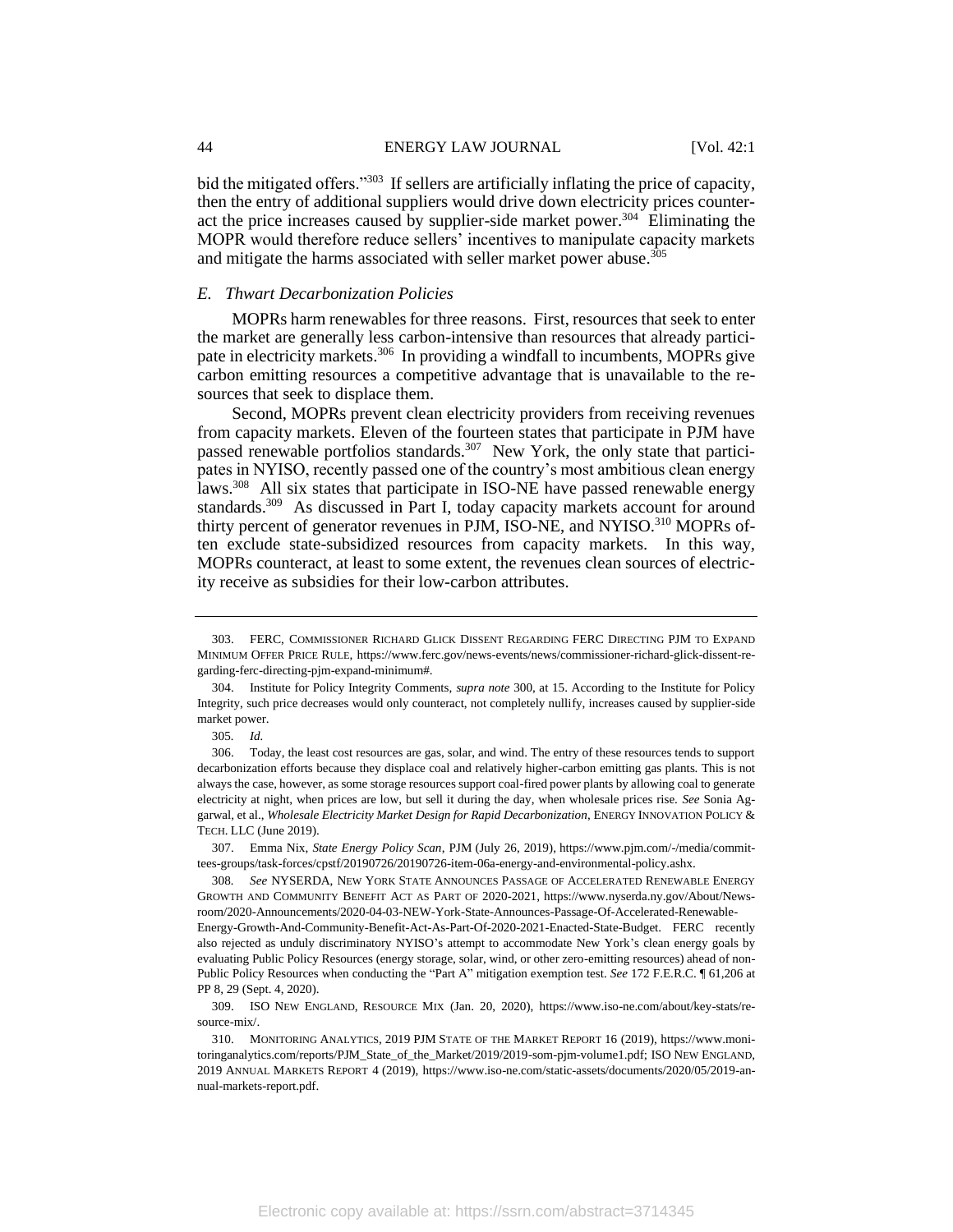Third, MOPRs give resources that clear the *capacity* market an advantage in *energy* markets. Generators must receive enough revenue to cover their costs. A generator that receives a large capacity payment need not receive as much revenue from energy markets. Granted, generators will not offer to sell electricity in energy markets at a price that is lower than its marginal costs, because doing so would commit it to operating even when it would lose money doing so. But absent significant capacity market payments, generators that operate on the margin may not be able to remain in the market because the profits they receive from energy markets are insufficient to cover their fixed and capital costs. In increasing capacity revenues for fossil fuel generators, capacity markets retain resources that would otherwise retire and likely be replaced by cleaner resources.

#### *F. Administrative Pricing All Over Again*

It should by now be clear that MOPRs recreate many of the inefficiencies that are associated with administrative pricing. In restructured electricity markets, investors, at least in theory, receive a return on their investment only if they offer lower-cost services than their competitors. This creates an incentive to reduce costs and develop superior products. But by selecting which resources enter and exit the market, MOPRs resemble the system of utility rate regulation—and its accompanying inefficiencies—despite the fact that this system was supposed to have been rejected when policymakers restructured electricity markets in the 1990s and 2000s. The irony, of course, is that in attempting to promote an ideally competitive market free from outside payments, FERC has imposed an intrusive form of administrative pricing. <sup>311</sup>

And there is one other way that MOPRs recreate the inefficiencies that are generally associated with cost-of-service rate regulation. Cost-of-service rate regulation is circular. The value of an asset depends on the firm's expected future cash flows, yet expected future cash flows are based on a regulator's assessment of the asset's value.<sup>312</sup> MOPRs recreate this circularity in some respects. Regulators calculate price floors by looking at the cost of capital, labor, and land. These price floors determine which resources can sell capacity at their preferred price. The administratively-set demand curve, in turn, determines how much revenue generators earn from capacity markets. A generator's cost of capital, however, will depend in large part on a generator's expected revenue. The result is that at least one of the inputs that goes into calculating net CONE is itself partly determined by the administrative decision about how to calculate net CONE for that resource.

<sup>311.</sup> This is especially ironic in light of a recent PURPA rule, Order No. 872, where FERC endorsed a competitive bidding process to discover avoided capacity costs precisely because it found that administrativelydetermined avoided cost rates could result in utilities being required to purchase more capacity than necessary. *See* 172 F.E.R.C. ¶ 61,041, at PP 411, 416, 420–24 (2020).

<sup>312</sup>*. See, e.g.,* Missouri ex rel. Southwestern Bell Tel. Co. v. Public Serv. Comm'n, 262 U.S. 276, 292 (1929) (Brandeis, J., concurring); Helmsley v. Borough of Fort Lee, 78 N.J. 200, 213-14, 394 A.2d 65, 71 (1978).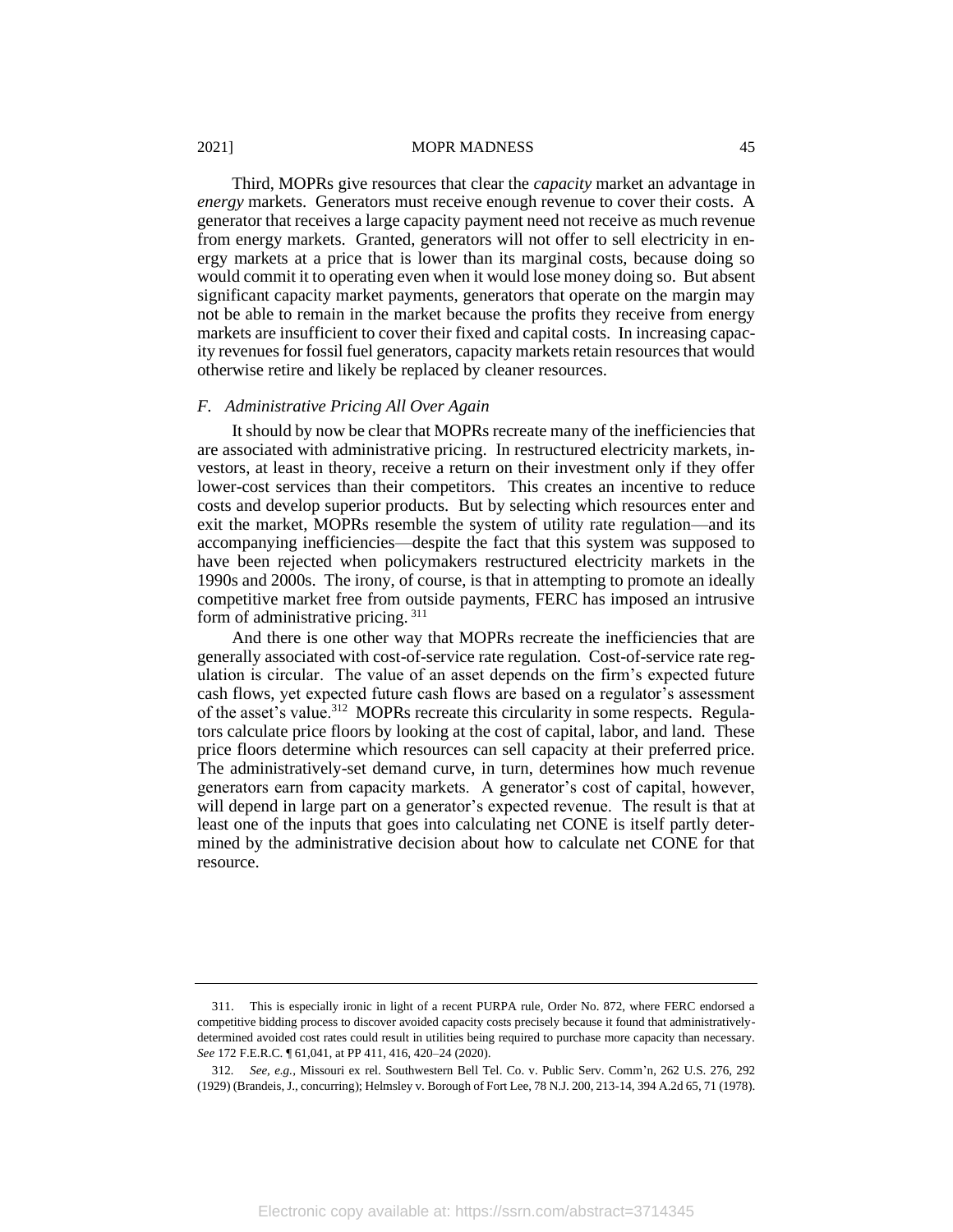#### V. RESOURCE-SPECIFIC EXEMPTIONS

FERC has at times acknowledged that price mitigation rules resemble administrative pricing,<sup>313</sup> and it has countered that MOPRs do not disfavor new entry because the existence of the resource-specific exemption allows resources to avoid mitigation where their costs are below CONE. The purpose of the resource-specific review, according to FERC, is to "operate[] as a safety valve that helps to avoid over-mitigation of resources that demonstrate that their offers are economic based on a rational estimate of their expected costs and revenues without reliance on out-of-market financial support through State Subsidies."<sup>314</sup> The Commission has explained that "[t]rigger prices form a screen: offers at or above the trigger price are accepted into the FCA with no further review; offers below the trigger price may nevertheless be accepted into the FCA if they are justified with the IMM during the unit-specific review process."<sup>315</sup> Thus, FERC has argued that MOPRs do not unfairly discriminate against new resources because generators can use the resource specific exemption to determine their own costs.

But the resource-specific review process does not appear to allow resources to enter capacity markets on their own terms. Only a small amount of capacity that has entered capacity markets has taken advantage of the resource-specific exemptions. Despite FERC's insistence that resource-specific exemptions permit resources to compete on a level playing field, the resource specific exemption does not offer a viable alternative to mitigation even for resources that can submit competitive bids.

#### *A. The Unit-Specific Exemption*

In PJM, a resource seeking to qualify for the resource-specific exemption must submit a request to do so, along with "documentation to support the fixed development, construction, operation, and maintenance costs of the planned generation resource, as well as estimates of offsetting net revenues."<sup>316</sup> The Market Monitoring Unit (MMU) determines whether the offer is acceptable.<sup>317</sup> PJM then performs its own review, and may calculate an acceptable offer based on the data and documentation provided by the resource.<sup>318</sup> Finally, the seller must notify both the MMU and PJM of the minimum offer to which it agrees at least sixty days before the auction opens.<sup>319</sup>

ISO-NE has developed a similar process. The market monitor reviews offers that are below the Offer Review Trigger Price for that asset class.<sup>320</sup> Resources can submit documentation that, in theory, should allow the Internal Market

<sup>313</sup>*. Id*.

<sup>314.</sup> 169 F.E.R.C. ¶ 61,239, at P 16. *See also* 135 F.E.R.C. ¶ 61,022, at P 102 ("In response to those who argue that the impact screen should be retained as a check on "over-mitigation," we note that, as discussed later, a new resource whose actual competitive costs are below the offer floor will not be mitigated, as such a resource can verify its actual competitive costs with the IMM.").

<sup>315.</sup> 142 F.E.R.C. ¶ 61,107, at P 38 (2011).

<sup>316.</sup> PJM OATT Attachment DD § 5.14(h)(5)(i)-(ii).

<sup>317</sup>*. Id.* at § 5.14(h)(5)(iv). The MMU must do this at least 90 days prior to the offer period for the auction. *See id.*

<sup>318</sup>*. Id.*

<sup>319</sup>*. Id.*

<sup>320.</sup> ISO-NE, Market Rule 1, § III.A.21.2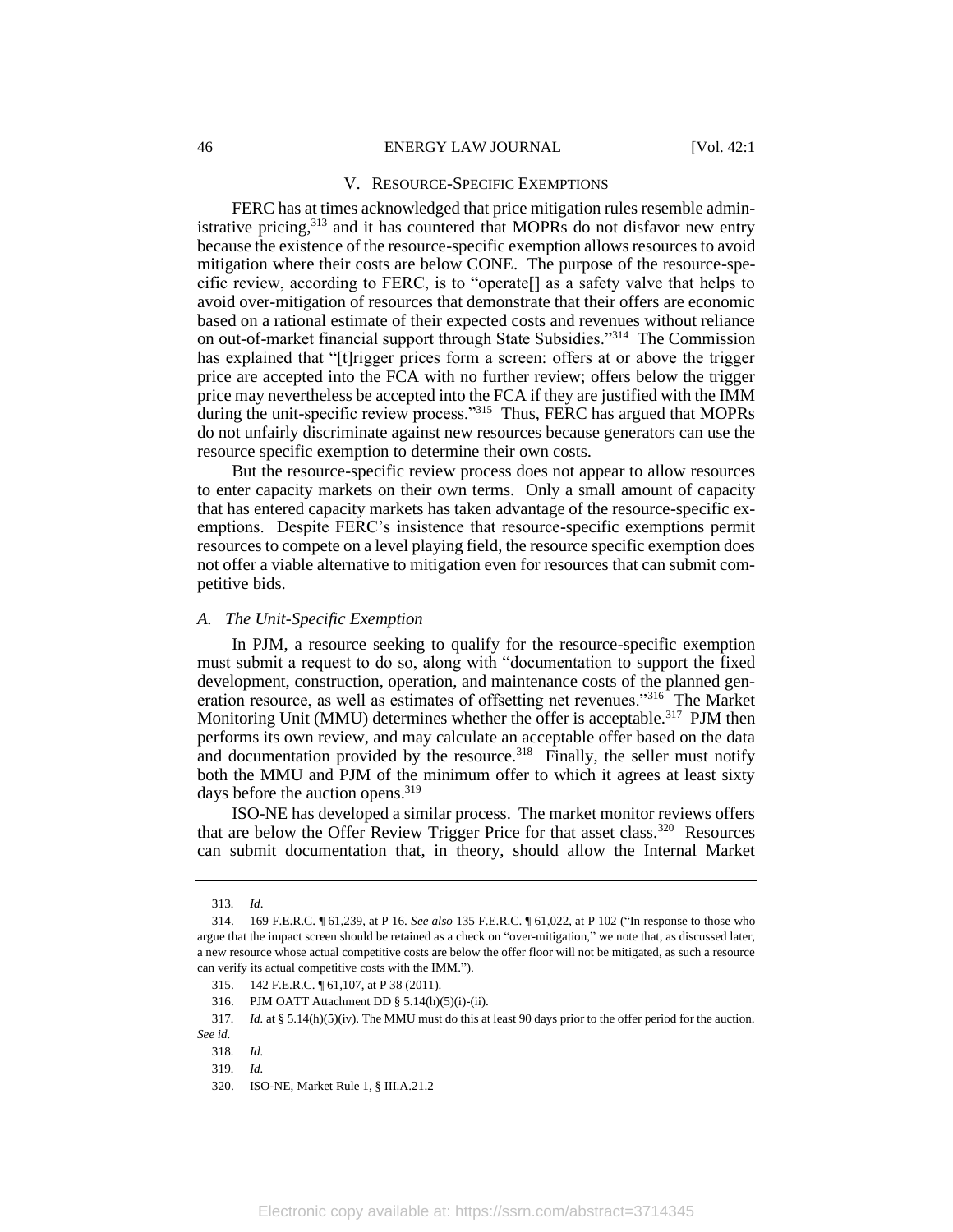Monitor to determine whether an offer is consistent with the resource's costs. This calculation excludes out-of-market revenues.<sup>321</sup> If the Internal Market Monitor determines that the requested offer price is consistent with its own estimate, the resource may submit a bid at the requested price.<sup>322</sup> The Internal Market Monitor may also calculate its own New Resource Offer Floor Price that differs both from the ORTP and the resource's requested price.<sup>323</sup>

NYISO takes a different approach. It compares unit-specific net CONE to the three-year ICAP forecast to determine whether a unit is exempt from mitigation under its "Part B" mitigation exemption test.<sup>324</sup> If the unit-specific net CONE is lower than the three-year ICAP forecast, the unit is exempt from mitigation.<sup>325</sup>

#### *B. The Unit-Specific Exemption Has Been Used Rarely*

One reason to be skeptical about the unit-specific resource exemption is that only a small amount of capacity has entered the PJM and ISO-NE capacity auctions through these processes.<sup>326</sup> In the 2021/2022 auction, which took place in 2018, PJM granted 4,344.0 MW of the 7,276 ICAP MW of unit-specific exception requests,<sup>327</sup> which is just over 2% of the 192,449.2 capacity that the market monitor found eligible to participate in the auction. In the 2020/2021 BRA, which took place in 2017, no resource requested a unit-specific exception.<sup>328</sup> In the five most recent ISO-NE capacity auctions, the Internal Market Monitor reviewed 460 new supply offers totaling approximately  $16,400$  MW of qualified capacity.<sup>329</sup> The Internal Market Monitor mitigated approximately 56% of the offers it reviewed, or about 64% of new capacity, resulting in an average increase in offer price of \$3.23/kW-month.<sup>330</sup> For reference, that increase amounts to an additional \$3,876,000 per year for a relatively small, 100 MW generator.<sup>331</sup> As in PJM, unitspecific exception requests represent a small portion of total capacity: the 16,400 MW that asked for a different price floor is less than one percent of the 200,000 MW that qualified to participate in the auctions.<sup>332</sup>

326. This fact is not dispositive. It could also indicate that the net CONE calculation is highly precise, and that resources do not take advantage of the unit-specific resource exemption because the net CONE reflects their actual costs. The next subpart suggests this alternative explanation is unconvincing.

327. MONITORING ANALYTICS, 2019 PJM STATE OF THE MARKET REPORT 280, 282 (2019). Monitoring Analytics' report does not state whether the requests granted resulted in offers at the price originally requested by the resource or whether the offers were mitigated upward.

328*. Id.*

329. ISO-NE, 2019 ANNUAL MARKETS REPORT 184. Over 1 million MW of capacity cleared the five most recent capacity auctions. *Id.* at 13.

330*. Id.* at 185. The price increased from an average submitted price of \$2.90/kW-month to the IMMdetermined price of \$6.13/kW-month. *Id.* Some mitigated resources were also able to elect the then-existing Renewable Technology Resource exemption from ISO-NE's MOPR. *Id.*

331. (\$3.23\*100,000\*12). One MW is 1,000 KW.

332*. See* ISO-NE, FORWARD CAPACITY AUCTION TOTALS FLOW DIAGRAM, https://www.isone.com/static-assets/documents/2018/05/fca-flow-diagram.pdf.

<sup>321</sup>*. Id.* § III.A.21(b).

<sup>322</sup>*. Id.* § III.A.21(b)(v).

<sup>323</sup>*. Id.* § III.A.21(b)(vi).

<sup>324</sup>*. See* NYISO, Services Tariff, § 23.4.5.7.2.

<sup>325</sup>*. Id.*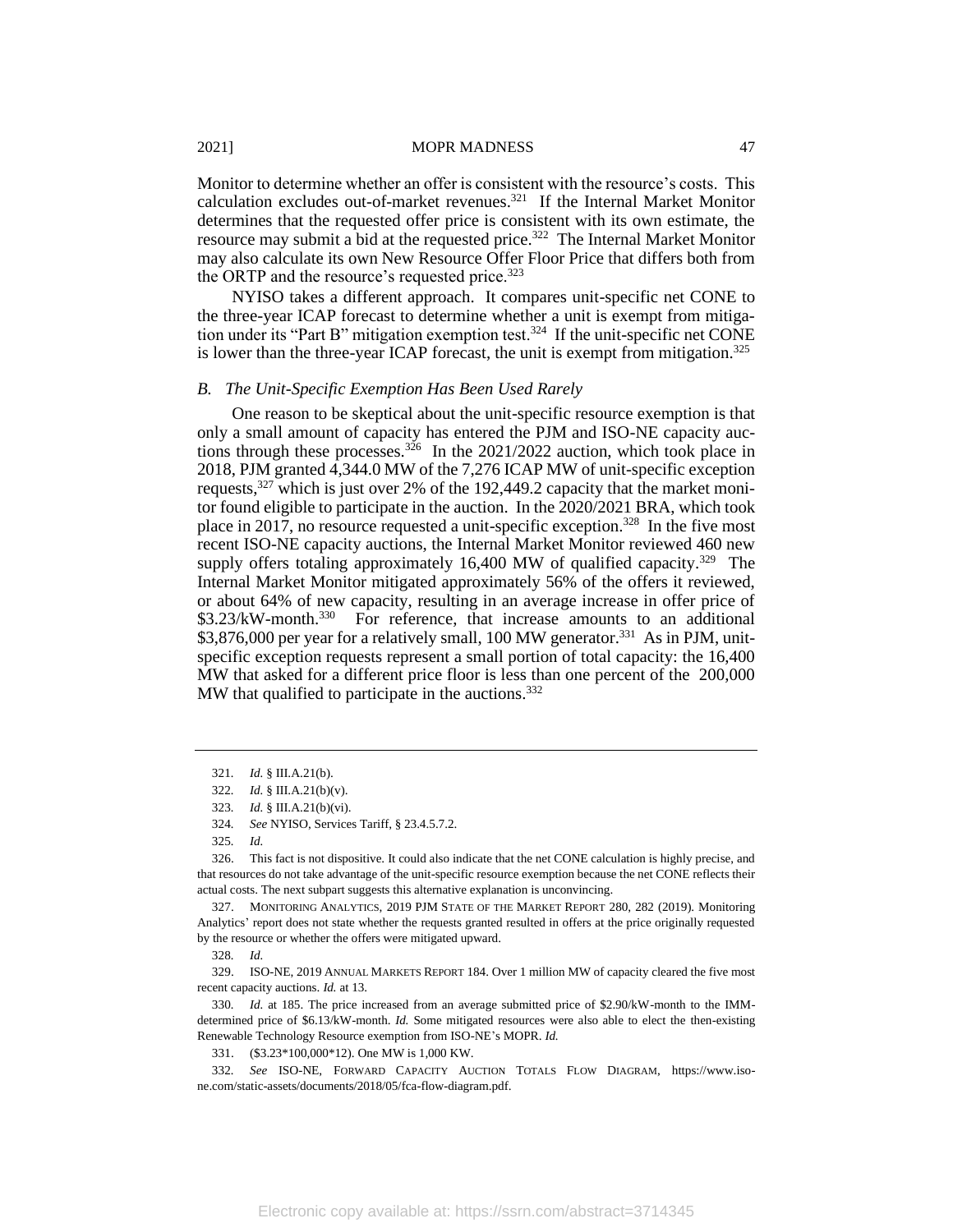### *C. The Unit-Specific Exemption Has Entrenched Administrative Pricing*

The resource-specific exception bears many of the hallmarks of administrative pricing. Publicly available data about the application process, though rare, indicates that the price floor that applies to resources that attempt to use the exemption ultimately reflects the market monitor's assessment of the resource's costs and not the resource's assessment of its own costs.

# 1. DEMEC

Take, for example, Delaware Municipal Electric Corporation's (DEMEC), which attempted to enter the PJM 2014 base residual auction. PJM's MOPR required DEMEC to submit evidence showing why it should be allowed to offer to sell capacity at less than ninety percent net CONE.<sup>333</sup> PJM calculated that the CONE for this type of resource was \$247.52/MW-day. DEMEC's analysis showed that its costs were only "a small fraction" of that figure (approximately forty percent net CONE).<sup>334</sup>

The IMM disagreed. It said that it was "opposed to almost every point" in DEMEC's initial calculation of its cost.<sup>335</sup> In particular, the IMM challenged DEMEC's assessment of its financing costs. The IMM "felt that DEMEC's access to tax-exempt financing as a not-for-profit public power system constituted a "subsidy," even though this subsidy reflected DEMEC's "actual cost of financing."336 As a result, the IMM increased DEMEC's financing rate by 2%.<sup>337</sup> Because DEMEC felt that this upward adjustment would prevent it from clearing the auction, it appealed the IMM's decision to FERC.<sup>338</sup> Ultimately, the IMM and DEMEC settled on an offer floor that was "substantially higher" than that initially proposed by DEMEC.<sup>339</sup>

The unit-specific review process thus resulted not in an offer floor that reflected DEMEC's assessment of its own costs, but rather an administrative compromise that landed somewhere between DEMEC's cost-based calculation and the market monitor's own estimate.<sup>340</sup>

# 2. Able Grid

This problem is not limited to PJM. In 2019, a company called Able Grid sought to use lithium-ion batteries to support grid reliability in New England. Able Grid found itself caught in a battle between ISO-NE's two market monitors (ISO-

<sup>333.</sup> Statement of Patrick E. McCullar on Behalf of the Delaware Municipal Electric Corporation and the American Public Power Association, Docket Nos. ER11-2875-001, -022, No. EL11-20-001, at 3 (2011) [hereinafter McCullar Statement].

<sup>334</sup>*. Id.*

<sup>335</sup>*. Id.*

<sup>336</sup>*. Id.*

<sup>337</sup>*. Id.*

<sup>338.</sup> McCullar Statement, *supra* note 333.

<sup>339</sup>*. Id.*

<sup>340.</sup> This process resembles a phenomenon Anthony Casey and Julia Simon-Kerr identified as occurring when judges value assets. Casey and Simon Kerr find that, rather than rely on accurate valuation methods, judges often "eschew expertise and valuations grounded in research and mathematical models in favor of the middle ground." Anthony J. Casey & Julia Simon-Kerr, *A Simple Theory of Complex Valuation*, 113 MICH. L. REV. 1176, 1177 (2016).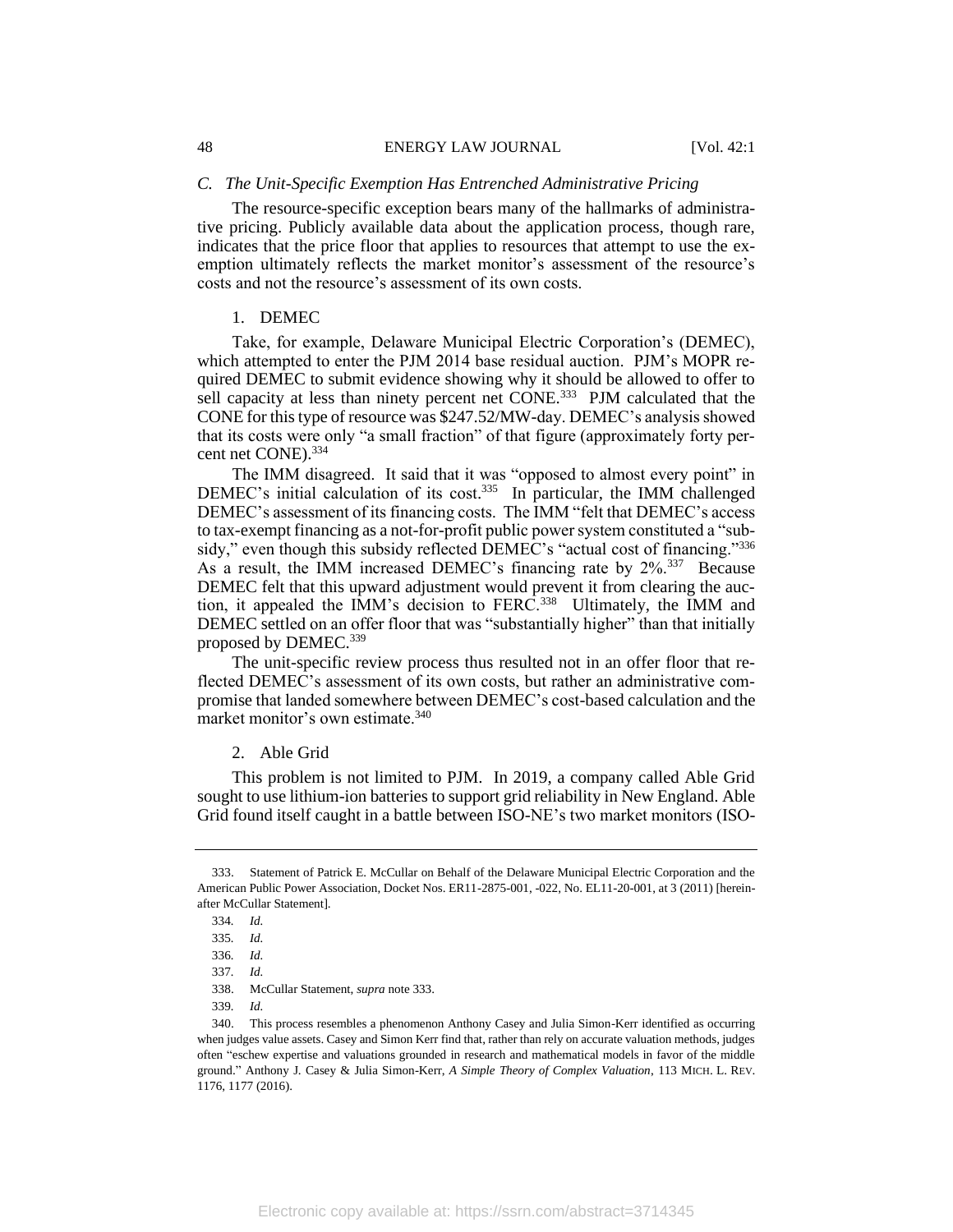NE has both an "internal" and an "external" market monitor). In its informational filing for the 2023-2024 Capacity Commitment Period, ISO-NE included details about which resources would be allowed to participate in the capacity auction and which would not.<sup>341</sup> The External Market Monitor claimed that the Internal Market Monitor over-mitigated energy storage resources, and that it did so because it relied on unreasonably low estimates of the revenue those resources would earn in energy and ancillary services.<sup>342</sup> The External Market Monitor asked FERC to direct the Internal Market Monitor to re-estimate the net revenues, and to use the External Market Monitor's methodology.<sup>343</sup> Able Grid, which had proposed two battery storage projects that were rejected under the Internal Market Monitor's methodology, intervened, claiming that although it had provided documentation to support its proposed offer floor prices, the IMM denied its submissions and instead substituted a different offer floor.<sup>344</sup> Like the External Market Monitor, Able Grid argued that the IMM relied on unreasonably low estimates about future energy market revenues.<sup>345</sup>

Able Grid also claimed that it had provided documentation that countered the IMM's analysis of its fixed and capital costs.<sup>346</sup> But according to the IMM, Able Grid's evidence was irrelevant, because the IMM instead relied on publicly available data that analyzed projects on a generic basis.<sup>347</sup> Able Grid also stated that the IMM relied on a FERC-approved cost of new entry study to calculate Able Grid's cost of capital, rather than the calculations that Able Grid provided.<sup>348</sup> In other words, disagreement about future energy and ancillary services revenues, and about whether it is more appropriate to use information that a generator submits about the costs of its project or generic estimates about the costs of constructing generators of that type, was the reason Able Grid was unable to offer to sell capacity at the price it felt was justified.

As with DEMEC, FERC rejected Abel Grid's argument, agreeing with the IMM that Able Grid had not provided sufficient support for its estimates of total investment costs, salvage value, and capital costs. FERC also found that the IMM's estimate of net revenues was reasonable.<sup>349</sup> In particular, the Commission said that it was reasonable for the IMM to rely on a generic estimate of net revenues and other publicly available data, rather than resource-specific estimates.<sup>350</sup>

350*. Id.*

<sup>341.</sup> 170 F.E.R.C. ¶ 61,132, at PP 1-10 (2020).

<sup>342</sup>*. Id.* at PP 19–24.

<sup>343</sup>*. Id.* at P 24.

<sup>344</sup>*. Id.* at P 27.

<sup>345</sup>*. Id.* at P 34.

<sup>346.</sup> 170 F.E.R.C. ¶ 61,132, at P 29.

<sup>347</sup>*. Id.* at P 31. Further, Able Grid argued that the IMM used an overly conservative measure of salvage value.

<sup>348</sup>*. Id.* at P 33. The IMM argued that it was justified in rejecting Able Grid's requested offer floor prices because the values of those prices were driven by unreasonably high estimates of net energy and ancillary services revenue. *Id.* at P 44.

<sup>349</sup>*. Id.* at PP 51, 53.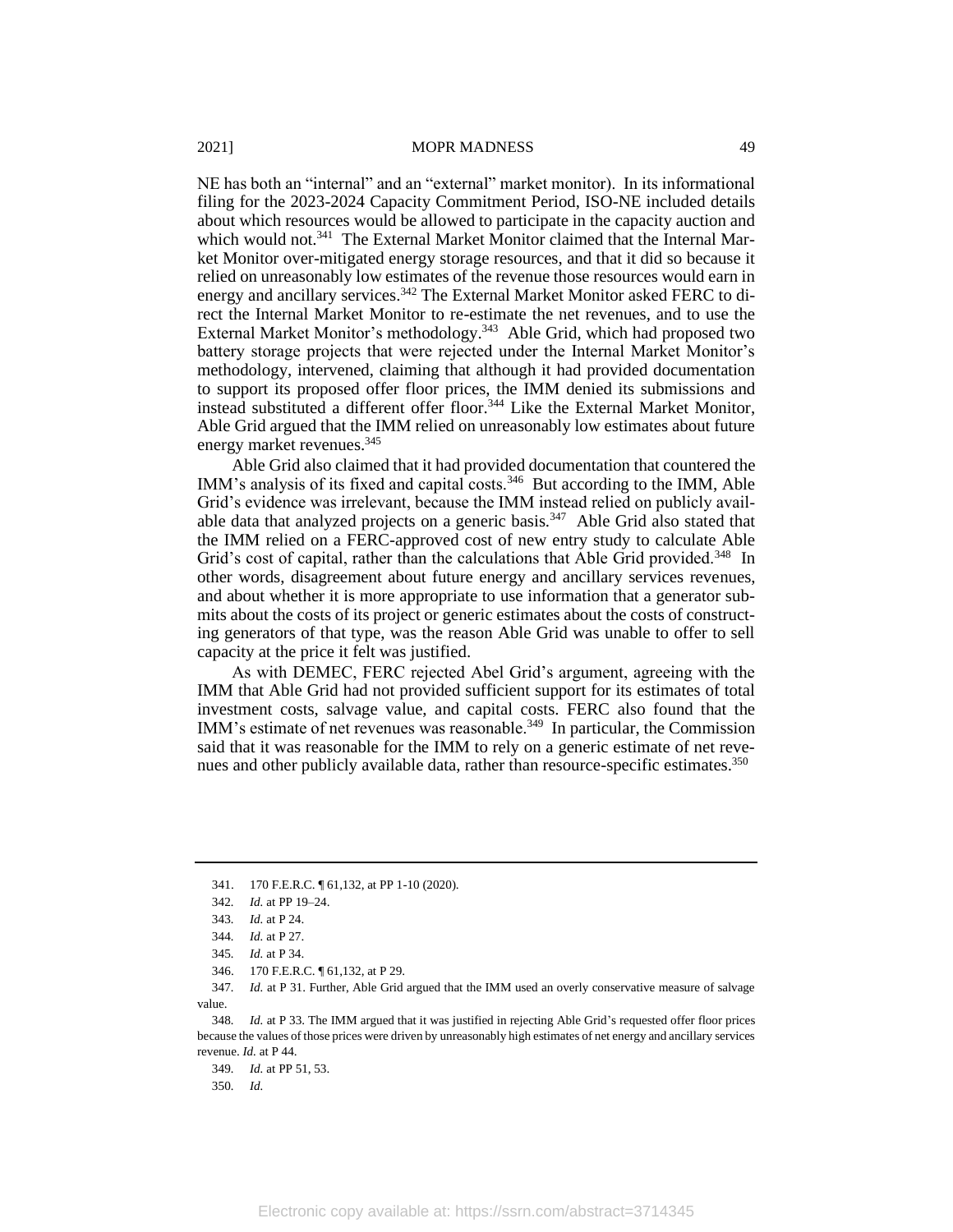#### 3. Astoria Energy II

Astoria Energy provides perhaps the most dramatic example of the extent to which the unit specific exemption is another form of administrative pricing. Astoria owned a 575 MW generating facility. In July 2011, NYISO permitted Astoria to offer into the July 2011 capacity auction without being subject to the offer floor.<sup>351</sup> At the time, a resource would not be subject to mitigation if the average capacity market prices across six capability periods was projected to be higher than the resource's net CONE.<sup>352</sup> In making the exemption determination, NYISO used Astoria II's actual cost of capital, which was based on favorable financing terms that resulted from a twenty-year power purchase agreement with the New York Power Authority (NYPA) and NYPA's good credit rating as a state-chartered entity. <sup>353</sup>

Two generators challenged this determination.<sup>354</sup> The complainants argued that the financing terms available to Astoria as the result of the power purchase agreement "were not the result of legitimate competitive advantage but rather are attributable to out-of-market payments."<sup>355</sup> They further alleged that the power purchase agreement was the result of discriminatory contracting process because it was limited only to new resources.<sup>356</sup> The generators felt that NYISO should have instead used the cost of capital figures for a proxy unit.<sup>357</sup>

FERC agreed.<sup>358</sup> It found that the use of actual cost of capital was inappropriate because the power purchase agreement was an out-of-market payment available only to Astoria II that allowed it to attract capital on more favorable terms "inconsistent with a competitive offer."<sup>359</sup> FERC also found that the power purchase agreement was discriminatory despite the fact that the request for proposals that culminated with the power purchase agreement had been open and transparent.<sup>360</sup> Citing a previous MOPR order, FERC determined that the financing costs associated with the power purchase agreement constituted an "irregular or anomalous" cost advantage "not in the ordinary course of business."<sup>361</sup> Accordingly, FERC required NYISO to ignore Astoria II's actual costs in favor of a proxy reference unit's costs.<sup>362</sup>

361. 140 F.E.R.C. ¶ 61,189, at P 135 (citing *PJM Power Providers Grp. v. PJM Interconnection, L.L.C*., 137 F.E.R.C. ¶ 61,145, at P 245 (2011)).

362*. Id.* FERC ultimately reversed course in 2015 after a lengthy administrative process, finding that the agreement was not discriminatory and thus that Astoria could be exempted based on its own cost of capital. *Astoria Generating Co. v. New York Indep. Sys. Operator, Inc*., 151 F.E.R.C. ¶ 61,044 (2015). Even so, FERC suggested that ISOs should be on the look-out for circumstances that would merit replacing actual costs with proxy costs.

<sup>351</sup>*. Astoria Generating Co. v. New York Indep. Sys. Operator, Inc*., 140 F.E.R.C. ¶ 61,189, at P 37 (2012).

<sup>352</sup>*. Id.* at PP 3–6.

<sup>353</sup>*. Id.* at PP 126–27.

<sup>354</sup>*. Id.* at P 11.

<sup>355</sup>*. Id.* at P 123.

<sup>356.</sup> 140 F.E.R.C. ¶ 61,189, at P 123.

<sup>357</sup>*. Id.* at P 124.

<sup>358</sup>*. Id.* at P 134.

<sup>359</sup>*. Id.* at P 135*.*

<sup>360</sup>*. Id.*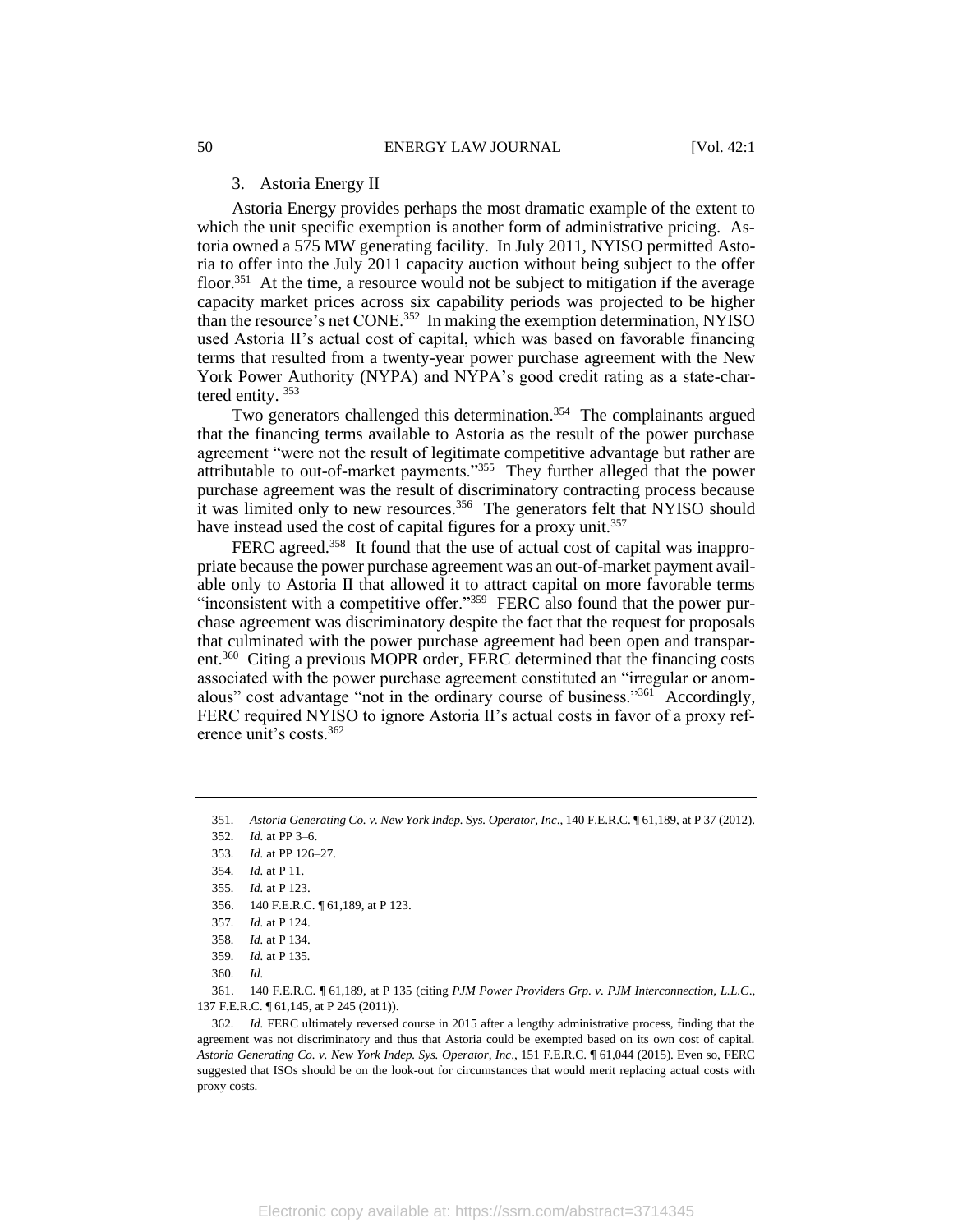No one disputed that Astoria's actual costs fell below CONE, but FERC still denied, at least initially, Astoria's exemption request.<sup>363</sup> The unit-specific exemption thus as a practical matter seems to involve a great deal of administrative oversight and, even generating units whose costs are below the CONE have often failed to qualify for the exemption. The unit-specific exemption therefore does present a meaningful alternative to the MOPR, but rather another layer of administrative pricing for resources seeking to enter capacity markets at a price below the MOPR offer floors.

#### VI. WHEN, IF EVER, ARE MOPRS JUSTIFIED

Given the problems MOPRs generate, it is worth considering if price mitigation is ever justified. As Part I showed, FERC has insisted that MOPRs are needed to prevent price suppression. The central question this Article takes up is when price suppression harms wholesale electricity markets. This Part explains that price suppression is problematic when it is a means of exercising market power. Below-cost bids submitted by net buyers can create a market for lemons in which independent power producers are driven out of business. Price suppression is not problematic, however, when it is a consequence of state subsidies or of competitive bidding strategies.

#### *A. State Subsides Do Not Undermine Capacity Markets*

By itself, price suppression poses no harm to wholesale electricity markets. Grid operators aim to procure an amount of capacity that will maintain resource adequacy in their regions. The way they do this in the east coast electricity markets is to construct a downward sloping demand curve that provides for descending prices and corresponding increases in quantity supplied. This demand curve is an administrative construct and does not necessarily correspond to consumers' willingness to pay or an actual demand curve, though it is intended to approximate consumers' willingness to pay for various quantities of capacity.<sup>364</sup> The downward sloping demand curve is designed to estimate the demand for capacity resources over a range of different prices.<sup>365</sup> Figure 3 models a downward-sloping demand curve for capacity<sup>366</sup>:

<sup>363</sup>*. Id*. at P 78.

<sup>364.</sup> It is also worth mentioning that capacity market rules themselves favor certain resources and thus fail to create the type of level playing field that FERC claims to be protecting when it mitigates generator bids. *See*  Jacob Mays, David Morton, & Richard O'Neill, *Asymmetric Risk and Fuel Neutrality in Capacity Markets*, https://papers.ssrn.com/sol3/papers.cfm?abstract\_id=3330932.

<sup>365</sup>*. See* ISO-NE, Downward Sloping Demand Curve, https://www.iso-ne.com/committees/key-projects/implemented/fcm-sloped-demand-curve. Grid operators today do not agree to procure a fixed amount of capacity regardless of price, though ISO-NE actually used a vertical demand curve from 2006 to 2010.

<sup>366.</sup> The grid operators' actual demand curves are slightly more complicated than the stylized example above. *See* ISO-NE, Regulatory Tariff, https://www.iso-ne.com/static-assets/documents/regulatory/tariff/sect\_3/mr1\_sec\_13\_14.pdf; PJM, VRR Curve, https://www.pjm.com/-/media/committees-groups/committees/mic/20180425-special/20180425-pjm-2018-variable-resource-requirement-curve-study.ashx.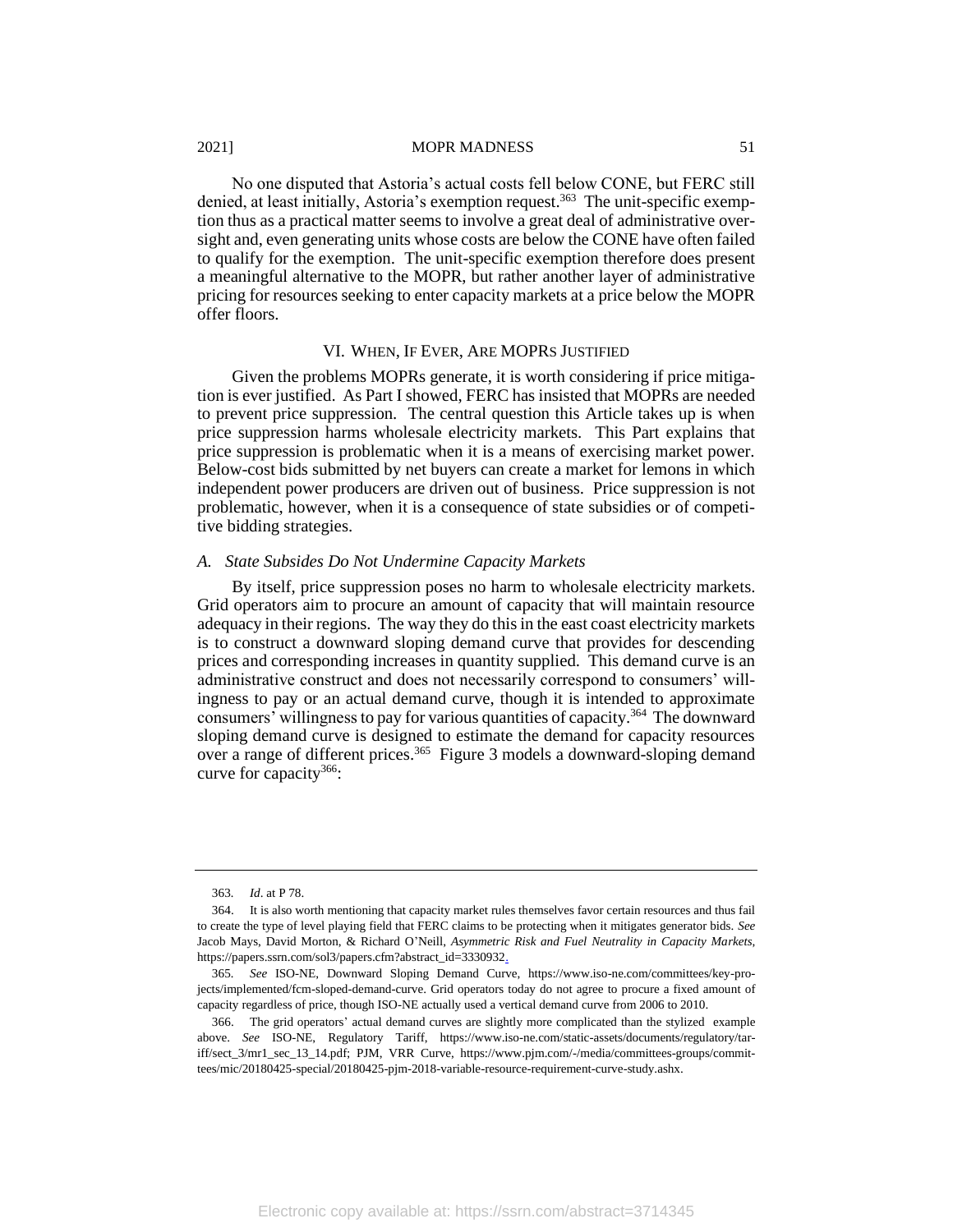

The downward sloping demand curve will result in more capacity entering the market when price decreases and less capacity when price increases. In the example above, if the price of capacity is \$1,000 per MW, it will procure only 1000 MW of capacity. If the price of capacity is \$220 per MW, it will procure 13,000 MW.

Thus, rather than lead to reliability problems, state subsidies actually support resource adequacy. State subsidies allow resources to rely on non-wholesale market revenues to cover some of their costs. They therefore drive the price of capacity down. In doing so, they shift the supply curve to the right, which causes supply to intersect demand at a lower price point. Imagine if, in the Figure above, the supply curve would intersect with the demand curve at \$850 when the grid operator mitigates state-subsidized bids and \$790 when it allows state-subsidized resources to participate in the auction. With mitigation, the capacity auction would procure 6,000 MW of capacity. Without mitigation, it would procure 7,000 MW of capacity. In other words, the use of a downward-sloping demand curve means that state subsidies will result in more capacity clearing the market and at a lower price.<sup>367</sup>

<sup>367.</sup> One might argue that a problem with state subsidies is that they lead to too much supply, not too little, because they cause the supply curve to shift to the right and, in that way, procure more supply than is needed. One response to that is that the downward sloping demand curve reflects the value of capacity at different price points, and so the market should procure more capacity when price decreases. Moreover, even if this is problematic, MOPRs exacerbate—rather than mitigate—this issue by further bloating reserve margins. *See supra* Part II.C.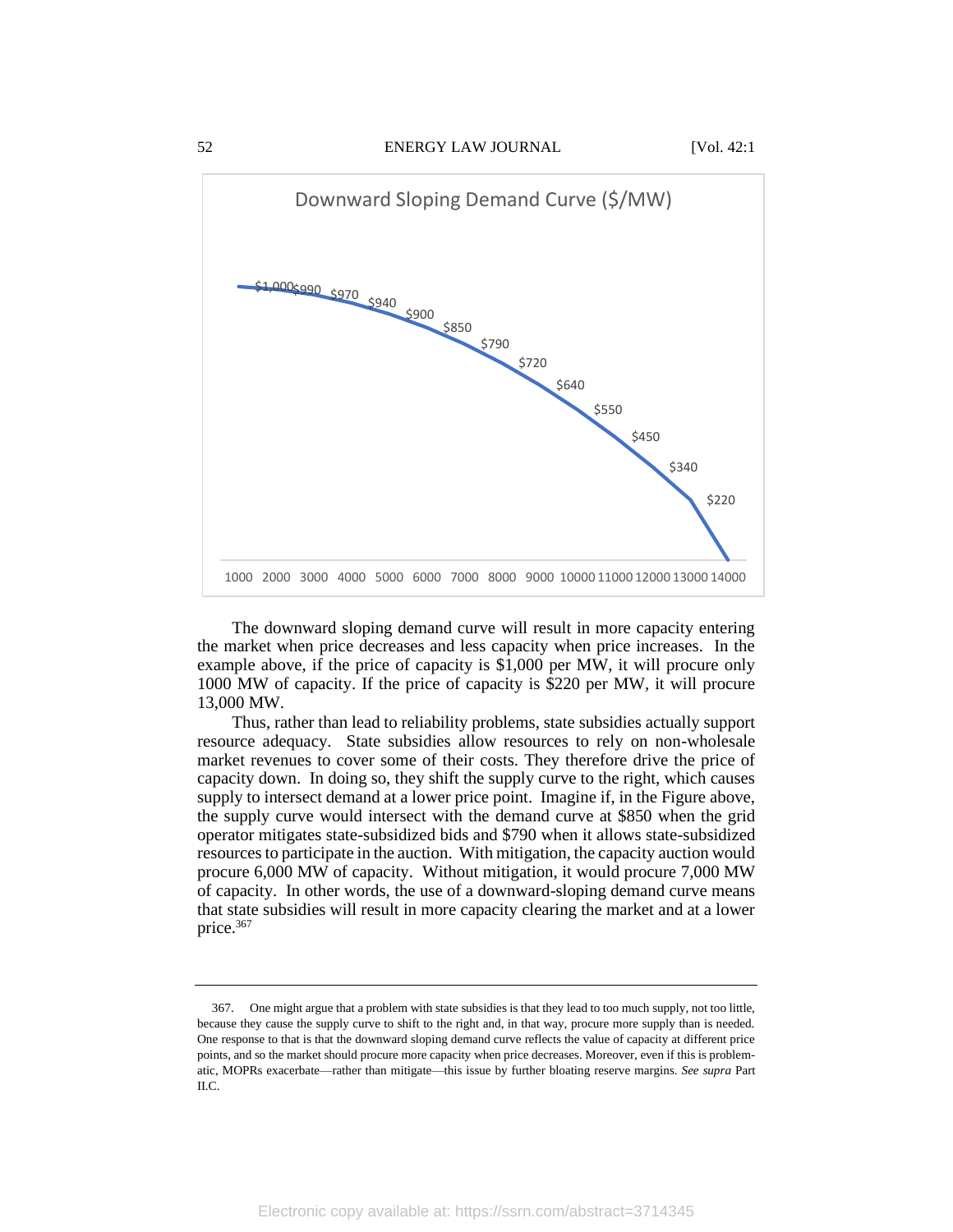#### *B. Buyer Market Power Can Harm Capacity Markets*

Buyer market power, by contrast, can, at least in theory, harm wholesale electricity markets. But while FERC has asserted that buyer market power is a problem, it has never actually explained how market manipulation by net buyers distorts wholesale electricity markets. The problem with buyer market power in capacity markets is that it threatens to prevent independent power producers from entering the market. The issue is not simply that net buyers have an incentive to suppress capacity market prices. It is that they have an incentive to do so indefinitely. A net buyer will have an incentive to suppress capacity prices whenever competitors are in the market, because the firm may be able to raise prices and extract monopoly rents when its competitors exit the market. In fact, because even the threat of predation can deter market entry, net buyers will be less inclined to enter the market if they are concerned about predation.

Price suppression can benefit net buyers for two reasons. First, as explained in Part I, by suppressing wholesale market prices, net buyers can reduce the price they pay for capacity when competitors are in the market. Second, by capturing market share that would otherwise belong to independent power producers, net buyers can engage in predatory pricing. In setting prices below a competitive level, market manipulation could drive independent power producers to exit the market. And, if independent power producers know that they are competing against firms that have an incentive to suppress capacity market prices below competitive levels, they might fear that such market manipulation will continue to prevent capacity market prices from ever rising high enough to allow independent generators to cover their costs. This may drive independent firms to leave the market and deter prospective competitors from entering. The existence of an administratively-constructed demand curve will lead the region to continue to procure sufficient capacity, but only from net buyers that are able to benefit from extracting monopoly rents once their predatory pricing has driven their competitors out of the market.<sup>368</sup>

If buyers' anticompetitive conduct prevents independent power producers from entering the market, the only supply that will be left would be provided by firms that have agreed to sell capacity at a loss.<sup>369</sup> Market manipulation could drive independent power producers—the firms whose profits come from sales of electricity and that bring competition to electricity markets—out of the market. Ultimately, this could harm net buyers if they are forced to sell capacity at a loss. While net buyers benefit from predation when the price suppression reduces the amount that they must pay for capacity, it is possible that they would be forced to sell capacity at a loss if they successfully drive out their competitors. Presumably, though, net buyers expect to benefit from predatory pricing by raising prices after driving out their competitors. If the threat of predatory pricing drives out competitors, utilities may be able to extract monopoly rents from selling electricity. Thus, the justification for mitigation is not that a policy or bidding strategy suppresses wholesale prices, but that it does so in a manner that prevents

<sup>368.</sup> This is a variant on the Market for Lemons. *See,* Akerlof, *supra* note 20, at 488.

<sup>369.</sup> It will be problematic for these firms if they are required to continue to sell capacity at a loss. It would benefit them if they are then able to raise prices.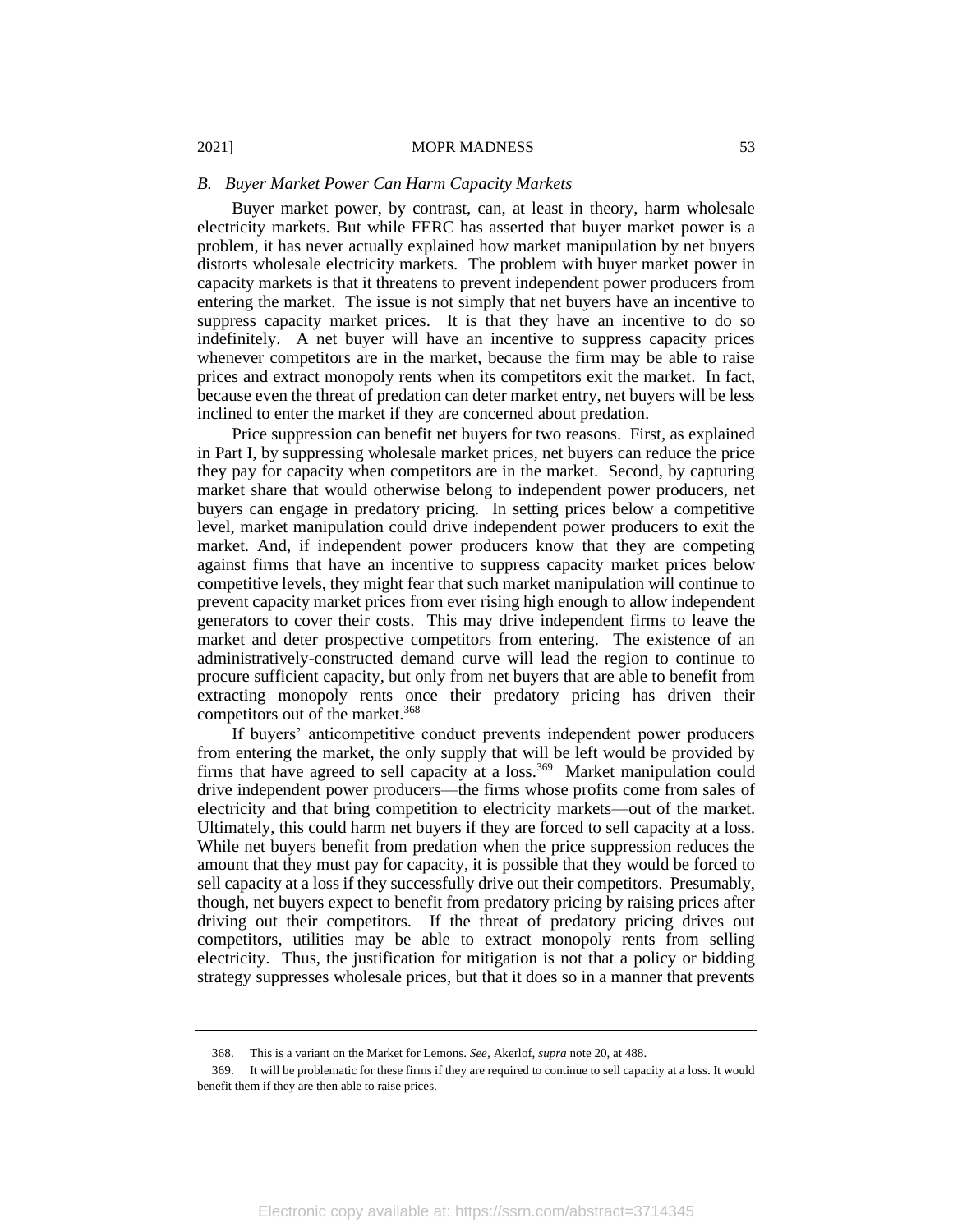resources from competing along price. If such behavior leads to vertical reintegration, it really would undermine competitive electricity markets.

There is at least some reason to be concerned that some net buyers of electricity are well-positioned to successfully predate. Ordinarily, courts are skeptical of predation claims.<sup>370</sup> Successful predation is difficult to execute. It generally requires that firms with market power sell a product at a loss. The period of losses naturally deters predatory pricing, because firms are reluctant to incur certain losses for the uncertain possibility of a future monopoly, especially since there is a risk that rivals will reenter the market once the firm raises prices back to a profitable level. In addition, it is extremely difficult to distinguish predatory pricing from other benign motivations for price cuts. Recognizing that firms are reluctant to sell at a loss<sup>371</sup> and that over-enforcement would deter efficient price cuts,<sup>372</sup> courts have created a high bar for successful predation claims.

But this logic does not apply to net buyers of capacity. As explained in Part II, net buyers in electric power markets actually profit while engaging in predatory pricing. While their generators incur a loss, net buyers recover those losses by reducing the price they pay to purchase capacity. As a result, unlike net buyers in other markets, price cuts do not erode the buyers' profits while it is predating. There is therefore reason to think that net buyers might engage in price cuts not simply because they can drive rivals out of the market (the standard explanation of predation), but also because predatory pricing is profitable even when the firm is engaged in predatory pricing. In other words, because net buyers of electricity benefit from price suppression, they have a strong additional incentive to predate.<sup>373</sup>

This is the most generous interpretation of FERC's MOPR, however, and it is at best theoretical. FERC does not appear to have offered any evidence that net buyers are purposefully manipulating capacity prices. Nor has the Commission explained why ordinary enforcement actions would fail to deter this type of behavior more directly. As a result, while there may be some reason to worry that net buyers are abusing their market power, it is not at all clear that MOPRs are an appropriate remedy.

In any event, none of this logic applies to resources that receive state subsidies. Unlike capacity offered by net buyers, subsidized resources benefit financially when capacity prices increase. Unlike net buyers, state-subsidized resources have no incentive to submit below-cost bids to manipulate capacity markets. Generators that receive a state subsidy will, like all resources, bid

<sup>370.</sup> Brooke Grp. Ltd. v. Brown & Williamson Tobacco Corp., 509 U.S. 209 (1993).

<sup>371</sup>*. Id.* (quoting Matsushita Elec. Indus. Co. v. Zenith Radio Corp., 475 U.S. 574, 589 (1986) to the effect that "predatory pricing schemes are rarely tried, and even more rarely successful"). *See also* Aaron S. Edlin, *Stopping Above-Cost Predatory Pricing*, 111 YALE L.J. 941 (2002).

<sup>372.</sup> Barry Wright Corp. v. ITT Grinnell Corp., 724 F.2d 227 (1983) ("The antitrust laws very rarely reject such beneficial 'birds in hand' for the sake of more speculative (future lowprice) 'birds in the bush.'") (Breyer, J.).

<sup>373.</sup> In fact, vertically integrated utilities that can recover some of their generation costs in state ratemaking proceedings may have an additional incentive to submit below-cost bids. *See Fuel Adjustment Clauses & Other Cost Trackers*, ELEC.CONSUMERS RES.COUNCIL, https://Elcon.Org/Fuel-Adjustment-Clauses-cost-trackers/ ("A fuel adjustment clause (FAC) is a tariff provision which permits a change in rates to occur as a result of a change in the cost of fuel or a portion of purchased power expenses. These changes occur without the utility filing a formal rate case.").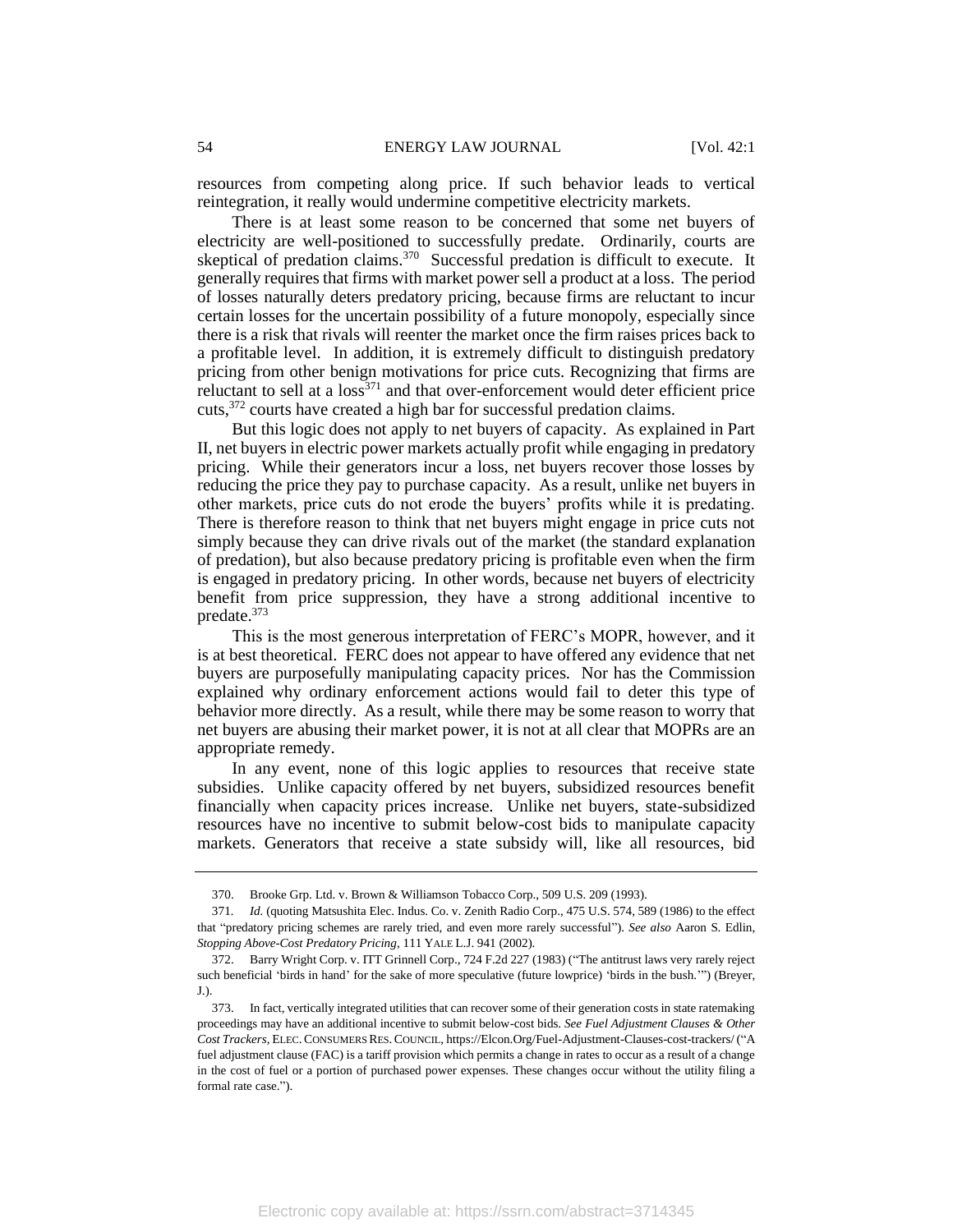whatever price allows them to recover their costs. When a state subsidizes a resource, it is presumably compensating the generator for providing something of societal value, such as carbon-free electricity, and the payment allows the subsidized resource to operate even if it receives less revenue from wholesale markets.

But such subsidies do not prevent the capacity market from working. The capacity market is an administrative construct. When capacity is needed, the price of capacity will increase. This is axiomatic. The market is designed such that the capacity price increases whenever there is a capacity shortfall. This price increase will induce market entry whenever there are not enough resources available to meet expected peak demand.

There is therefore no reason for independent power producers to be concerned that the participation of state-subsidized resources will lead to the collapse of competition in capacity markets. A state subsidy reduces the price of capacity, but subsidized resources remain senstitive to the price signals generated by the wholesale market in which they operate, and the price of capacity will still increase whenever there is a capacity shortfall. Thus, resources that provide the lowest-cost service needed by the grid will clear the capacity auction. While subsidies may make some resources less likely to clear, they do so only because a state has agreed to accept some of the resource's costs.<sup>374</sup>

To the extent that buyer market power is a problem in east coast electricity markets, policymakers should target the source of the problem. This likely involves stronger ex post enforcement of market power abuses. Perhaps, also, regulators should consider requiring large transmission utilities to divest themselves of their generation assets. $375$  Moreover, while contracts for differences do allow distribution companies to hedge against price volatility, so too do options and futures.<sup>376</sup> Since other hedging strategies are available to LSEs, FERC could prohibit LSEs that are in a position to exercise market power from entering into the type of contract that has left capacity markets vulnerable to market power abuses.

The main point, though, is that whatever economies of scale follow from vertically integrating generation and transmission does not justify the degree of administrative pricing that now characterizes east coast electricity markets—especially when those interventions continue to be justified as necessary to preserve competition. To date, FERC has only identified two situations in which capacity markets are vulnerable to buyer market power abuses: when net buyers build their own capacity, and when states or net buyers enter a contract for differences that

<sup>374.</sup> The one exception is a contract-for-differences which, as discussed in Part I.B, allows the state to act as a buyer. When a state instructs a utility to procure a certain type of resource through a contract for differences, it forces other ratepayers in other states to bear as much of the cost of the subsidy as possible. By contrast, rather than offload costs onto other states and market participants, ordinary state subsidies increase the amount of capacity that enters a market.

<sup>375.</sup> Full divestiture, however, could only be accomplished either if Congress granted FERC additional authority, or if states intervened more aggressively than they have in the past. *See* Matthew Christiansen & Joshua Macey, *Long Live the Federal Power Act's Bright Line*, 134 HARV. L. REV. 1360 (2021). As noted, our concern is with large distribution utilities that are in a position to exercise market power, not with small government utilities or rural co-ops.

<sup>376.</sup> The Intercontinental Exchange lists over a hundred futures and options products that would allow LSEs to hedge against price volatility in capacity markets. *See e.g.*, https://www.theice.com/products/Futures-Options/Energy/Electricity.